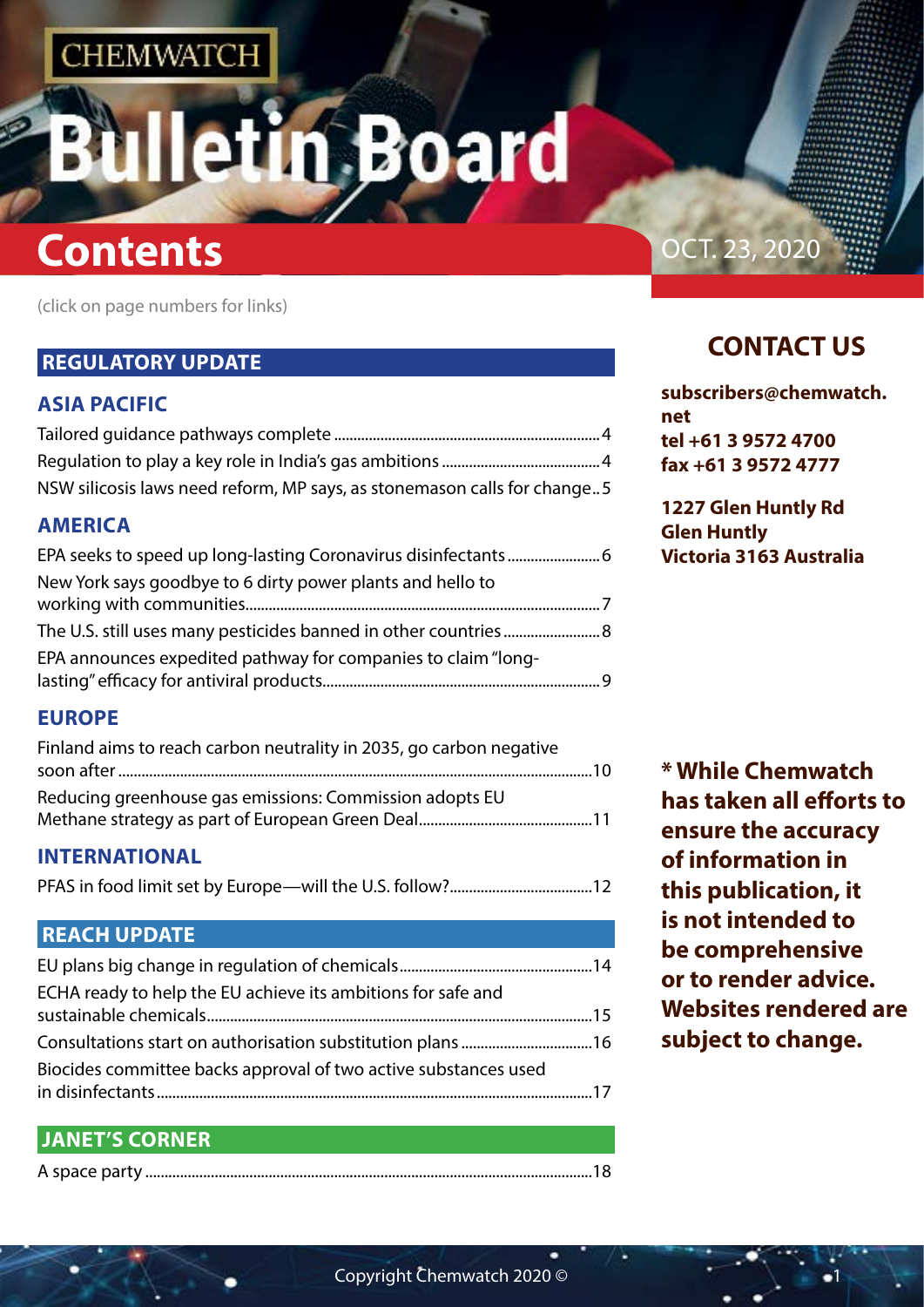# **Bulletin Board**





**[HAZARD ALERT](#page-9-0)** PHARAMACEUTICAL/TOXICOLOGY [..........................................................................76](#page-38-0)

Acetic Acid [.........................................................................................................................19](#page-9-0)

## **[GOSSIP](#page-11-0)**

| Farmers are facing a phosphorus crisis. The solution starts with soil22     |     |
|-----------------------------------------------------------------------------|-----|
|                                                                             | .26 |
|                                                                             | .27 |
| France clamps down on use of weedkiller glyphosate in farming               | .29 |
|                                                                             | .30 |
|                                                                             |     |
| After 3,000 years, Tasmanian devils return to mainland Australia41          |     |
| Warming has killed half the coral on the Great Barrier Reef, study          |     |
|                                                                             | 43  |
| Scarlet fever is making a comeback. Bacterial 'clone' could be to blame46   |     |
| Fertiliser use is fueling climate-warming nitrous oxide emissions: study 48 |     |

## **[CURIOSITIES](#page-25-0)**

| An oddity in your forearm proves humans aren't done evolving yet 52   |     |
|-----------------------------------------------------------------------|-----|
| This rare bird is male on one side and female on the other54          |     |
|                                                                       |     |
|                                                                       |     |
| Pufferfish may be carving mysterious 'crop circles' near Australia 59 |     |
|                                                                       |     |
|                                                                       |     |
| Adorable ancient sea cows once swam through now-bone dry              | .70 |
| In the cannabis patch, a patchwork of safety standards—and in         | .72 |

## **[TECHNICAL NOTES](#page-38-0)**

| (Note: Open your Web Browser and click on Heading to link to section)76 |  |
|-------------------------------------------------------------------------|--|
|                                                                         |  |
|                                                                         |  |
|                                                                         |  |

# **CHEMWATCH Illetin Board BM**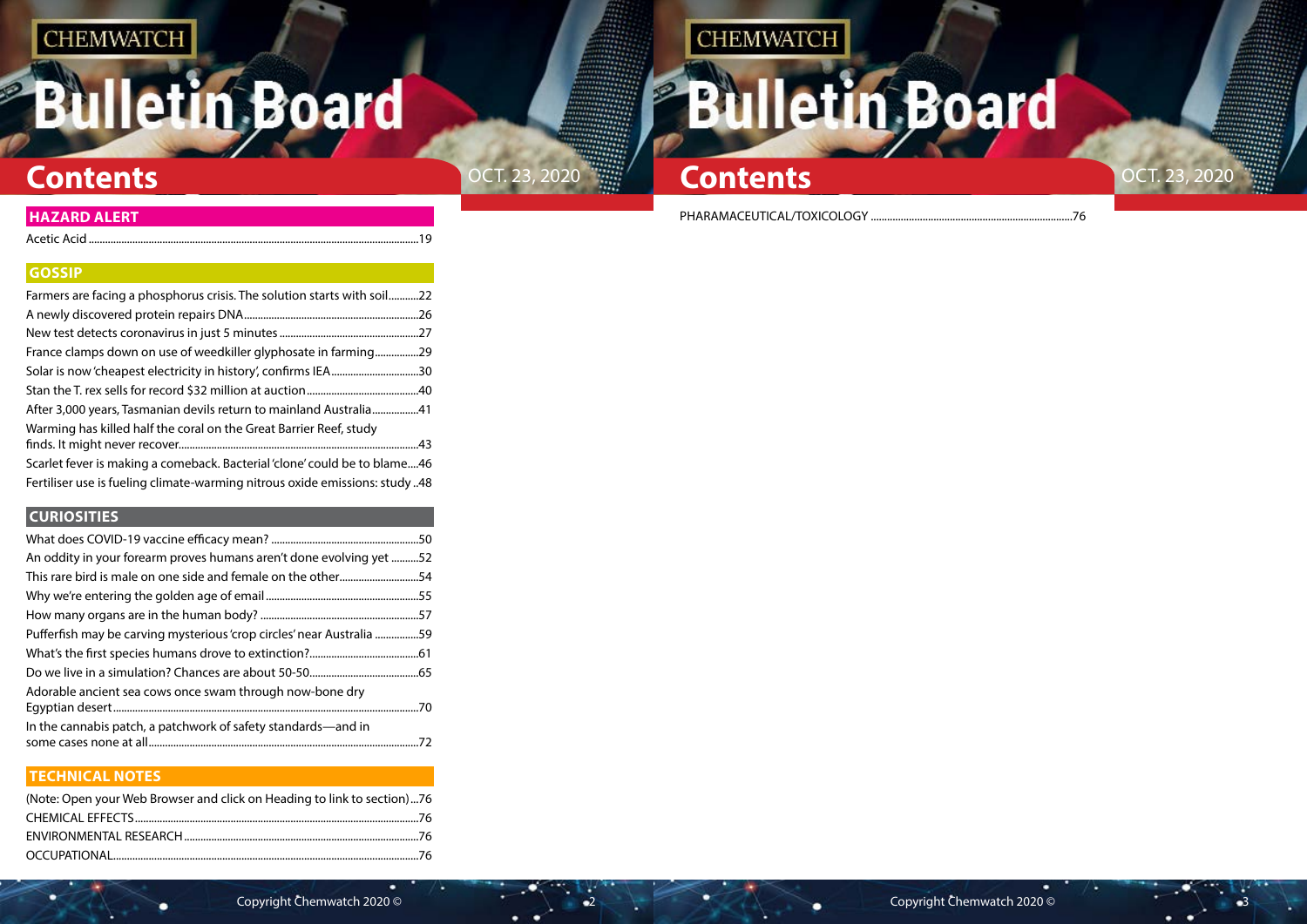# <span id="page-2-0"></span>**Bulletin Board**

**Doctors have given the 35-year-old between five and 10 years to live.**

# Oct. 23, 2020 Oct. 23, 2020 **Regulatory Update**

**We've published our final tailored guidance pathway, to assist with applications to vary the dose, frequency or route of administration for a veterinary medicine product.**

**.**

## **CHEMWATCH**

# **Bulletin Board**

that smart and considered government gas transport regulation could play as crucial a role in boosting Indian gas demand as simply increasing pipeline capacity.

To curb its greenhouse gas emissions and reduce air pollution, India plans to increase the proportion of gas in its energy mix from 6.2pc in 2018 to 15pc by 2030. To achieve its target, India has committed to invest \$60bn to expand its gas grid and LNG import terminals by 2024, when prime minister Narendra Modi's current term ends.

Insufficient connections have led to low utilisation of gas in India's towns and industry. But current pipeline investments aim to build infrastructure connecting all of India's 28 states.

### [Full Article](https://www.petroleum-economist.com/articles/midstream-downstream/pipelines/2020/regulation-to-play-a-key-role-in-india-s-gas-ambitions)

Petroleum Economist, 15 October 2020

[https://www.petroleum-economist.com/articles/midstream-downstream/](https://www.petroleum-economist.com/articles/midstream-downstream/pipelines/2020/regulation-to-play-a-key-role-in-india-s-gas-ambitions) [pipelines/2020/regulation-to-play-a-key-role-in-india-s-gas-ambitions](https://www.petroleum-economist.com/articles/midstream-downstream/pipelines/2020/regulation-to-play-a-key-role-in-india-s-gas-ambitions)

## **NSW silicosis laws need reform, MP says, as stonemason calls for change**

### *2020-10-16*

New laws designed to prevent the lung disease silicosis will come too late for former stonemason Kyle Goodwin, but he hopes future generations of construction workers and miners will be protected.

The Tenterfield, New South Wales resident, who worked the engineered stone commonly used in modern kitchen benchtops, was diagnosed with advanced silicosis two years ago.

The disease is caused by exposure to silica, [which is released as dust](https://www.abc.net.au/news/2019-09-16/silicosis-surge-prompts-call-for-ban-on-engineered-stone-product/11516138)  [particles](https://www.abc.net.au/news/2019-09-16/silicosis-surge-prompts-call-for-ban-on-engineered-stone-product/11516138) when engineered stone is cut, drilled and polished.

Doctors have given the 35-year-old between five and 10 years to live.

"I'm trying to keep it out of my mind — if you live thinking you only have five years left, you're not going to have much of a life," Mr Goodwin said.

"I couldn't even count how many people I know who have been diagnosed, and they're young guys with young families who may not live to see their children grow up.



## **ASIA PACIFIC**

## **Tailored guidance pathways complete**

### *2020-10-15*

We've published our final tailored guidance pathway, to assist with applications to vary the dose, frequency or route of administration for a veterinary medicine product.

Designed to provide industry with current and clear guidance for the most common application types, the release of the final pathway marks the end of our 'Top 20' project to develop and improve guidance material for stakeholders.

Australian Pesticides and Veterinary Medicines Authority (APVMA) Chief Executive Officer, Ms Lisa Croft, said the completion of the Top 20 project demonstrates the APVMA's commitment to supporting growth in Australia's agricultural and veterinary (agvet) chemical sector.

"We engaged with industry to identify the top 20 application types for which they required improved guidance, and held a series of workshops to ensure areas for improvement and industry priorities were understood and captured," said Ms Croft.

"Our suite of tailored guidance pathways has been designed to make the registration process easier and more efficient for industry applicants, to support timely access to safe and effective agvet chemical products for the Australian community."

The full list of tailored guidance pathways is available on the APVMA website.

AVPMA, 15 October 2020

<https://apvma.gov.au/>

## **Regulation to play a key role in India's gas ambitions**

### *2020-10-15*

The US experience suggests building pipelines is not enough. An effective regulatory regime is also required

India's government has in recent months reaffirmed its commitment to the development of an expanded domestic gas grid and cross-border interconnections such as the long-mooted Turkmenistan-Afghanistan-Pakistan-India pipeline. But the experience of the US gas market suggests

# **Regulatory Update**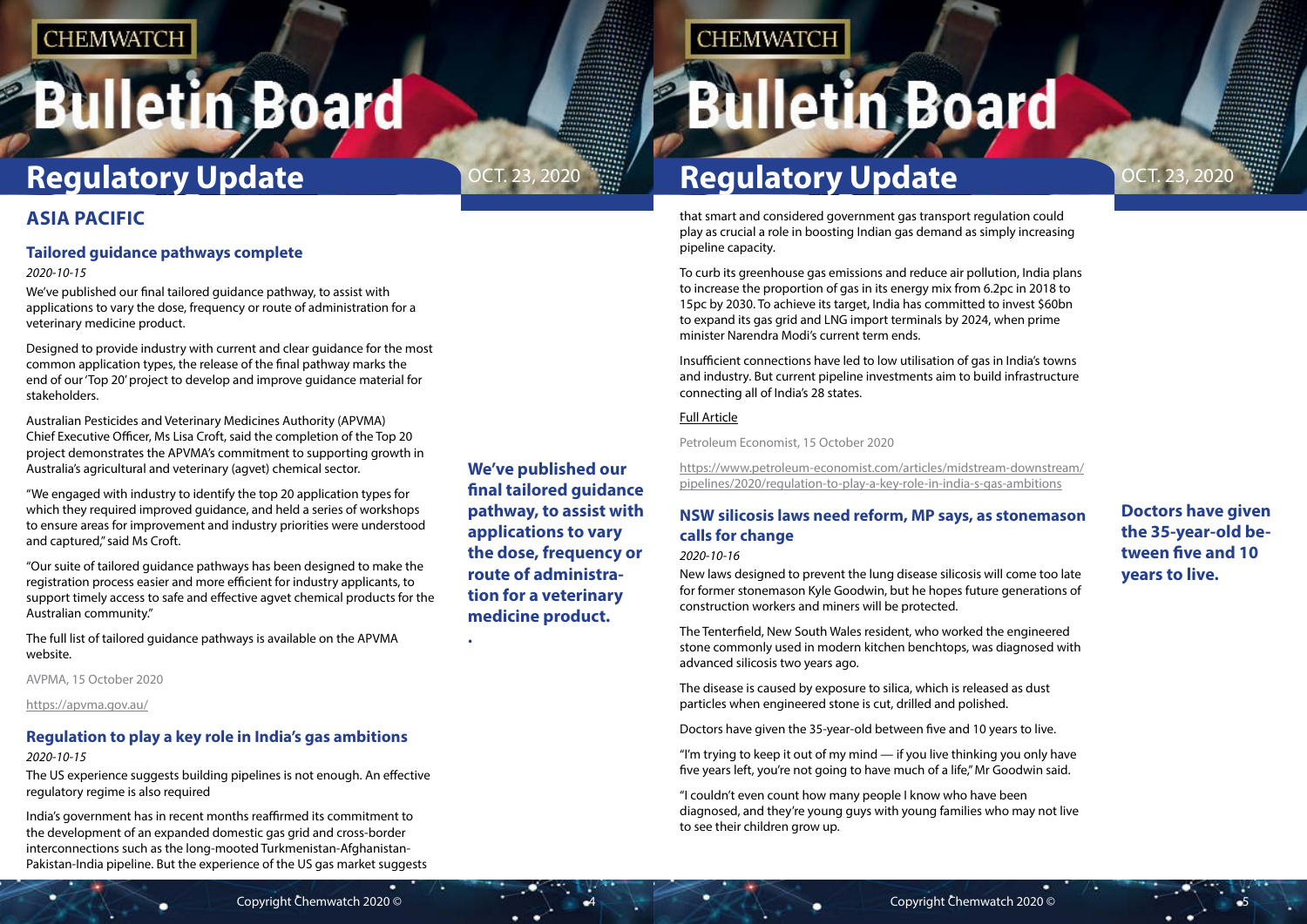# <span id="page-3-0"></span>**Bulletin Board**

# **Regulatory Update**

**These are not just any power plants.**

## **Manufacturers have been coming forward with many types of disinfectants that don't require constant wiping, Dunn said.**

## **CHEMWATCH**

# **Bulletin Board**

# OCT. 23, 2020  $\frac{1}{2}$  **Regulatory Update OCT. 23, 2020**

Products that make claims of long-term effectiveness will move "to the front of the line" for agency review under the [draft guidance,](https://www.epa.gov/pesticide-registration/interim-guidance-expedited-review-products-adding-residual-efficacy-claims) Alexandra Dunn, the the Environmental Protection Agency's assistant administrator for chemical safety and pollution prevention, said during a press call.

The announcement comes as the Trump administration is racing to push ahead new treatments and protections against the virus.

Manufacturers have been coming forward with many types of disinfectants that don't require constant wiping, Dunn said. The EPA's new roadmap gives companies guidance on the kinds of scientific data the agency needs so it can process its reviews and possible approvals faster, she said.

The guidance is aimed at two categories of products: supplemental residual antimicrobial products that don't replace regular cleaning but can nevertheless offer protection for weeks or even years, and residual disinfectants, which take effect within 10 minutes of a virus contacting a surface and remain effective for up to 24 hours.

"Under the NSW Government's proposal, all that happens is that NSW Health can, if they choose, exchange information with the regulator, and they can withhold that information from the regulator and they can withhold it in secret," he said.

> "As we continue to re-open our schools, workplaces, and other public spaces, it is important Americans have as many tools as possible to slow the spread of Covid-19," EPA chief Andrew Wheeler said in a statement.

### [Full Article](https://news.bloomberglaw.com/environment-and-energy/epa-seeks-to-speed-up-long-lasting-coronavirus-disinfectants)

Bloomberg Law, 15 October 2020

[https://news.bloomberglaw.com/environment-and-energy/epa-seeks-to](https://news.bloomberglaw.com/environment-and-energy/epa-seeks-to-speed-up-long-lasting-coronavirus-disinfectants)[speed-up-long-lasting-coronavirus-disinfectants](https://news.bloomberglaw.com/environment-and-energy/epa-seeks-to-speed-up-long-lasting-coronavirus-disinfectants)

## **New York says goodbye to 6 dirty power plants and hello to working with communities**

### *2020-10-15*

New York's latest move toward its aggressive decarbonization goals makes good on the promise of a more equitable transition. On Tuesday, the New York Power Authority (NYPA), a publicly owned power utility, announced [an agreement](https://8f997cf9-39a0-4cd7-b8b8-65190bb2551b.filesusr.com/ugd/f10969_59a79ccfc69549f7bc6a8b509b538f21.pdf) to work with environmental justice groups on a plan to transition six natural gas–fired power plants in New York City to cleaner technologies.

These are not just any power plants. The six facilities in question are ["peaker plants,](https://grist.org/justice/these-dirty-power-plants-cost-billions-and-only-operate-in-summer-can-they-be-replaced/)" designed to fire up only during times of peak demand,



"For those of us who are already diagnosed, given there's no cure, there's no real hope.

Stricter measures proposed

A proposed amendment to the Work Health and Safety Act is before NSW Parliament, calling for the establishment of a dust diseases register like that in Queensland.

Labor's Daniel Mookhey introduced the amendment, which he said took a tougher approach than reforms introduced by the Government in July that made silicosis a notifiable disease in NSW.

"Under the proposal we're pushing, NSW Health must inform the regulator every time a person is occupationally exposed to silica dust and diagnosed with silicosis, and the regulator has to investigate that notification.

"Equally, the number of notifications would be public … when it comes to something as deadly as silicosis, the imperative is to give the public more information, not less."

### [Full Article](https://www.abc.net.au/news/2020-10-16/silicosis-push-to-protect-workers-from-deadly-lung-disease/12748468)

ABC News, 16 October 2020

[https://www.abc.net.au/news/2020-10-16/silicosis-push-to-protect](https://www.abc.net.au/news/2020-10-16/silicosis-push-to-protect-workers-from-deadly-lung-disease/12748468)[workers-from-deadly-lung-disease/12748468](https://www.abc.net.au/news/2020-10-16/silicosis-push-to-protect-workers-from-deadly-lung-disease/12748468)

## **AMERICA**

## **EPA seeks to speed up long-lasting Coronavirus disinfectants**

*2020-10-15*

The EPA announced on Wednesday a faster process for approving new products that can keep surfaces clean of the coronavirus for several days and could result in chemical companies getting products onto the market faster.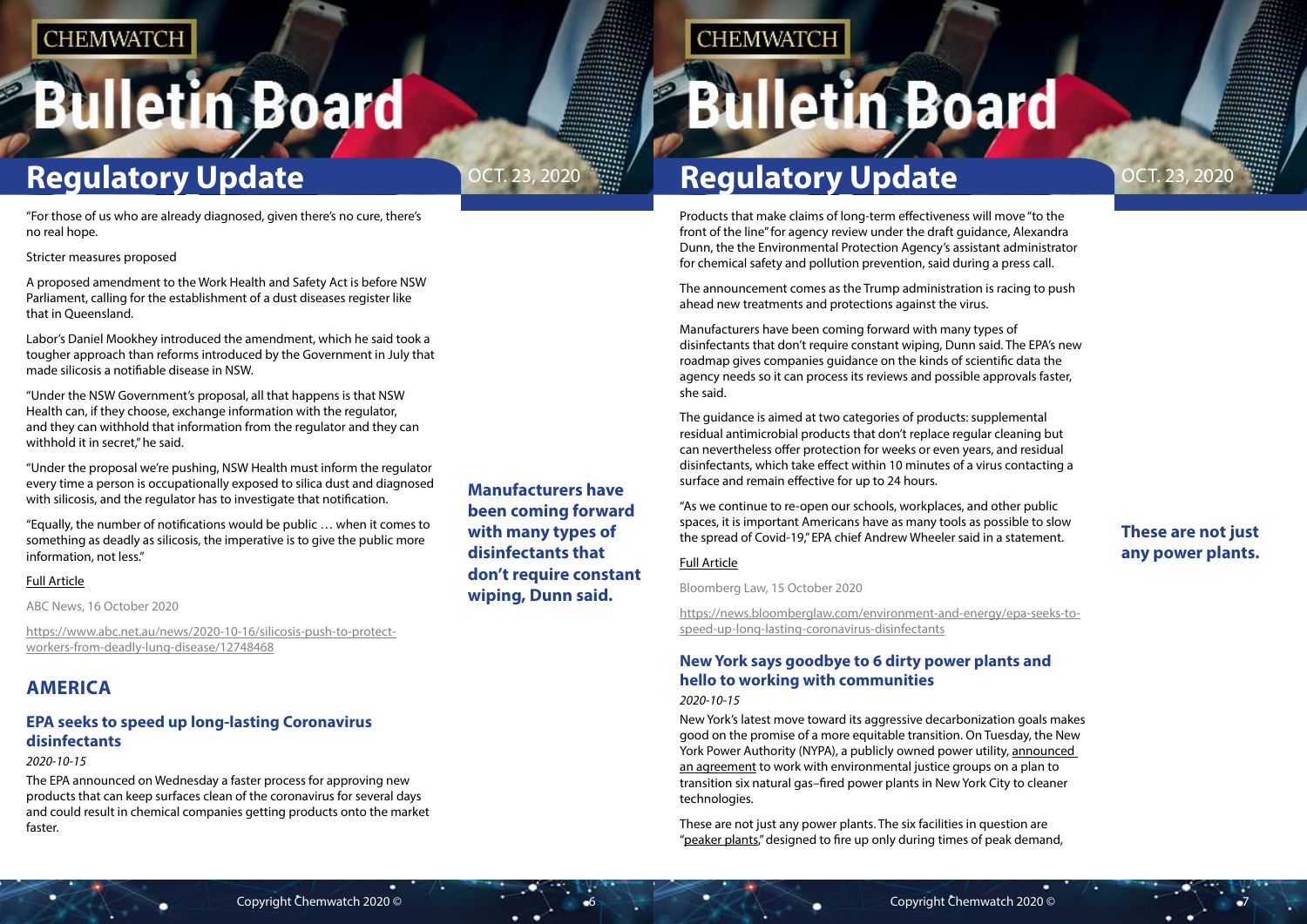# <span id="page-4-0"></span>**Bulletin Board**

# **Regulatory Update**

## **On October 14, 2020, the U.S.**



**However, the USDA noted, pesticides pose consequences for people's health and the environment.**

## **CHEMWATCH**

# **Bulletin Board**

# OCT. 23, 2020  $\frac{1}{2}$  **Regulatory Update OCT. 23, 2020**

## **EPA announces expedited pathway for companies to claim "long-lasting" efficacy for antiviral products** *2020-10-14*

On October 14, 2020, the U.S. Environmental Protection Agency (EPA) released much-anticipated **[draft guidance](https://www.epa.gov/pesticide-registration/interim-guidance-expedited-review-products-adding-residual-efficacy-claims)** that will allow companies to demonstrate that their products have "long-lasting" or "residual" effectiveness on surfaces against viruses like SARS-CoV-2, the coronavirus that causes COVID-19. As most know, EPA has not before now provided guidance on how stakeholders can demonstrate to EPA's satisfaction that their product remains efficacious for periods of time, given the broad diversity of contact opportunities and scenarios. Importantly, EPA states that pursuant to Title VII of the Coronavirus Aid, Relief, and Economic Security (CARES) Act, it is providing notice of its intention to expedite reviews for addition of residual (i.e., extended or long-lasting) efficacy claims for currently registered or new product registrations that are on EPA's Disinfectant List N, that would qualify for List N, or products that can be used as a residual supplement to disinfectants on List N. The guidance specifies scientific testing requirements for two different types of products, supplemental residual antimicrobial products and residual disinfectants. According to EPA, supplemental residual antimicrobial products work within two hours of a virus or bacteria coming into contact with a surface and can remain effective for weeks to years. EPA notes that these products can supplement, but do not replace, routine cleaning and disinfection using products from **[EPA's List N: Disinfectants for Use Against SARS-](https://lnks.gd/l/eyJhbGciOiJIUzI1NiJ9.eyJidWxsZXRpbl9saW5rX2lkIjoxMDEsInVyaSI6ImJwMjpjbGljayIsImJ1bGxldGluX2lkIjoiMjAyMDEwMTQuMjg3MzA2MzEiLCJ1cmwiOiJodHRwczovL2djYzAxLnNhZmVsaW5rcy5wcm90ZWN0aW9uLm91dGxvb2suY29tLz91cmw9aHR0cHMlM0ElMkYlMkZ1c2Vudmlyb25tZW50YWxwcm90ZWN0aW9uYWdlbmN5LmNtYWlsMTkuY29tJTJGdCUyRmQtbC1jdGtkbGctanlqeW51aHRoLXIlMkYmZGF0YT0wMiU3QzAxJTdDUGlwZXIuTWF5YSU0MGVwYS5nb3YlN0NmMDQ5OTg1MDRlY2I0ODUyMWIwYTA4ZDg3MDZmMWM3NyU3Qzg4YjM3OGIzNjc0ODQ4NjdhY2Y5NzZhYWNiZWNhNmE3JTdDMCU3QzAlN0M2MzczODI5Njk4MDMwMjkzODkmc2RhdGE9ejh6dU1UUjNYNnY3WUpwV2F4MyUyQmhNanl5NnBKNW1IVjRuMEJQbmRJbFhrJTNEJnJlc2VydmVkPTAifQ.AQLNpkDWJF9Qgqt_agF8rzUQFkbk_w1Y71SPLQZWn5o/s/192216784/br/86850450653-l)[CoV-2 \(COVID-19\)](https://lnks.gd/l/eyJhbGciOiJIUzI1NiJ9.eyJidWxsZXRpbl9saW5rX2lkIjoxMDEsInVyaSI6ImJwMjpjbGljayIsImJ1bGxldGluX2lkIjoiMjAyMDEwMTQuMjg3MzA2MzEiLCJ1cmwiOiJodHRwczovL2djYzAxLnNhZmVsaW5rcy5wcm90ZWN0aW9uLm91dGxvb2suY29tLz91cmw9aHR0cHMlM0ElMkYlMkZ1c2Vudmlyb25tZW50YWxwcm90ZWN0aW9uYWdlbmN5LmNtYWlsMTkuY29tJTJGdCUyRmQtbC1jdGtkbGctanlqeW51aHRoLXIlMkYmZGF0YT0wMiU3QzAxJTdDUGlwZXIuTWF5YSU0MGVwYS5nb3YlN0NmMDQ5OTg1MDRlY2I0ODUyMWIwYTA4ZDg3MDZmMWM3NyU3Qzg4YjM3OGIzNjc0ODQ4NjdhY2Y5NzZhYWNiZWNhNmE3JTdDMCU3QzAlN0M2MzczODI5Njk4MDMwMjkzODkmc2RhdGE9ejh6dU1UUjNYNnY3WUpwV2F4MyUyQmhNanl5NnBKNW1IVjRuMEJQbmRJbFhrJTNEJnJlc2VydmVkPTAifQ.AQLNpkDWJF9Qgqt_agF8rzUQFkbk_w1Y71SPLQZWn5o/s/192216784/br/86850450653-l)**. Approved supplemental residual antimicrobial products are not eligible for inclusion on List N, but EPA will add them to a separate **[List N appendix](https://lnks.gd/l/eyJhbGciOiJIUzI1NiJ9.eyJidWxsZXRpbl9saW5rX2lkIjoxMDIsInVyaSI6ImJwMjpjbGljayIsImJ1bGxldGluX2lkIjoiMjAyMDEwMTQuMjg3MzA2MzEiLCJ1cmwiOiJodHRwczovL2djYzAxLnNhZmVsaW5rcy5wcm90ZWN0aW9uLm91dGxvb2suY29tLz91cmw9aHR0cHMlM0ElMkYlMkZ1c2Vudmlyb25tZW50YWxwcm90ZWN0aW9uYWdlbmN5LmNtYWlsMTkuY29tJTJGdCUyRmQtbC1jdGtkbGctanlqeW51aHRoLXklMkYmZGF0YT0wMiU3QzAxJTdDUGlwZXIuTWF5YSU0MGVwYS5nb3YlN0NmMDQ5OTg1MDRlY2I0ODUyMWIwYTA4ZDg3MDZmMWM3NyU3Qzg4YjM3OGIzNjc0ODQ4NjdhY2Y5NzZhYWNiZWNhNmE3JTdDMCU3QzAlN0M2MzczODI5Njk4MDMwMzkzNDMmc2RhdGE9UHRYJTJCMndpTzZ5dFlIJTJCdFpqJTJCZnpDSmJHTjdaNzVIdjY3ODVVZ2w1RExOVSUzRCZyZXNlcnZlZD0wIn0.GgRewJ6UZ3KUimcNy2057owUNO3AB90eqaAsSS6BH4Y/s/192216784/br/86850450653-l)**.

### [Full Article](http://pesticideblog.lawbc.com/entry/epa-announces-expedited-pathway-for-companies-to-claim-long-lasting-efficac)

Pesticide Law and Policy Blog, 14 October 2020

[http://pesticideblog.lawbc.com/entry/epa-announces-expedited](http://pesticideblog.lawbc.com/entry/epa-announces-expedited-pathway-for-companies-to-claim-long-lasting-efficac)[pathway-for-companies-to-claim-long-lasting-efficac](http://pesticideblog.lawbc.com/entry/epa-announces-expedited-pathway-for-companies-to-claim-long-lasting-efficac)



like hot summer days when New Yorkers are cranking up their air conditioners — and air quality is already compromised.

Peaker plants typically operate less than 10 percent of the time, but they have an outsized effect on communities and the environment. Of the city's 16 peaker plants, most of them are at least 50 years old, and some run on especially dirty fuels like oil or kerosene. These old plants are disproportionately located in communities of color in the Bronx, Brooklyn, and Queens that are simultaneously burdened with other health risks like [heat vulnerability](http://a816-dohbesp.nyc.gov/IndicatorPublic/VisualizationData.aspx?id=2191,719b87,107,Map,Score,2018). In addition to emitting carbon dioxide that is heating up the planet, they release harmful pollutants like nitrogen oxides, sulfur oxides, and tiny, easily inhalable particles that contribute to respiratory issues.

### [Full Article](https://grist.org/justice/new-york-says-goodbye-to-6-dirty-power-plants-and-hello-to-working-with-communities/)

Grist, 15 October 2020

[https://grist.org/justice/new-york-says-goodbye-to-6-dirty-power-plants](https://grist.org/justice/new-york-says-goodbye-to-6-dirty-power-plants-and-hello-to-working-with-communities/)[and-hello-to-working-with-communities/](https://grist.org/justice/new-york-says-goodbye-to-6-dirty-power-plants-and-hello-to-working-with-communities/)

## **The U.S. still uses many pesticides banned in other countries**

### *2020-10-14*

A total of about 400 different agricultural pesticides were used in the United States in 2017, the latest year data is available. More and more pesticides have been used because they "contribute to higher yields and improved product quality by controlling weeds, insects, nematodes, and plant pathogens," [according to the U.S. Department of Agriculture.](https://www.ers.usda.gov/webdocs/publications/43854/46736_eib124_summary.pdf?v=0)

However, the USDA noted, pesticides pose consequences for people's health and the environment.

### [Full Article](https://investigatemidwest.org/2020/10/14/graphic-the-u-s-still-uses-many-pesticides-banned-in-other-countries/)

Midwest Center for Investigative Reporting, 14 October 2020

[https://investigatemidwest.org/2020/10/14/graphic-the-u-s-still-uses](https://investigatemidwest.org/2020/10/14/graphic-the-u-s-still-uses-many-pesticides-banned-in-other-countries/)[many-pesticides-banned-in-other-countries/](https://investigatemidwest.org/2020/10/14/graphic-the-u-s-still-uses-many-pesticides-banned-in-other-countries/)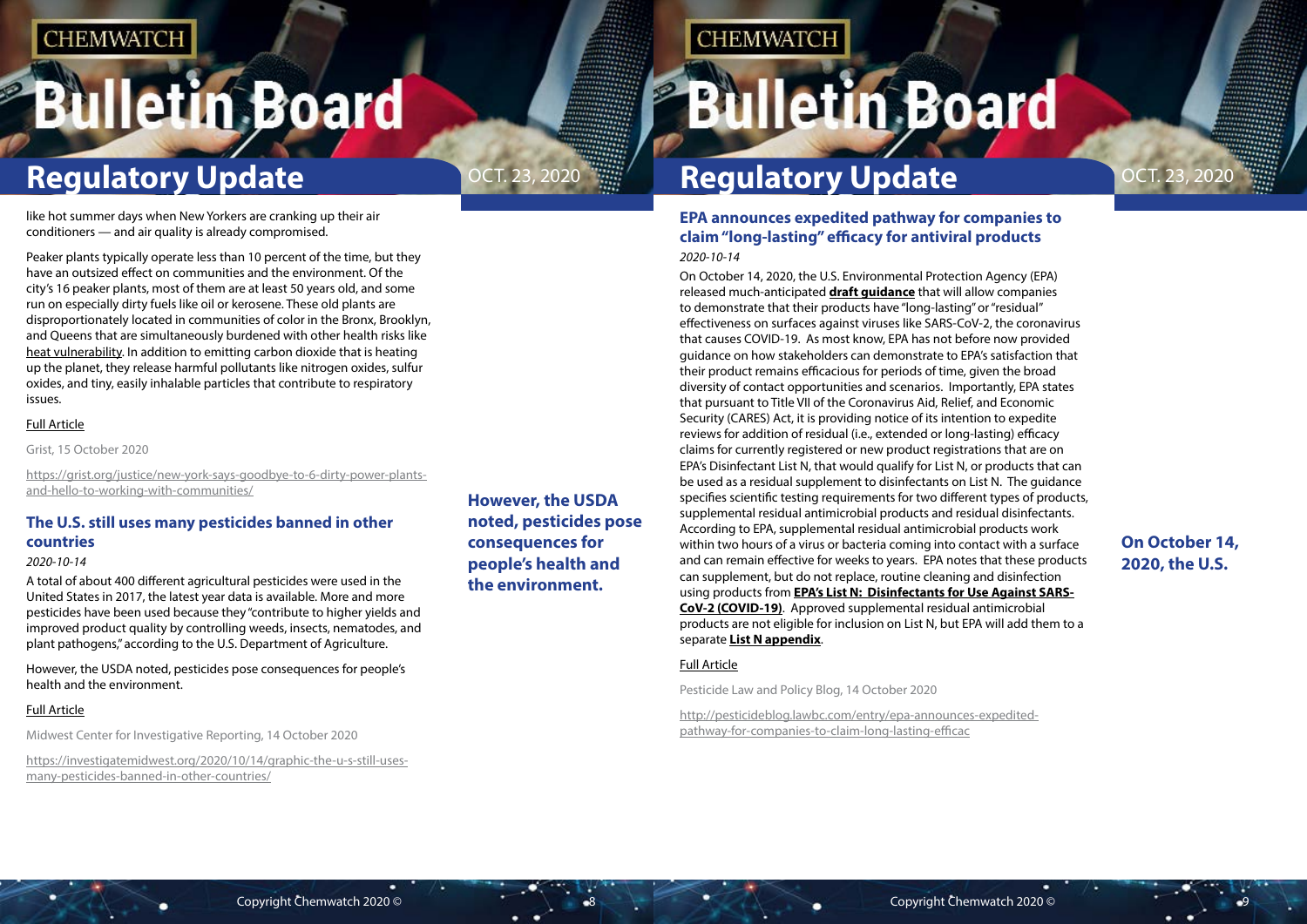# <span id="page-5-0"></span>**Bulletin Board**

**Methane is the second biggest contributor to climate change, after carbon dioxide.**

# **Regulatory Update Regulatory Update**

on the premise that emission reduction costs should be minimized across the country.

### [Full Article](http://sdg.iisd.org/news/finland-aims-to-reach-carbon-neutrality-in-2035-go-carbon-negative-soon-after)

SDG Knowledge Hub, 15 October 2020

**CHEMWATCH** 

[http://sdg.iisd.org/news/finland-aims-to-reach-carbon-neutrality-in-2035](http://sdg.iisd.org/news/finland-aims-to-reach-carbon-neutrality-in-2035-go-carbon-negative-soon-after) [go-carbon-negative-soon-after](http://sdg.iisd.org/news/finland-aims-to-reach-carbon-neutrality-in-2035-go-carbon-negative-soon-after)

The European Commission presented today an EU strategy to reduce [methane emissions.](https://ec.europa.eu/energy/sites/ener/files/eu_methane_strategy.pdf) Methane is the second biggest contributor to climate change, after carbon dioxide. It is also a potent local air pollutant causing serious health problems. Tackling methane emissions is therefore essential to reaching our 2030 climate targets and the 2050 climate neutrality goal, as well as contributing to the Commission's zero-pollution ambition.

## **Reducing greenhouse gas emissions: Commission adopts EU Methane strategy as part of European Green Deal**

### *2020-10-14*

This strategy sets out measures to cut methane emissions in Europe and internationally. It presents legislative and non-legislative actions in the energy, agriculture and waste sectors, which account for around 95% of methane emissions associated with human activity worldwide. The Commission will work with the EU's international partners and with industry to achieve emission reductions along the supply chain.

Frans Timmermans, Executive Vice-President for the Green Deal, said, *"To become the first climate-neutral continent, the European Union will have to cut all greenhouse gases. Methane is the second most powerful greenhouse gas and an important cause of air pollution. Our methane strategy ensures emissions cuts in all sectors, especially agriculture, energy, and waste. It also creates opportunities for rural areas to produce biogas from waste. The European Union's satellite technology will enable us to closely monitor emissions and help raise international standards."*

### [Full Article](https://ec.europa.eu/commission/presscorner/detail/en/ip_20_1833)

European Commission, 14 October 2020

[https://ec.europa.eu/commission/presscorner/detail/en/ip\\_20\\_1833](https://ec.europa.eu/commission/presscorner/detail/en/ip_20_1833)



## **EUROPE**

## **Finland aims to reach carbon neutrality in 2035, go carbon negative soon after**

### *2020-10-15*

Finland has communicated its long-term low greenhouse gas (GHG) emission development strategy (LEDS) to the UNFCCC. Finland's LEDS charts scenarios and impact assessments to achieve its 2035 carbon neutrality target, and reviews longer-term emissions reduction and removal opportunities by 2050.

The LEDS assesses Finland's emissions reduction potential and needs by sector in three scenarios concerning the country's 2035 carbon neutrality target. The reference scenario reviews development that would be achievable with current policy measures in place. It determines that carbon neutrality would not be possible until 2050, and even then only by leveraging 30 MtCO2eq of land use net sinks.

The 'Continuous Growth' scenario achieves an 87.5% reduction in GHG emissions by 2050 compared to 1990 levels. The corresponding target under the 'Savings' scenario achieves 90% GHG emission reductions. Both achieve carbon neutrality in 2035, and exclude the land-use sector from calculations. Neither scenario sets carbon-negative targets beyond 2035, rather they allow this level "to be determined by the size of the net carbon sink of the land use sector." The Continuous Growth and Savings scenarios differ in their underlying technology assumptions, most significantly the viability of carbon capture and storage (CCS), as well as increases in energy efficiency and sustainable biorefinery production. The difference in the scenarios is also accounted for by differing assumptions on the structures of industry, society, and the economy as a whole.

The LEDS analyzes the emissions reduction potential and needs of the energy, industry, transport, waste, and land use sectors. The Strategy does not specifically identify the sectors to which emission reductions should be allocated, nor does it include quantitative analysis of specific policies needed to achieve the 2035 and 2050 targets. These, it states, will be decided in 2020-2021 as part of the country's process of drafting the Climate and Energy Strategy, the Medium-term Climate Change Policy Plan, the roadmap for fossil-free transport, and the climate programme for the land use sector. Rather than consider emissions reductions from a regional or social justice perspective, Finland's LEDS bases its calculations

# OCT. 23, 2020  $\frac{1}{2}$  **Regulatory Update OCT. 23, 2020**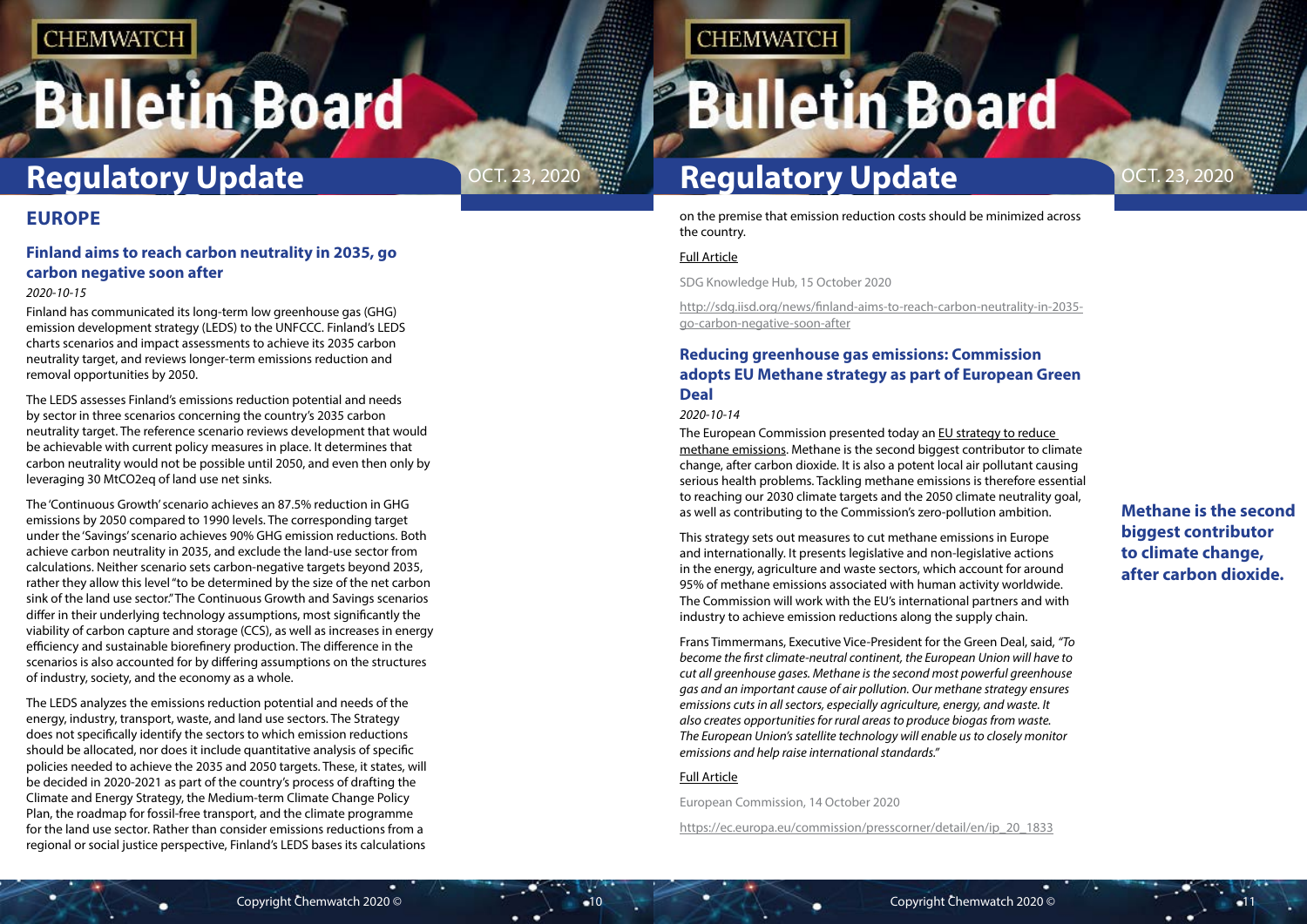# <span id="page-6-0"></span>**Bulletin Board**

**The TWI level applies to four PFAS – PFOA, PFOS, PFHxS, and PFNA.**

# OCT. 23, 2020  $\frac{1}{2}$  **Regulatory Update OCT. 23, 2020**

**CHEMWATCH** 

# **Regulatory Update Regulatory Update**

food safety in the United States) to set limits for PFAS in food. Thus far, the biggest pressure point for PFAS regulation in the United States has been with respect to drinking water, which is seen as the most prevalent form of PFAS consumption by citizens. However, food may find itself not far behind in the public outcry realm, as it is only natural that food and water consumption, as the most direct sources of PFAS ingestion, will be tackled first by agencies looking to respond to ever-increasing public pressure.

### [Full Article](https://www.natlawreview.com/article/pfas-food-limit-set-europe-will-us-follow)

The National Law Review, 14 October 2020

[https://www.natlawreview.com/article/pfas-food-limit-set-europe-will-us](https://www.natlawreview.com/article/pfas-food-limit-set-europe-will-us-follow)[follow](https://www.natlawreview.com/article/pfas-food-limit-set-europe-will-us-follow)





## **INTERNATIONAL**

## **PFAS in food limit set by Europe—will the U.S. follow?**

### *2020-10-14*

On September 17, 2020, the European Food Safety Authority (EFSA) [announced](http://www.efsa.europa.eu/en/news/pfas-food-efsa-assesses-risks-and-sets-tolerable-intake) the publication of the final version of its latest [scientific](http://www.efsa.europa.eu/en/efsajournal/pub/6223)  [opinion](http://www.efsa.europa.eu/en/efsajournal/pub/6223) on the risk to human health from the presence of PFAS in food. The EFSA determined that a tolerable weekly intake (TWI) level of 4.4 nanograms per kilogram of body weight from food was appropriate. The TWI level applies to four PFAS – PFOA, PFOS, PFHxS, and PFNA. The EFSA issued its revised TWI after a two month comment period and several months spent considering the comments.

Previously, in 2018, the EFSA established [food intake levels](https://www.foodpackagingforum.org/news/efsa-opinion-on-pfoa-and-pfos-in-food) for two PFAS – PFOS and PFOA; however, the limit set at the time was 13 nanograms per kilogram of body weight for PFOS and 6 nanograms per kilogram of body weight for PFOA. The agency indicated that it re-evaluated these levels and included two additional types of PFAS due to the growing body of scientific literature related to PFAS in food.

The EFSA is the agency of the European Union (EU) that provides scientific advice and recommendations on existing and potential risks associated with the food chain. Established in 2002, the EFSA has wide latitude in recommending to the EU regulations that impact food supply chains, including food for both human and animal consumption, animal health and welfare, plant protection and overall plant health.

The EFSA's publication with respect to PFAS in food is significant for two reasons. First, it is the latest PFAS regulation out of the EU in 2020, which has already seen much action on the regulatory front for PFAS. Significantly, the EU is expected to announce its decision in the fall of 2020 as to whether it will issue "action steps" for PFAS, which may include a ban on all types of PFAS for some applications. This would be a significant regulation, as it would be one of the first to regulate the thousands of PFAS chemicals in one sweeping regulations.

Second, while the EU is generally seen as ahead of the United States regulatory agencies in many areas, including PFAS, the EFSA's determination may place increasing pressure on other global regulatory bodies, including the World Health Organization, to make similar findings or at least lend support to the regulations. This, in turn, will place pressure on agencies in the United States (primarily, the FDA, which regulates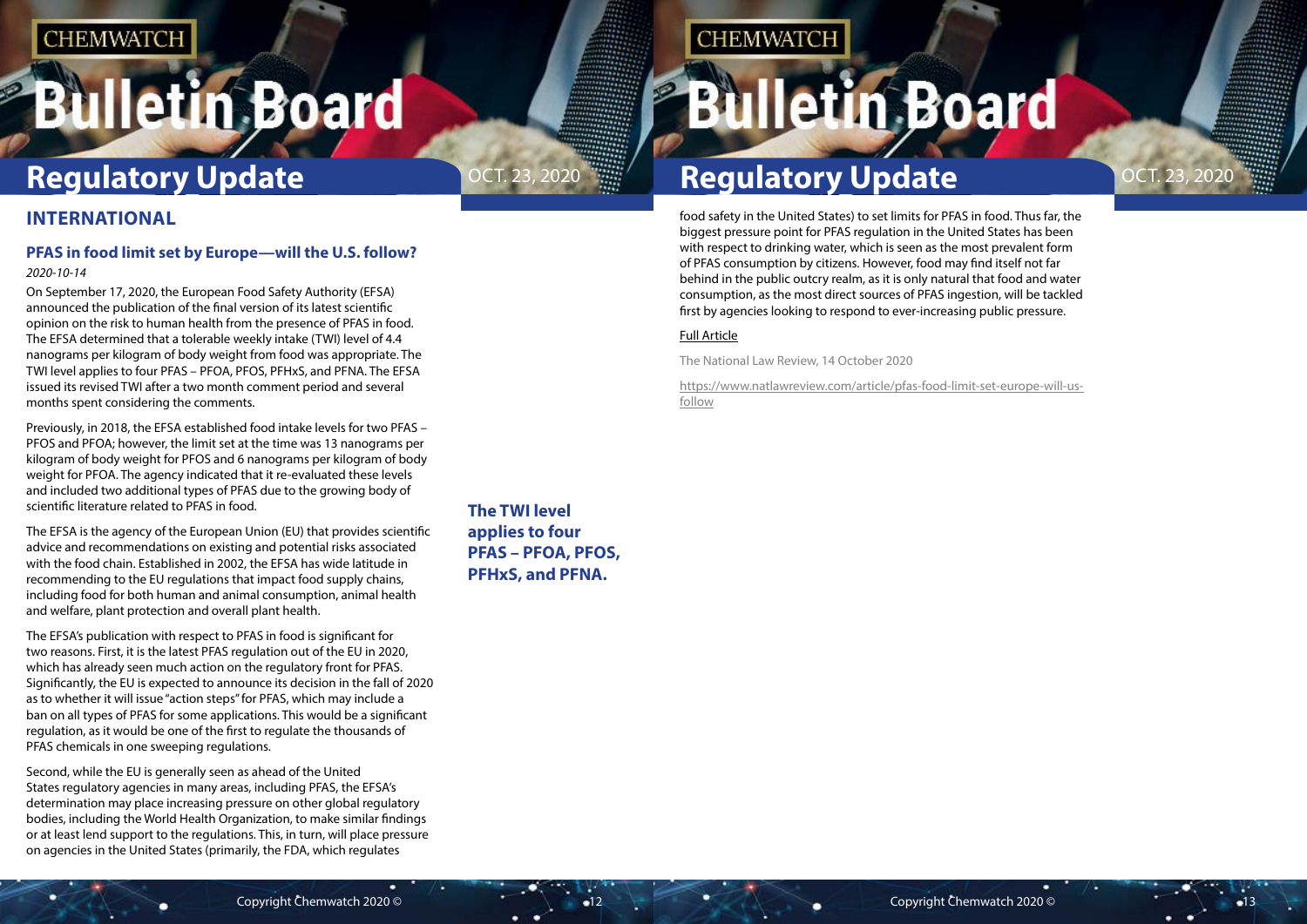# <span id="page-7-0"></span>**Bulletin Board**

**It presents several actions for a toxicfree environment to protect people and the environment from hazardous chemicals**



**The US evaluates** 

**chemicals similarly.**

The plan now goes to European Parliament and the European Council, which serves as a branch of the legislature, for consideration

Chemical & Engineering News, 14 October 2020

[https://cen.acs.org/policy/chemical-regulation/EU-plans-big-change](https://cen.acs.org/policy/chemical-regulation/EU-plans-big-change-regulation/98/i40)[regulation/98/i40](https://cen.acs.org/policy/chemical-regulation/EU-plans-big-change-regulation/98/i40)

## **ECHA ready to help the EU achieve its ambitions for safe and sustainable chemicals**

### *2020-10-14*

The European Commission has published its Chemicals Strategy for Sustainability as part of the European Green Deal. ECHA welcomes the strategy and looks forward to supporting its implementation.

Helsinki, 14 October 2020 – The chemicals strategy highlights that chemicals are fundamental for society and that a robust framework is needed to make the legislation stronger and more coherent.

It presents several actions for a toxic-free environment to protect people and the environment from hazardous chemicals. ECHA can play a key role in many of these areas with its scientific and technical competences.

Bjorn Hansen, ECHA's Executive Director says: "*European citizens are concerned about chemicals, and we need to make sure these concerns are addressed. At ECHA, we can play our part in making this strategy a success by supporting the Commission and EU Member States together with our stakeholders. We can particularly contribute in three areas: collecting, publishing and evaluating data on chemicals to stimulate innovation towards safer alternatives; ensuring that laws are implemented more efficiently and consistently; and speeding up chemicals risk management in the EU*."

ECHA's vision is to be the centre of knowledge on the sustainable management of chemicals, serving a wide range of EU policies and global initiatives, for the benefit of citizens and the environment.

### [Full Article](https://echa.europa.eu/-/echa-ready-to-help-the-eu-achieve-its-ambitions-for-safe-and-sustainable-chemicals)

ECHA, 14 October 2020

[https://echa.europa.eu/-/echa-ready-to-help-the-eu-achieve-its](https://echa.europa.eu/-/echa-ready-to-help-the-eu-achieve-its-ambitions-for-safe-and-sustainable-chemicals)[ambitions-for-safe-and-sustainable-chemicals](https://echa.europa.eu/-/echa-ready-to-help-the-eu-achieve-its-ambitions-for-safe-and-sustainable-chemicals)

## **EU plans big change in regulation of chemicals**

*2020-10-14*

Strategy calls for bans on groups of substances based on health effects

The European Union is considering a sweeping new approach that would shift from assessing commercial chemicals and their uses one by one to regulating groups of substances that can cause similar toxic effects.

Unveiled Oct. 14 by the European Commission, the EU's main policymaking organ, [the strategy](https://ec.europa.eu/environment/strategy/chemicals-strategy_en) would also promote the development and use of chemicals that are designed to be safe and sustainable. This effort would involve some public funding to companies to support innovation.

The Commission's plan is designed to help implement the [European Green](https://ec.europa.eu/info/strategy/priorities-2019-2024/european-green-deal_en)  [Deal,](https://ec.europa.eu/info/strategy/priorities-2019-2024/european-green-deal_en) the EU's growth strategy to become a sustainable, climate-neutral, and circular economy, in which waste becomes raw materials, by 2050.

The strategy calls for a major policy change from the EU's current procedure, which involves evaluating individual chemicals and each of their uses before deciding which to regulate and how stringently. The US evaluates chemicals similarly.

The Commission instead proposes following a path set out by the EU's current approach to carcinogens: generally ban from consumer products groups of substances that pose similar harmful effects while allowing limited exemptions under specified conditions. The strategy would first expand from carcinogens to ban, in consumer products, chemicals that affect the endocrine system or reproduction or that are persistent and bioaccumulative. Next in line for this approach would be substances that adversely affect the immune, nervous, or respiratory systems and compounds that are toxic to a specific organ.

Cefic, the European chemical trade association, gives the strategy mixed reviews. The group endorses the concept of chemicals that are sustainable by design and the plan's suggestions that the EU will more strongly enforce its chemical regulations for imports, Cefic Director General Marco Mensink [says](https://cefic.org/media-corner/newsroom/cefic-welcomes-new-enforcement-and-innovation-proposals-in-new-chemical-strategy-for-sustainability-but-warns-missed-opportunity-and-uncoordinated-approach-risk-undermining-eu) in a statement. However, he says, the strategy "should strike a better balance between simply banning chemicals based on their hazardous properties and enabling the technology solutions that will make the Green Deal reality."n u

**CHEMWATCH** 

# **REACH Update**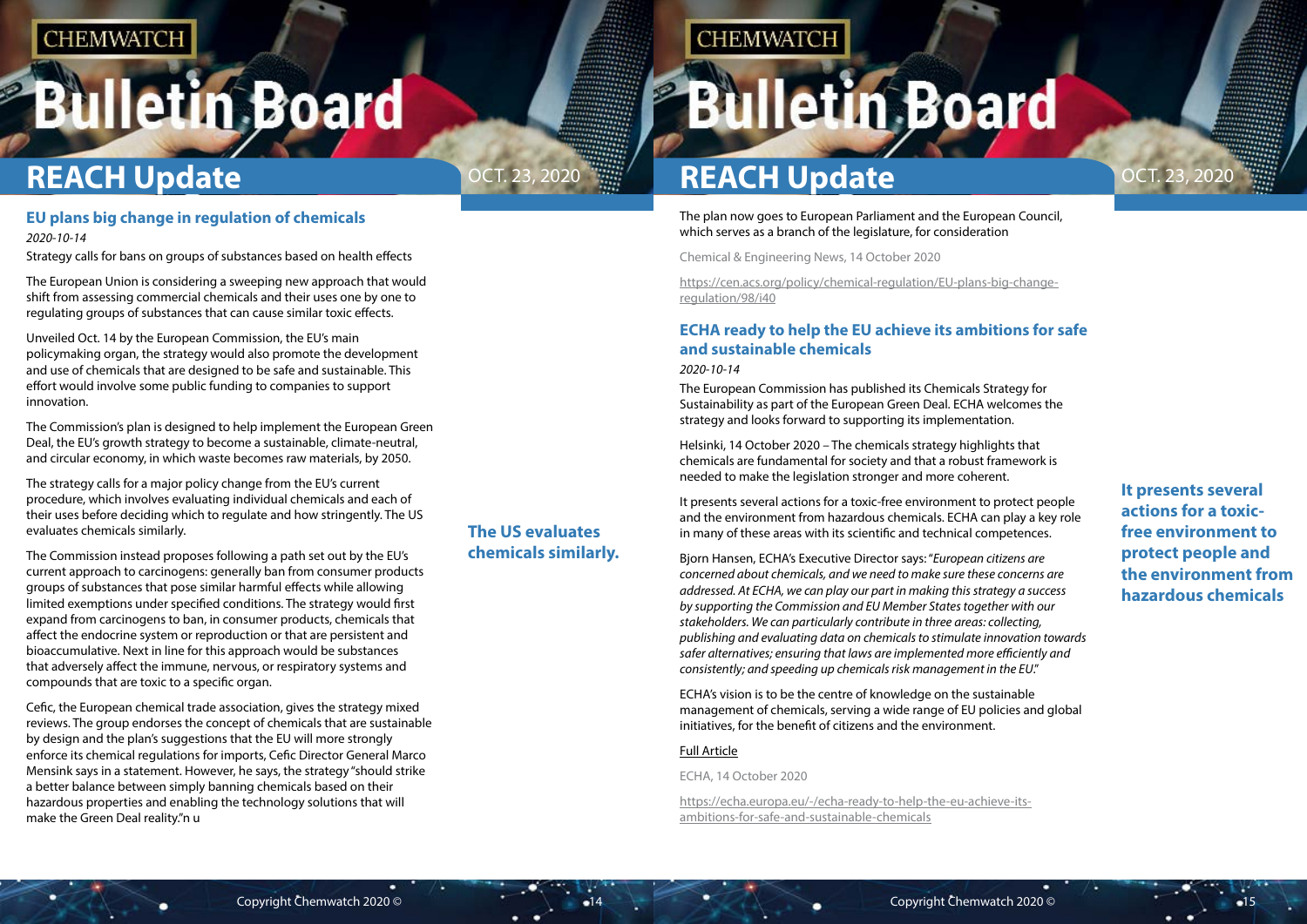# <span id="page-8-0"></span>**Bulletin Board**



**ECHA's Biocidal Products Committee (BPC) also supports a Union-wide authorisation for an insecticide containing clothianidin and pyriproxyfen. .**

## **The plans of four applications have now sent been sent to ECHA.**

**CHEMWATCH** 

# **REACH Update REACH Update**

### **[Full Article](https://echa.europa.eu/-/consultations-start-on-authorisation-substitution-plans)**

ECHA, 13 October 2020

**[https://echa.europa.eu/-/consultations-start-on-authorisation](https://echa.europa.eu/-/consultations-start-on-authorisation-substitution-plans)[substitution-plans](https://echa.europa.eu/-/consultations-start-on-authorisation-substitution-plans)**

## **Biocides committee backs approval of two active substances used in disinfectants**

*2020-10-13*

ECHA's Biocidal Products Committee (BPC) also supports a Union-wide authorisation for an insecticide containing clothianidin and pyriproxyfen.

Helsinki, 13 October 2020 – The BPC backs the approval of the following active substance product-type combinations:

• ADBAC/BKC and DDAC for use in animal hygiene products such as disinfectants and oral or corporal hygiene products (product-type 3) and in products used to disinfect e.g. equipment, containers and surfaces needed in the production, transport, storage or consumption of food or feed for people and animals (product-type 4).

The application for Union authorisation concerns a biocidal product with the following insecticides:

• clothianidin and pyriproxyfen for use in pest control against insects, arachnids and other anthropods (product-type 18).

In addition, the BPC discussed and agreed on the revised working procedures for active substance approvals and Union authorisation. The revised procedures will be published later on the committee's web page.

The European Commission together with EU Member States will take the final decision on the approval of the active substances and on the Union authorisation of biocidal products.

### [Full Article](https://echa.europa.eu/-/biocides-committee-backs-approval-of-two-active-substances-used-in-disinfectants)

ECHA, 13 October 2020

[https://echa.europa.eu/-/biocides-committee-backs-approval-of-two](https://echa.europa.eu/-/biocides-committee-backs-approval-of-two-active-substances-used-in-disinfectants)[active-substances-used-in-disinfectants](https://echa.europa.eu/-/biocides-committee-backs-approval-of-two-active-substances-used-in-disinfectants)

## **Consultations start on authorisation substitution plans** *2020-10-13*

The substitution plans of four applications for authorisation to use a substance of very high concern will open for consultation on 21 October 2020. ECHA's Committee for Socio-economic Analysis (SEAC) will evaluate the plans and the information received during the consultation to provide scientific underpinning for the European Commission to decide whether or not to grant the authorisations.

Helsinki, 13 October 2020 – The substitution plans of 12 applications need to be evaluated by SEAC following a specific request from the Commission to these applicants. The Commission's request is a result of a 2019 General Court judgment, which changed the interpretation concerning the suitability of alternatives. Applicants are required to prepare substitution plans and include them in their applications if suitable alternatives are available for their uses *in general* – although these alternatives might not be technically or economically feasible for the applicant.

The plans of four applications have now sent been sent to ECHA. These concern the use of hexavalent chromium in surface treatments and the curing agent MOCA. The 4-week consultation will take place from 21 October to 18 November 2020. The plans are already published on ECHA's website.

The substitution plans of the remaining eight applications are expected to arrive by early December and they will be opened for consultation by mid-December. These plans are for uses of the plasticiser DEHP, hexavalent chromium in surface treatments and sodium dichromate in wool dying.

SEAC will evaluate the credibility and completeness of the plans from a scientific viewpoint. It has started working on the first batch of substitution plans and is expected to finalise the assessment by June 2021. The evaluation of the second batch is expected to be completed by September 2021.

The substitution plans will be sent to the Commission, together with SEAC's evaluation, as an addendum to the original opinions. The Commission will then decide whether to grant or refuse the authorisation.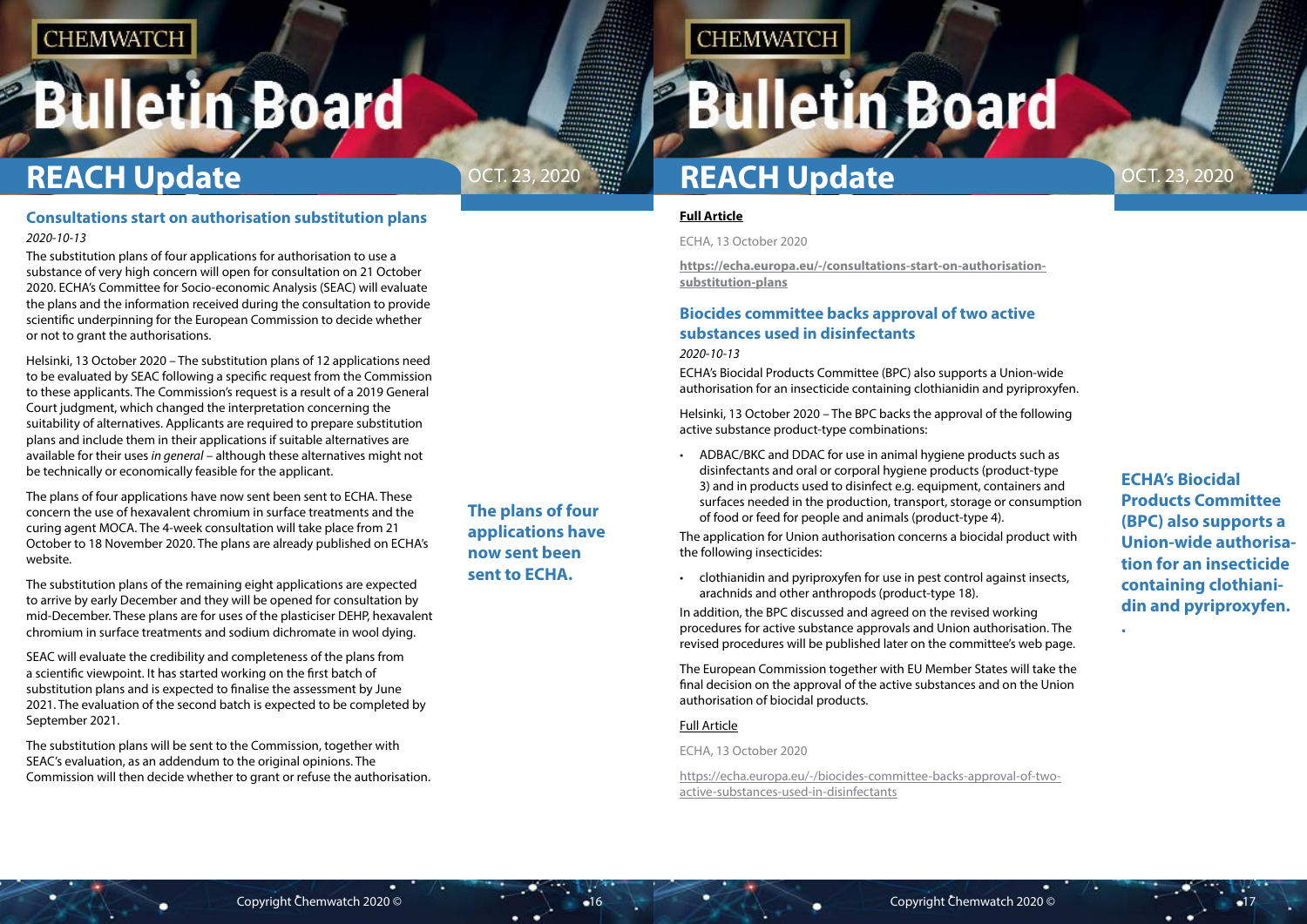# <span id="page-9-0"></span>**Bulletin Board**



**Acetic acid, aka ethanoic acid and E260, is the second simplest carboxylic acid.**

## **Acetic Acid**

### *2020-10-23*

Acetic acid, aka ethanoic acid and E260, is the second simplest carboxylic acid. When it is pure acetic acid, it is called glacial acetic acid. Its formula is CH<sub>3</sub>COOH, and it has a distinctive pungent smell and taste. It is a clear, colourless liquid. [1,2,3,4,5]

### **USES [4,5]**

Acetic acid is the main ingredient in vinegar; the condiment contains between 3-9% acetic acid. The acid is also used as a food additive (aka E260), for flavour and as an acidity regulator. It is used to make polyvinyl and cellulose acetate. Large quantities of the acid are used to make ink for dyes, pharmaceuticals, photographic chemicals, rubber and plastics. It is also used in some household cleaning products.

### **ROUTES OF EXPOSURE [6]**

• Routes of exposure include inhalation and skin/eye contact.

### **HEALTH EFFECTS**

Acetic acid poisoning affects a range of systems, including the integumentary and respiratory systems.

## **Acute Effects [7]**

Severity of symptoms depend on the level and type of exposure.

Inhalation of the acid may result in irritation of the respiratory tract, resulting in coughing, mucous membrane damage and choking. It could also cause dizziness, headaches, weakness, nausea and pulmonary oedema. It may cause transient loss of voice. Ingestion of the acid may result in burns on the mucous membranes of the throat, mouth and oesophagus. It may also cause nausea, vomiting, diarrhoea, shock (including clammy skin and shallow breathing), convulsions or a coma. Skin and eye contact could result in pain and burns, which may heal at a slow pace. Direct eye contact with the acid may result in lachrymation, burns and photophobia. Severe burns could result in permanent damage, but milder burns tend to heal quickly.

# **Hazard Alert**

**CHEMWATCH** 

## **A space party** *2020-10-23*



[https://cheezburger.com/2424325/nerd-out-23-mostly-painful-science](https://cheezburger.com/2424325/nerd-out-23-mostly-painful-science-puns)[puns](https://cheezburger.com/2424325/nerd-out-23-mostly-painful-science-puns)

# **Bulletin Board**

# **Janet's Corner**

OCT. 23, 2020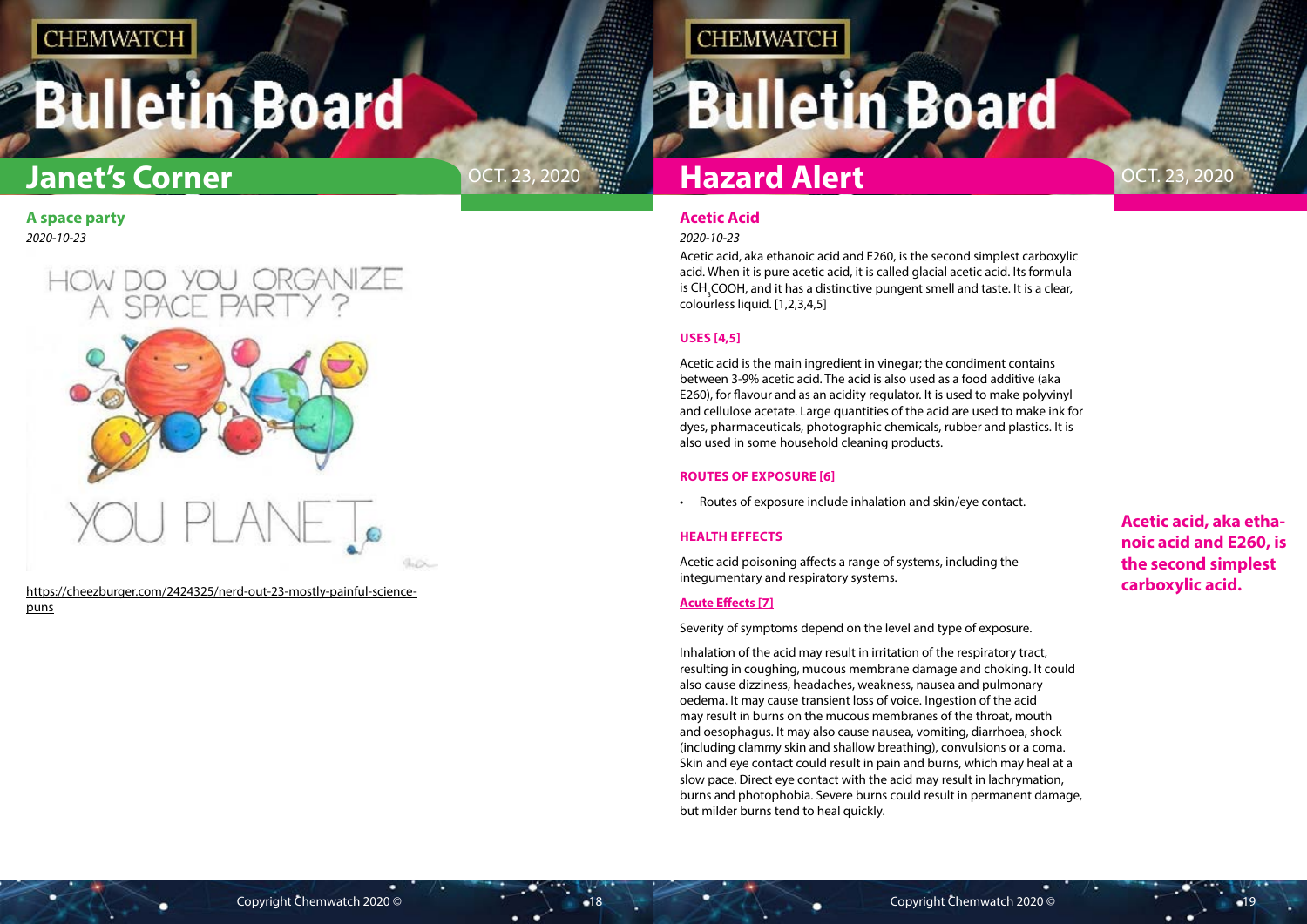# **Bulletin Board**





an appropriate mask or dusk respirator. Do not wear contact lenses as they could absorb chemicals in the air. Wear impervious shoes. Other protection could overalls. For specifications regarding other PPE, follow the guidelines set in your jurisdiction.

### **REGULATION [6]**

### **United States:**

The National Institute for Occupational Safety and Health (NIOSH) has set a Time Weighted Average (TWA) concentration limit for acetic acid of 10ppm.

### **Australia [7]**

Australia Exposure Standards have set a TWA for acetic acid of 10ppm.

### **REFERENCES**

- 1. <https://www.britannica.com/science/acetic-acid>
- 2. <https://pubchem.ncbi.nlm.nih.gov/compound/Acetic-acid>
- 3. [https://www.australianchemicalsuppliers.com/content/page/acetic](https://www.australianchemicalsuppliers.com/content/page/acetic-acid)[acid](https://www.australianchemicalsuppliers.com/content/page/acetic-acid)
- 4. <https://www.thoughtco.com/what-is-glacial-acetic-acid-4049300>
- 5. [https://www.gov.uk/government/publications/acetic-acid-properties](https://www.gov.uk/government/publications/acetic-acid-properties-uses-and-incident-management/acetic-acid-general-information)[uses-and-incident-management/acetic-acid-general-information](https://www.gov.uk/government/publications/acetic-acid-properties-uses-and-incident-management/acetic-acid-general-information)
- 6. <https://www.cdc.gov/niosh/npg/npgd0002.html>
- 7. [Jr.chemwatch.net](https://jr.chemwatch.ne/)

## **Chronic Effects [7]**

Chronic exposure to acetic acid is toxic to multiple body systems. Long term exposure to the acid can result in erosion of the teeth, ulcerative changes in the mouth, bronchial irritation (including a cough and frequent bouts of bronchial pneumonia), and gastrointestinal disturbances. Chronic exposure to the acid can also result in systemic breathing problems, blackening of the skin and teeth, nausea, vomiting, diarrhoea, and chronic respiratory inflammation.

### **~h1Safety**

### **First Aid Measures [7]**

- Ingestion: DO NOT induce vomiting. Move patient into recovery position. If the person is conscious (and not showing any signs of drowsiness), then you can give them water to rinse their mouth. Contact a medical professional immediately.
- Skin contact: Remove all contaminated clothing, footwear and accessories. Do not re-wear clothing until it has been thoroughly decontaminated. Immediately rinse affected areas with plenty of soap and water. Contact a doctor immediately.
- Eye contact: Flush eyes (including under the eyelids), with fresh running water for at least 15 minutes. Removal of contact lenses should only be done by skilled personnel. Contact a medical professional immediately.
- Inhalation: If the person inhales fumes, combustion products or aerosols, remove them from the contaminated site. Prostheses, such as false teeth, should be removed prior to first aid procedures, as they may block airways. Perform CPR if you are qualified and if the patient is unconscious and not breathing. Use a one-way valve and mask if possible. Immediately contact a medical professional.
- General: Never administer anything by mouth to an unconscious, exposed person.

### **Exposure Controls/Personal Protection [7]**

- Engineering controls: Emergency eyewash fountains and quick-drench areas should be accessible in the immediate area of the potential exposure. Ensure there is adequate ventilation.
- Personal protection: Safety glasses with side shields or chemical goggles, protective and dustproof clothing, gloves (do not wear polyethylene gloves; wear elbow length PVC gloves), a P.V.C apron and

## **CHEMWATCH**

# **Iletin Board**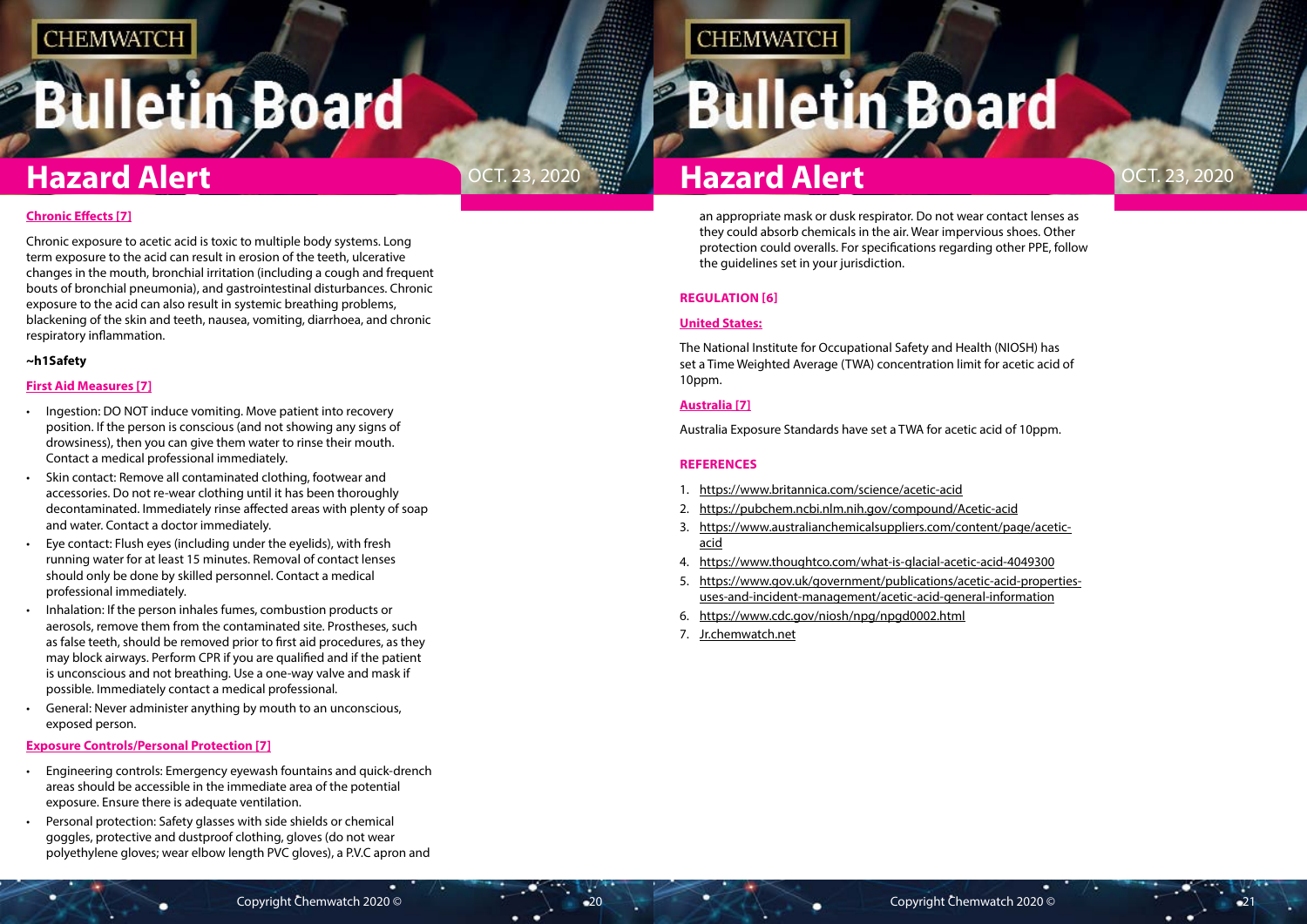# <span id="page-11-0"></span>**Bulletin Board**



## **Second, we don't have phosphorus to waste.**

## **CHEMWATCH**

# **Illetin Board**

## **Gossip**

in the ground that could help offset demand for mined phosphorus. Using it up would also curb phosphorus runoff.

To Paul Withers, a soil scientist at Lancaster University and one of Sylvester-Bradley's collaborators, tapping into legacy phosphorus is a no-brainer and continuing with the status quo is a recipe for both ecological and humanitarian disaster. "We can't have agriculture polluting the environment and using resources the way we are," Withers says. "It's just going to cause a meltdown in the end."

A devious nutrient

Phosphorus is a non-negotiable requirement for life. It's the backbone of DNA and the P in ATP—the molecule that carries energy around cells. Plants need phosphorus to grow, which is why farmers have been feeding it to their crops for millennia.

From those observations, scientists concluded that farmers shouldn't scrimp on phosphorus. They should heap it on, especially as they raced to feed the world's growing populations during the  $20<sup>th</sup>$  century.

At first, and without understanding the chemistry, people used manure and human waste as fertilizer. Then in the 1800s farmers recognized that phosphorus-rich bones and rocks worked too.

In 1842 an Oxford University dropout named John Bennet Lawes patented a process for treating these new mineral forms of phosphorus with acid, making the nutrient more accessible to plants, and soon began selling the world's first human-made fertilizer.

Lawes plowed his considerable profits back into research at his family's country estate, which later became the Rothamsted Research center. And there, scientists discovered that phosphorus was a somewhat devious nutrient.

The fertilizer Lawes manufactured contained a soluble, inorganic form of phosphorus that plants can readily use. But as soon as the phosphorus hit the soil, a large fraction of it reacted with soil minerals, forming compounds that crops can't access. Some also got locked away in equally unavailable organic forms.

In fact, it was once Withers' job to spread the word. As a government farm advisor in the 1980s, he drove a red Volvo station wagon around the winding roads of rural England telling farmers to make sure their crops got plenty of key nutrients.

## **Farmers are facing a phosphorus crisis. The solution starts with soil**

## *2020-10-14*

ON AN OVERCAST day, Roger Sylvester-Bradley walks along a hawthorn hedge, collecting a thick rind of mud on his leather boots, before stepping into a gently sloping field of barley.

He stoops to pluck an ankle-high seedling from the ground and examines its healthy mop of fine white roots. Turning them in his hands, he says, "when you see a plant that's deficient in phosphorus, it doesn't look like this."

That's something of a surprise to Sylvester-Bradley, a crop scientist at [ADAS,](https://www.adas.uk/) an agricultural consulting company in Cambridge, England. Phosphorus occurs naturally in soil and is a critical nutrient for plant growth. For centuries, farmers have added extra to their fields to boost harvests, but Sylvester-Bradley and his colleagues are studying ways to produce food using less of it.

The reasons are twofold: First, phosphorus runoff from farms contributes to widespread water pollution. Second, we don't have phosphorus to waste.

Nearly all of the phosphorus that farmers use today—and that we consume in the food we eat—is mined from a few sources of phosphate rock, mainly in the United States, China, and Morocco. By some estimates, those could run out in as little as [50 to 100 years.](https://www.sciencedirect.com/science/article/abs/pii/S095937800800099X) Geologists know of other deposits, but they are harder to access and contain less phosphorus. Thus, the price will likely rise, making it harder for growers to afford fertilizer and for people to afford food.

Here and at other experimental sites in England, Sylvester-Bradley and his colleagues have taken a first commonsense step toward addressing the problem: They stopped adding phosphorus fertilizer to half the barley field to see how the plants would fare. Eight years later, they have only just started to observe the first effects on crop size and yield. The plants have survived on the excess nutrients in the soil—so-called [legacy](https://link.springer.com/article/10.1007/s10705-015-9726-1)  [phosphorus](https://link.springer.com/article/10.1007/s10705-015-9726-1)—which some say represents a key piece of the phosphorus puzzle.

Researchers have calculated that, in countries like the United Kingdom and the United States, there is already billions of dollars' worth of fertilizer

# **Gossip**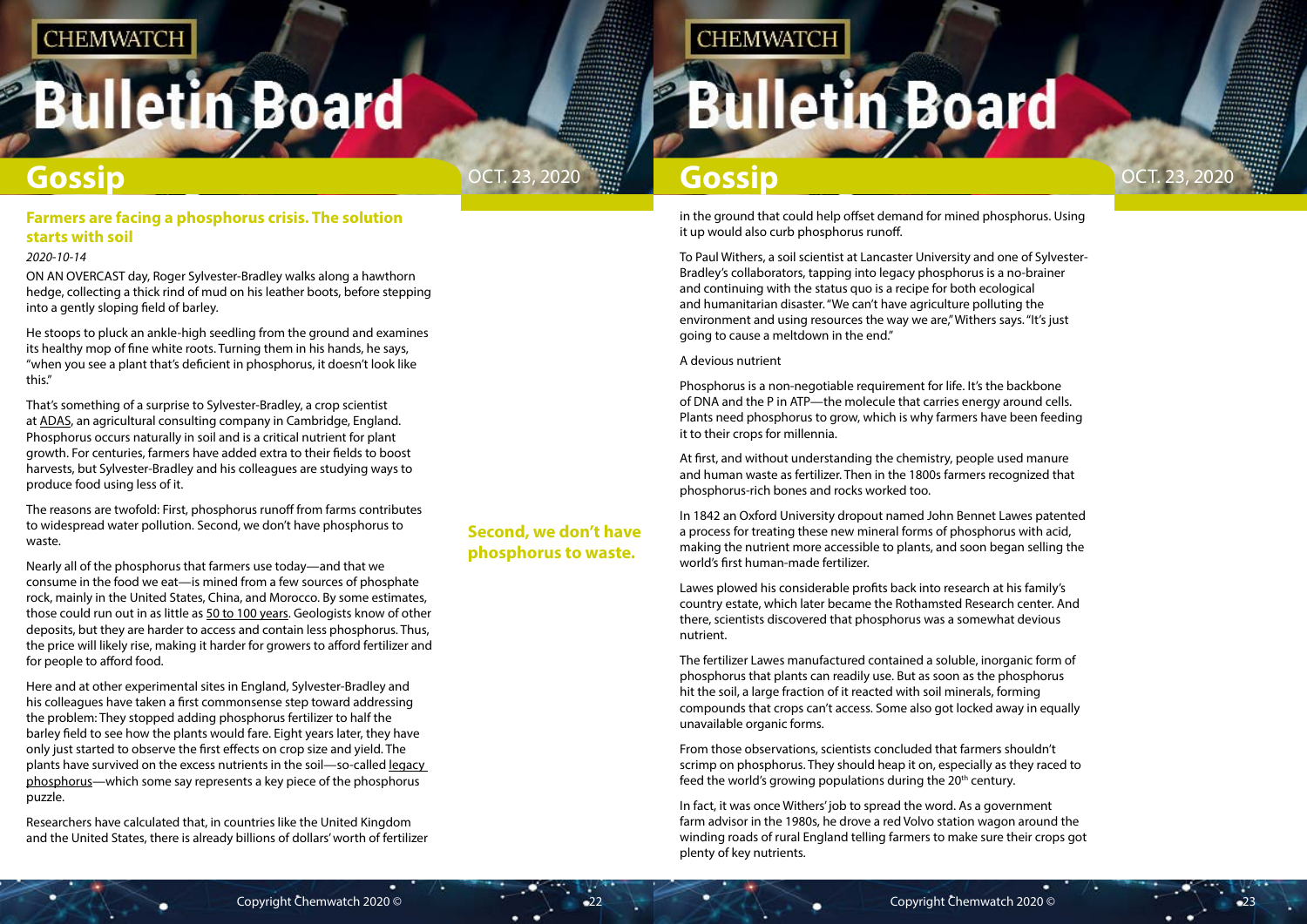# **Illetin Board**

By the numbers, legacy phosphorus looks like a slam dunk. But can plants actually live on it? Studies suggest that, in places with long histories of phosphorus overuse, like the U.K., crops can thrive for 10 years or more on the stores built up in the ground. The most extreme example comes from Saskatchewan, where researchers haven't added phosphorus to plots of wheat since 1995. Twenty-five years later they still haven't seen problems.

Conventional measures of soil chemistry suggest they should apply more fertilizer, says Barbara Cade-Menun, who oversees the experiments at the [Swift Current Research and Development Center](http://www.agr.gc.ca/eng/scientific-collaboration-and-research-in-agriculture/agriculture-and-agri-food-research-centres-and-collections/saskatchewan/swift-current-research-and-development-centre/?id=1180634963149) in Canada. "But our yields aren't changing."

Scientists think that as plants use up the readily available phosphorus in the fields, soil minerals and organic matter release more of the nutrient. Cade-Menun doesn't yet know whether changes in soil chemistry, soil microbes, or plants themselves can explain what's happening in her plots. Regardless, the results suggest that those inaccessible forms of phosphorus that the Rothamsted researchers fretted about aren't quite as off-limits as scientists once thought.

Researchers now want to create smarter crops. In 2012, scientists identified [a gene](https://www.nature.com/articles/nature11346) in an ancient variety of Japanese rice that enhanced

And that means just cutting back on fertilizer could go a long way to meeting phosphorus demand and reducing runoff without jeopardizing harvests.

### Smarter crops

At some point, however, soil phosphorus drops low enough that crops become stressed. That's partly because some of it really is out of reach for plants, but also because many modern crops cannot get ahold of what is there.

The scarcity of phosphorus in nature forced wild plants to develop strategies for securing an adequate supply. Many evolved extensive root systems that search out phosphorus. Some can also excrete chemicals to liberate the nutrient from the soil.

According to [one study,](https://agupubs.onlinelibrary.wiley.com/doi/full/10.1002/2017WR020448) phosphorus pollution affects nearly 40 percent of Earth's land areas. And the damage adds up. [By one estimate](https://pubs.acs.org/doi/abs/10.1021/es801217q), the impacts of excess phosphorus and nitrogen—another key nutrient—on water quality and ecosystems cost \$2.2 billion per year in the U.S. alone.

> But most commercial crops don't have those abilities. Scientists cultivated them in well-fertilized soils that didn't require plants to spend energy deploying such tools. And, in a world of plentiful resources, breeders didn't select for varieties with strong phosphorus-harvesting traits. The result, says Phil Haygarth, a soil scientist at Lancaster University, is "a load of fastgrowing, dumb plants" that struggle to extract phosphorus from the soil.

This method, which Withers calls "insurance-based farming," still prevails in many parts of the world. In Europe, farmers apply roughly 4 kilograms [of phosphorus](https://www.sciencedirect.com/science/article/pii/S0048969715305519) for each kilogram that we consume in food. For U.S. diets, that ratio is about [9 to 1,](https://iopscience.iop.org/article/10.1088/1748-9326/7/4/044024/meta) and in China, it may be as high as [13 to 1.](https://acsess.onlinelibrary.wiley.com/doi/abs/10.2134/jeq2009.0403) (There are crucial exceptions in places where farmers have never had adequate access to phosphorus fertilizer, like many parts of Africa and South America.)

Phosphorus is lost at many stages of food production and processing. But these inefficiencies pose a problem as looming changes in phosphorus availability and price threaten to destabilize the world's food system, Withers says. "We've sort of gone over the top and we've come back to vulnerability."

To make matters worse, some unused fertilizer builds up in the soil, which causes environmental problems long after it's applied, says Helen Jarvie, a hydrochemist at the Centre for Ecology and Hydrology in Wallingford, U.K. Her research shows that it slowly leaks into the environment for decades, confounding well-intentioned efforts by landowners to [reduce nutrient](https://pubs.acs.org/doi/abs/10.1021/es403160a)  [pollution.](https://pubs.acs.org/doi/abs/10.1021/es403160a)

Even small amounts of phosphorus runoff from farms and sewage are enough to fuel algal blooms that fill waterways with festering green scum. Sometimes, like in [Lake Erie](http://lakeeriealgae.com/), they produce toxins that can foul drinking water and use up dissolved oxygen, killing fish and other aquatic life.

### A slam dunk for plants?

If legacy phosphorus is an environmental liability, it is also a tremendous opportunity, according to Withers and other scientists. He and his colleagues calculated in a [2015 study](https://link.springer.com/article/10.1007/s10705-015-9726-1) that fields in the United Kingdom contain more than [\\$10 billion worth](https://pubs.acs.org/doi/10.1021/es501670j) of phosphorus, enough to meet the country's fertilizer demand for up to 54 years.

Many other nations possess similar reserves. A [2012 analysis](https://www.pnas.org/content/109/16/6348.short) found that global soils contain enough legacy phosphorus to cut the projected demand for new fertilizer in half by 2050.

"The plants can use our mistakes from the past," says Sheida Sattari, lead author of the study.

## **CHEMWATCH**

# lletin Board

# **Gossip Gossip Cossic Cossic Cossic Cossic Cossic Cossip Cossic Cossic Cossic Cossic Cossic Cossic Cossic Cossi**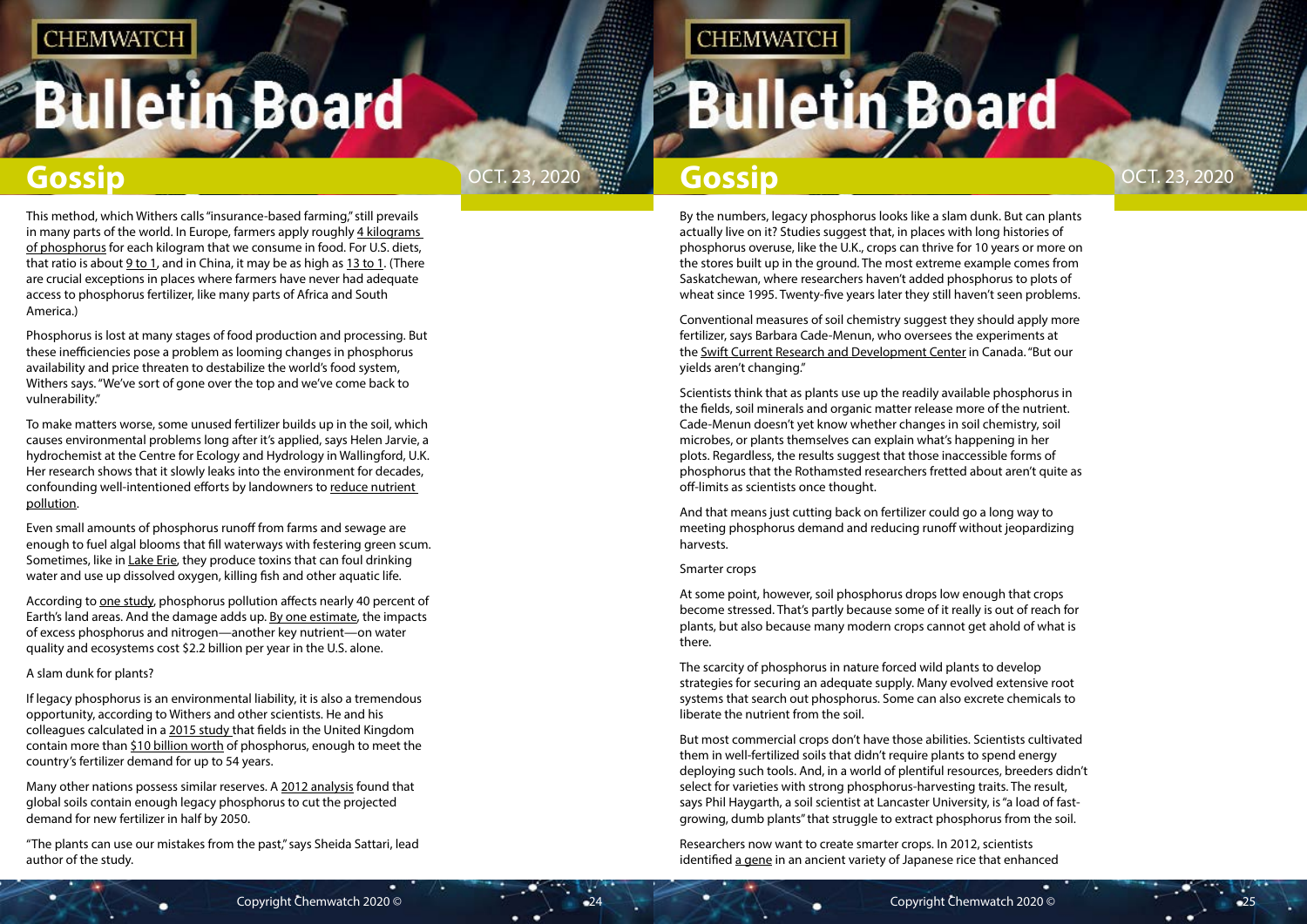# <span id="page-13-0"></span>**Bulletin Board**



**CRISPR tests work by identifying a sequence of RNA about 20 RNA bases long—that is unique to SARS-CoV-2.**

## **Our cells have DNA repair systems to defend themselves against this sort of damage.**

## **CHEMWATCH**

# **Illetin Board**

# **Gossip Gossip**

called cryptochrome, has evolved to acquire this and other functions within the cell.

Ultraviolet radiation can damage the DNA, leading to mutations that disrupt cell function and can allow cancer cells to grow out of control. Our cells have DNA repair systems to defend themselves against this sort of damage. One of these systems is based on a protein, photolyase, which uses [blue light](https://phys.org/tags/blue+light/) to repair DNA damage before it leads to mutations.

Over the course of evolution, the genes for photolyase duplicated and became specialized, creating new proteins, cryptochromes, which have honed their ability to perceive blue light and now perform other functions in cells. For example, cryptochromes use blue light as a signal to regulate [plant growth](https://phys.org/tags/plant+growth/) and the rhythm that controls daily activity (the circadian rhythm) in fungi and animals.

The authors of this study discovered that in the fungus Mucor circinelloides, a human pathogen, cryptochromes are the protein responsible for DNA repair after exposure to [ultraviolet radiation,](https://phys.org/tags/ultraviolet+radiation/) a function that should be performed by photolyase. They also suggest that cryptochromes in this fungus acquired their ability to repair DNA during evolution from an ancestral cryptochrome that was not able to repair DNA. This discovery illustrates how proteins change as their functions evolve.

The results have been published in an article in *Current Biology*.

phys.org, 14 October 2020

https://www.phys.org

## **New test detects coronavirus in just 5 minutes** *2020-10-08*

Researchers have used CRISPR gene-editing technology to come up with a test that detects the pandemic coronavirus in just 5 minutes. The diagnostic doesn't require expensive lab equipment to run and could potentially be deployed at doctor's offices, schools, and office buildings.

"It looks like they have a really rock-solid test," says Max Wilson, a molecular biologist at the University of California, Santa Barbara. "It's really quite elegant."

CRISPR diagnostics are just one way researchers are [trying to speed](https://www.sciencemag.org/news/2020/03/standard-coronavirus-test-if-available-works-well-can-new-diagnostics-help-pandemic)  [coronavirus testing.](https://www.sciencemag.org/news/2020/03/standard-coronavirus-test-if-available-works-well-can-new-diagnostics-help-pandemic) The new test is the fastest CRISPR-based diagnostic yet. In May, for example, two teams reported creating CRISPR-based

the plant's ability to find phosphorus by growing fine roots. Researchers then bred the trait into modern rice plants, and in 2019 farmers in Madagascar—which has naturally nutrient-poor soils—started testing some of the most promising varieties.

Sigrid Heuer, a researcher at Rothamsted who helped with the rice study, is searching for a similar gene in wheat as part of the International Wheat [Yield Partnership.](https://iwyp.org/) Other scientists are developing crop varieties that don't need as much phosphorus in the first place.

Besides breeding, no-till farming could help by preventing soil compaction and encouraging good root development to help plants access more legacy phosphorus. Adding symbiotic fungi that spread through the soil may extend a plant's underground reach, and growing crops alongside legumes and other plants that secrete phosphorus-releasing compounds can free up more of the nutrient.

Withers and Sylvester-Bradley have been running down the phosphorus levels in their test fields for the exact purpose of exploring these kinds of approaches.

The researchers had to abandon the barley field in Cambridge because of changes in farm ownership. But at the remaining sites, phosporus levels have finally dipped low enough for them to start conducting experiments on how to help plants access as much legacy phosphorus as possible. The first will compare the performance of existing commercial wheat varieties.

The researchers had to wait longer than expected—nearly a decade—for phosphorus levels to drop back to natural levels. But that fact alone should reassure growers that they can safely cut back on the nutrient, Sylvester-Bradley says.

"The take-home for farmers, as far as I'm concerned, is they can relax."

nationalgeographic.com, 14 October 2020

https://www.nationalgeographic.com

## **A newly discovered protein repairs DNA**

## *2020-10-14*

Researchers from the University of Seville, in collaboration with colleagues from the Universities of Murcia and Marburg (Germany) have identified a new protein that makes it possible to repair DNA. The protein in question,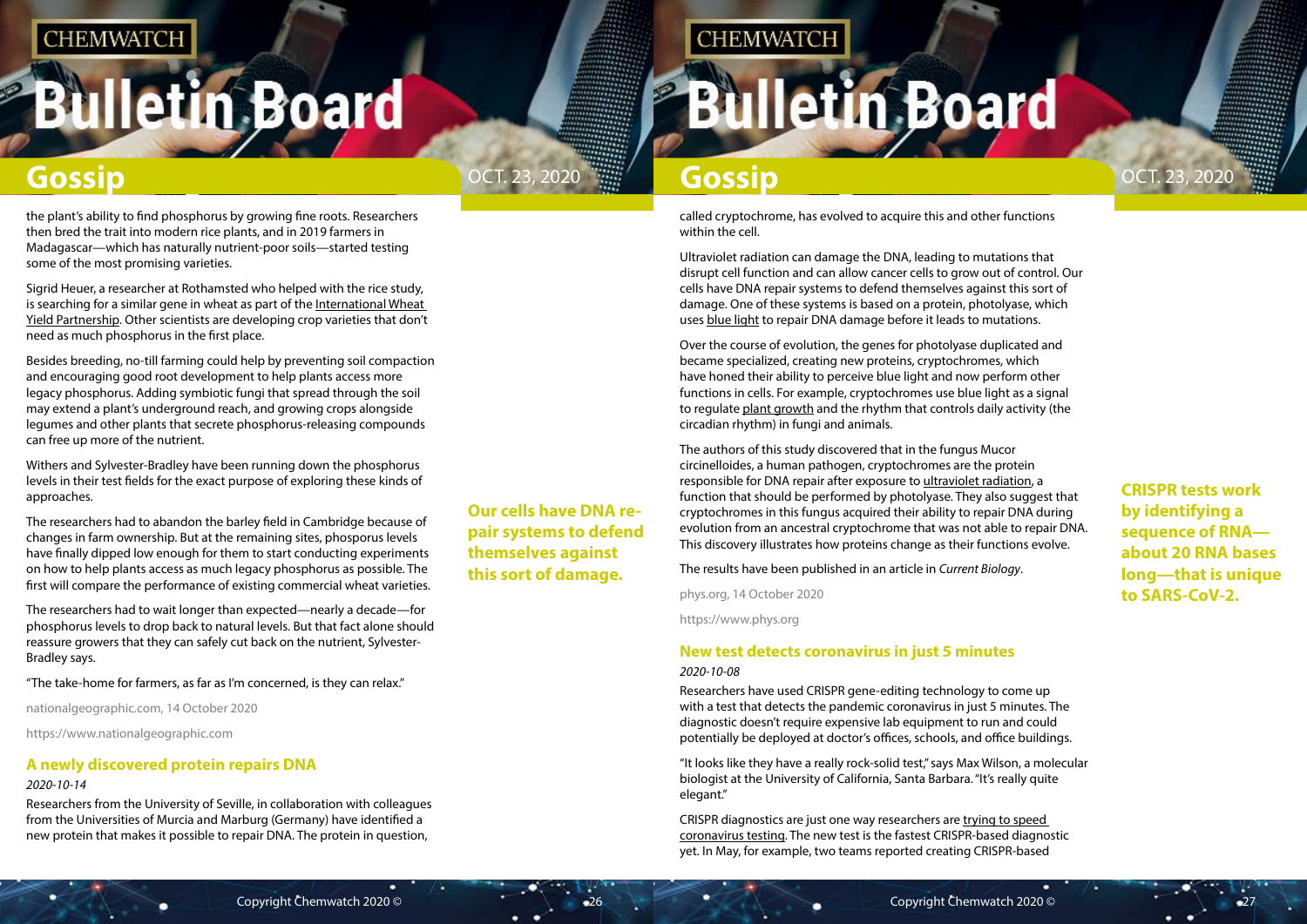# <span id="page-14-0"></span>**Bulletin Board**



**President Emmanuel Macron in 2017 pledged to end glyphosate use in France within three years, but his government later said it would take into account whether other solutions existed.**

By contrast, Ott's and Doudna's team found that the strength of the fluorescent signal was proportional to the amount of virus in their sample. That revealed not just whether a sample was positive, but also how much virus a patient had. That information can help doctors tailor treatment decisions to each patient's condition, Wilson says.

Doudna and Ott say they and their colleagues are now working to validate their test setup and are looking into how to commercialize it.

sciencemag.org, 8 October 2020

https://www.sciencemag.org

## **France clamps down on use of weedkiller glyphosate in farming**

### *2020-10-09*

PARIS (Reuters) - France's health and environment agency announced restrictions on weedkiller glyphosate in farming, but stopped short of a full ban in the European Union's top agricultural producer due to a lack of non-chemical alternatives in some areas.

The new rules set out by ANSES on Friday are part of a push by the French government to phase out glyphosate by 2021 and reflect a global debate about the safety of the weedkiller, first developed by Bayer's Monsanto unit under the brand Roundup.

President Emmanuel Macron in 2017 pledged to end glyphosate use in France within three years, but his government later said it would take into account whether other solutions existed.

In a decision on the main farming and forestry uses of glyphosate, regulator ANSES said the weedkiller would no longer be used in alleys between vines and fruit trees, or in crop fields that are ploughed.

Glyphosate would still be allowed under vines and trees where mechanical weeding was impractical or costly, and would also be permitted on crop farms that avoid ploughing to preserve soil fertility, ANSES said in a statement.

In a new preprint, the researchers report that with a single guide RNA, they [could detect as few as 100,000 viruses per microliter of solution.](https://www.medrxiv.org/content/10.1101/2020.09.28.20201947v1) And if they add a second guide RNA, they can detect as few as 100 viruses per microliter.

> But the maximum amount of glyphosate authorised per year would be reduced by 60% for orchards and crop fields, and 80% for vineyards, it said.

The stricter conditions are to apply within six months for glyphosate products re-approved by ANSES, it added.

coronavirus tests that could detect the virus in about an hour, much faster than the 24 hours needed for conventional coronavirus diagnostic tests.

CRISPR tests work by identifying a sequence of RNA—about 20 RNA bases long—that is unique to SARS-CoV-2. They do so by creating a "guide" RNA that is complementary to the target RNA sequence and, thus, will bind to it in solution. When the guide binds to its target, the CRISPR tool's Cas13 "scissors" enzyme turns on and cuts apart any nearby single-stranded RNA. These cuts release a separately introduced fluorescent particle in the test solution. When the sample is then hit with a burst of laser light, the released fluorescent particles light up, signaling the presence of the virus.

These initial CRISPR tests, however, required researchers to first amplify any potential viral RNA before running it through the diagnostic to increase their odds of spotting a signal. That added complexity, cost, and time, and put a strain on scarce chemical reagents.

Now, researchers led by Jennifer Doudna, who won a share of [this](http://www.sciencemag.org/news/2020/10/crispr-revolutionary-genetic-scissors-honored-chemistry-nobel)  [year's Nobel Prize in Chemistry yesterday for her co-discovery of CRISPR](http://www.sciencemag.org/news/2020/10/crispr-revolutionary-genetic-scissors-honored-chemistry-nobel), report creating a novel CRISPR diagnostic that doesn't amplify coronavirus RNA. Instead, Doudna and her colleagues spent months testing hundreds of guide RNAs to find multiple guides that work in tandem to increase the sensitivity of the test.

That's still not as good as the conventional coronavirus diagnostic setup, which uses expensive lab-based machines to track the virus down to one virus per microliter, says Melanie Ott, a senior investigator at the Gladstone Institutes who helped lead the project with Doudna. However, she says, the new setup was able to accurately identify a batch of five positive clinical samples with perfect accuracy in just 5 minutes per test, whereas the standard test can take 1 day or more to return results.

The new test has another key advantage, Wilson says: quantifying a sample's amount of virus. When standard coronavirus tests amplify the virus' genetic material in order to detect it, this changes the amount of genetic material present—and thus wipes out any chance of precisely quantifying just how much virus is in the sample.

## **CHEMWATCH**

# **Illetin Board**

## **Gossip Gossip Gossip Gossip Gossip**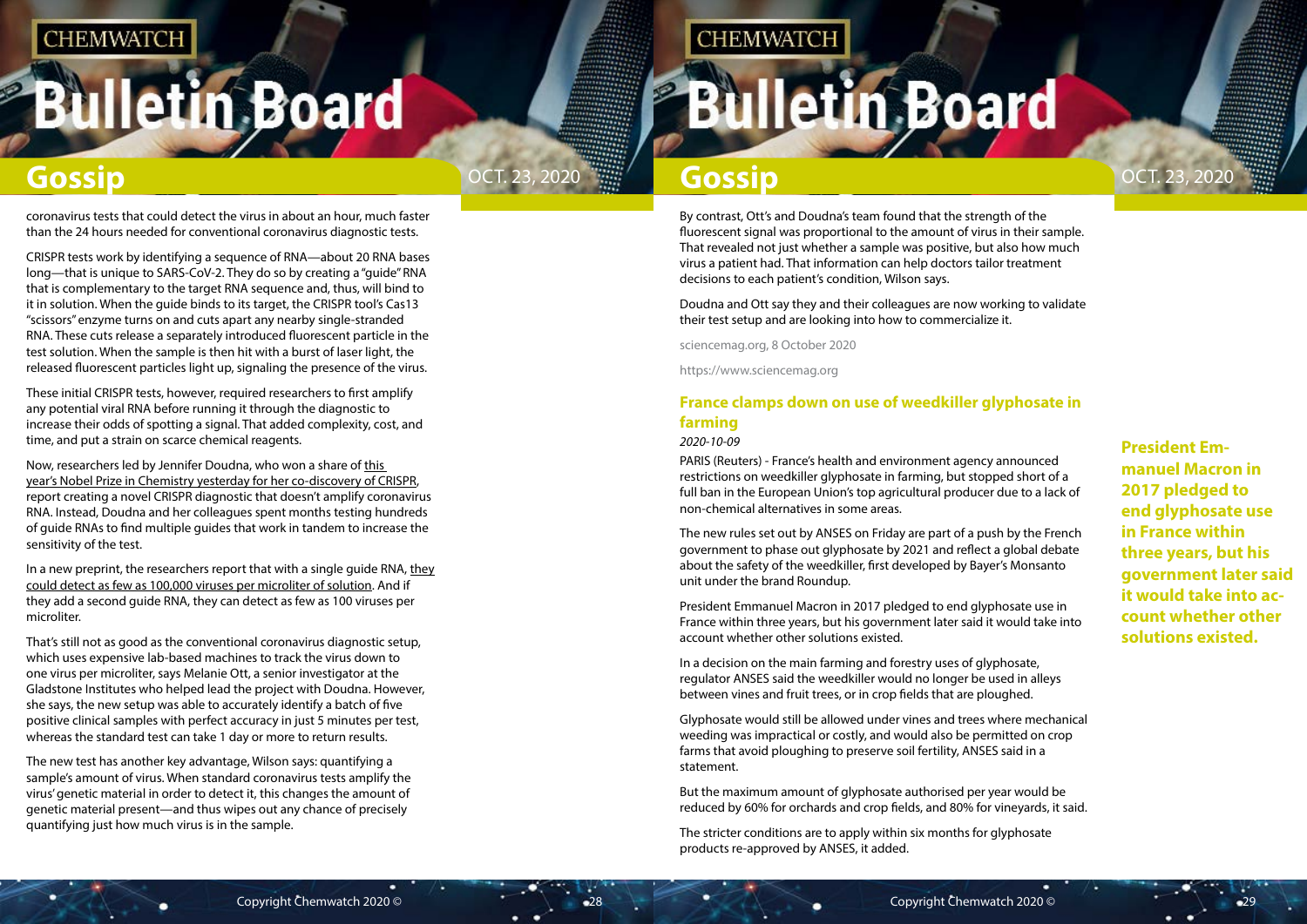# <span id="page-15-0"></span>**Illetin Board**



**The IEA's main scenario has 43% more solar output by 2040 than it expected in 2018, partly due to detailed new analysis showing that solar power is 20-50% cheaper than thought.**

**CHEMWATCH** 

## **Gossip Gossip Gossip Gossip Gossip**

For the first time, the IEA includes detailed modeling of a 1.5C pathway that reaches global net-zero CO2 emissions by 2050. It says individual behaviour change, such as working from home "three days a week", would play an "essential" role in reaching this new "net-zero emissions by 2050 case" (NZE2050).

Future scenarios

The IEA's annual World Energy Outlook (WEO) arrives every autumn and contains some of the most detailed and heavily scrutinised analysis of the global energy system. Over hundreds of densely packed pages, it draws on thousands of datapoints and the IEA's [World Energy Model.](https://www.iea.org/weo/weomodel/)

The outlook includes several different scenarios, to reflect uncertainty over the many decisions that will affect the future path of the global economy, as well as the route taken out of the coronavirus crisis during the "critical" next decade. The WEO also aims to inform policymakers by showing how their plans would need to change if they want to shift onto a more sustainable path.

This year it omits the "current policies scenario" (CPS), which usually "provides a baseline…by outlining a future in which no new policies are added to those already in place". This is because "[i]t is difficult to imagine this 'business as-usual' approach prevailing in today's circumstances".

Those circumstances are the unprecedented fallout from the coronavirus pandemic, which remains highly uncertain as to its depth and duration. The crisis is expected to cause a [dramatic decline](https://www.carbonbrief.org/iea-coronavirus-impact-on-co2-emissions-six-times-larger-than-financial-crisis) in global energy demand in 2020, with fossil fuels taking the biggest hit.

The main WEO pathway is again the "stated policies scenario" (STEPS, formerly NPS). This shows the impact of government pledges to go beyond the current policy baseline. Crucially, however, the IEA makes its own assessment of whether governments are credibly following through on their targets.

The report explains:

"The STEPS is designed to take a detailed and dispassionate look at the policies that are either in place or announced in different parts of the energy sector. It takes into account long-term energy and climate targets only to the extent that they are backed up by specific policies and measures. In doing so, it holds up a mirror to the plans of today's policy makers and illustrates their consequences, without second-guessing how these plans might change in future."

ANSES has already withdrawn dozens of glyphosate-based weedkillers and is in the process of reviewing those still on the market.

The time needed for reviews may mean some products do not fall immediately under the new rules but remaining renewals should be completed during 2021, Marie-Christine de Guenin, ANSES' head of market authorisations told Reuters.

Non-farm professional uses of glyphosate, like maintenance of railway embankments, would stay permitted in the absence of feasible nonchemical alternatives, but such cases represented only 1.5% of glyphosate use in France, she added.

reuters.com, 9 October 2020

https://www.reuters.com

## **Solar is now 'cheapest electricity in history', confirms IEA**

### *2020-10-13*

The world's best solar power schemes now offer the "cheapest…electricity in history" with the technology cheaper than coal and gas in most major countries.

That is according to the International Energy Agency's [World Energy](https://webstore.iea.org/world-energy-outlook-2020)  [Outlook 2020.](https://webstore.iea.org/world-energy-outlook-2020) The 464-page outlook, published today by the IEA, also outlines the "extraordinarily turbulent" impact of coronavirus and the "highly uncertain" future of global energy use over the next two decades.

Reflecting this uncertainty, this year's version of the highly influential annual outlook offers four "pathways" to 2040, all of which see a major rise in renewables. The IEA's main scenario has 43% more solar output by 2040 than it expected in 2018, partly due to detailed new analysis showing that solar power is 20-50% cheaper than thought.

Despite a more rapid rise for renewables and a "structural" decline for coal, the IEA says it is too soon to declare a peak in global oil use, unless there is stronger climate action. Similarly, it says demand for gas could rise 30% by 2040, unless the policy response to global warming steps up.

This means that, while global CO2 emissions have effectively peaked, they are "far from the immediate peak and decline" needed to stabilise the climate. The IEA says achieving net-zero emissions will require "unprecedented" efforts from every part of the global economy, not just the power sector.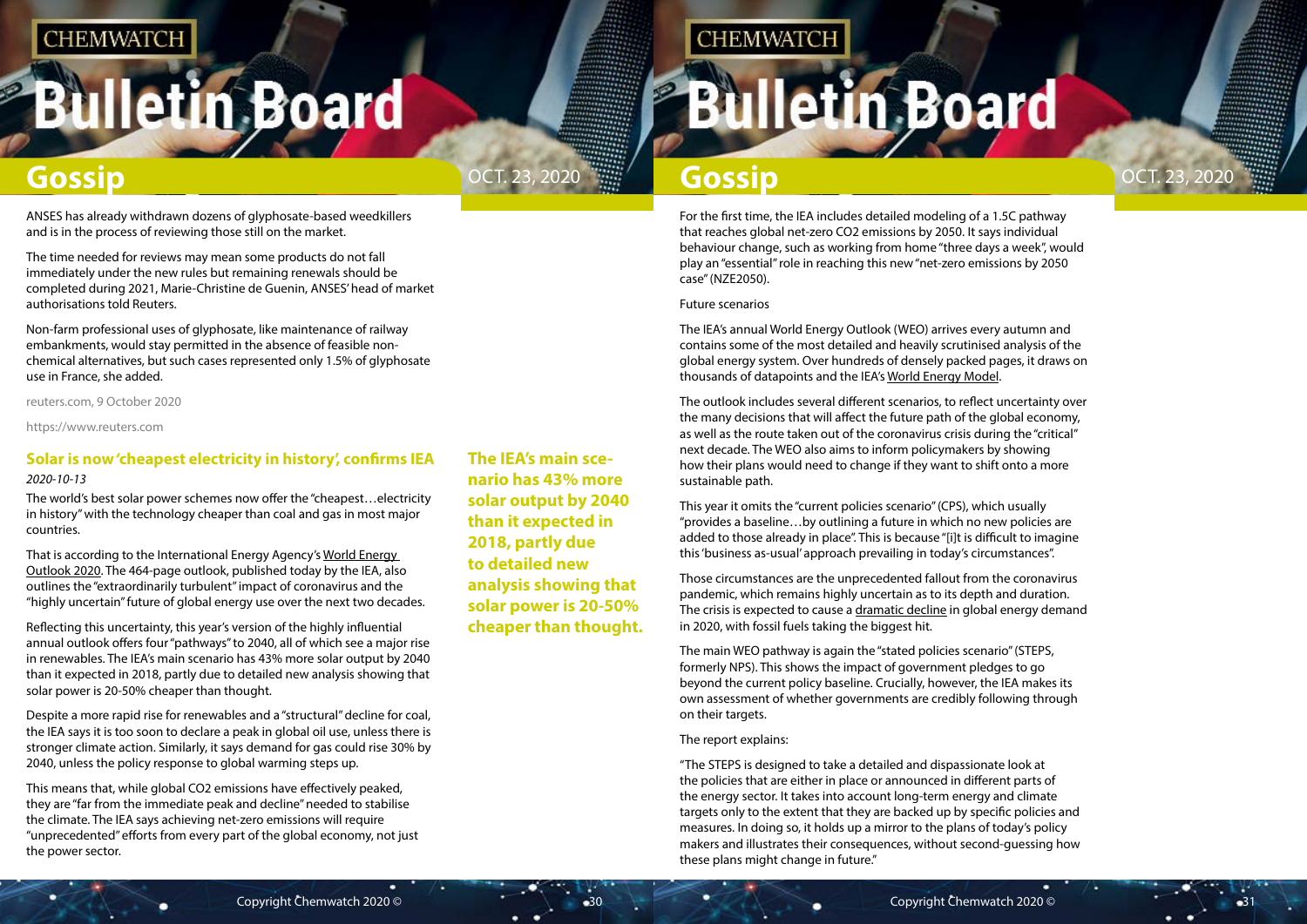# **Illetin Board**



The table shows that solar electricity is some 20-50% cheaper today than the IEA had estimated in last year's outlook, with the range depending on the region. There are similarly large reductions in the estimated costs of onshore and offshore wind.

This shift is the result of new analysis carried out by the WEO team, looking at the average ["cost of capital](https://www.iea.org/weo/weomodel/inputs/)" for developers looking to build new generating capacity. Previously the IEA assumed a [range of 7-8%](https://www.carbonbrief.org/profound-shifts-underway-in-energy-system-says-iea-world-energy-outlook) for all technologies, varying according to each country's stage of development.

Now, the IEA has reviewed the evidence internationally and finds that for solar, the cost of capital is much lower, at 2.6-5.0% in Europe and the US, 4.4-5.5% in China and 8.8-10.0% in India, largely as a result of policies designed to reduce the risk of renewable investments.

In the best locations and with access to the most favourable policy support and finance, the IEA says the solar can now generate electricity "at or below" \$20 per megawatt hour (MWh). It says.

The IEA says that new utility-scale solar projects now cost \$30-60/MWh in Europe and the US and just \$20-40/MWh in China and India, where "revenue support mechanisms" such as guaranteed prices are in place.

The outlook then shows how plans would need to change to plot a more sustainable path. It says its "sustainable development scenario" (SDS) is "fully aligned" with the Paris target of holding warming "well-below 2C… and pursuing efforts to limit [it] to 1.5C". (This interpretation is [disputed.](https://www.carbonbrief.org/profound-shifts-underway-in-energy-system-says-iea-world-energy-outlook))

> These costs "are entirely below the range of LCOE [levelised costs] for new coal-fired power plants" and "in the same range" as the operating cost of existing coal plants in China and India, the IEA says. This is shown in the chart below.

For the first time this year, the WEO has "detailed modelling" of a "netzero emissions by 2050 case" (NZE2050). This shows what would need to happen for CO2 emissions to fall to 45% below 2010 levels by 2030 on the way to net-zero by 2050, with a 50% chance of meeting the [1.5C limit.](https://www.carbonbrief.org/in-depth-qa-ipccs-special-report-on-climate-change-at-one-point-five-c)

> Onshore and offshore wind are also now assumed to have access to lowercost finance. This accounts for the much lower cost estimates for these technologies in the latest WEO, because the cost of capital contributes up to half of the cost of new renewable developments.

When combined with changes in government policy over the past year, these lower costs mean that the IEA has again raised its outlook for renewables over the next 20 years.

This is shown in the chart below, where electricity generation from nonhydro renewables in 2040 is now seen reaching 12,872 terawatt hours (TWh) in the STEPS, up from 2,873TWh today. This is some 8% higher than expected last year and 22% above the level expected in 2018's outlook.

Solar is the largest reason for this, with output in 2040 up 43% compared with the 2018 WEO. In contrast, the chart shows how electricity generation from coal is now "structurally" lower than previously expected, with output

The SDS sees CO2 emissions reach net-zero by 2070 and gives a 50% chance of holding warming to 1.65C, with the potential to stay below 1.5C if [negative emissions](https://www.carbonbrief.org/explainer-10-ways-negative-emissions-could-slow-climate-change) are used at scale.

The IEA has not previously set out a detailed pathway to staying below 1.5C with 50% probability, with last year's outlook only offering background analysis and some broad [paragraphs of narrative.](https://www.iea.org/commentaries/what-would-it-take-to-limit-the-global-temperature-rise-to-15c)

The final pathway in this year's outlook is a "delayed recovery scenario" (DRS), which shows what might happen if the coronavirus pandemic lingers and the global economy takes longer to recover, with knock-on reductions in the growth of GDP and energy demand.

The chart below shows how the use of different energy sources changes under each of these pathways over the decade to 2030 (right-hand columns), relative to demand today (left).

Notably, renewables (light green) account for the majority of demand growth in all scenarios. In contrast, fossil fuels see progressively weaker growth turn to increasing declines, as the ambition of global climate policy increases, from left to right in the chart above.

Intriguingly, there are signs that the IEA has been giving greater prominence to the SDS, a pathway aligned with the "well-below 2C" Paris goal. In the WEO 2020, it features more frequently, earlier in the report, and more consistently through the pages, compared with earlier editions.

This is shown in the chart below, which shows the location, by relative page position, of each mention of "sustainable development scenario" or "SDS" in the WEOs published over the past four years.

### Solar surge

One of the most significant shifts in this year's WEO is tucked away in Annex B of the report, which shows the IEA's estimates of the cost of different electricity generation technologies.

## **CHEMWATCH**

# **Iletin Board**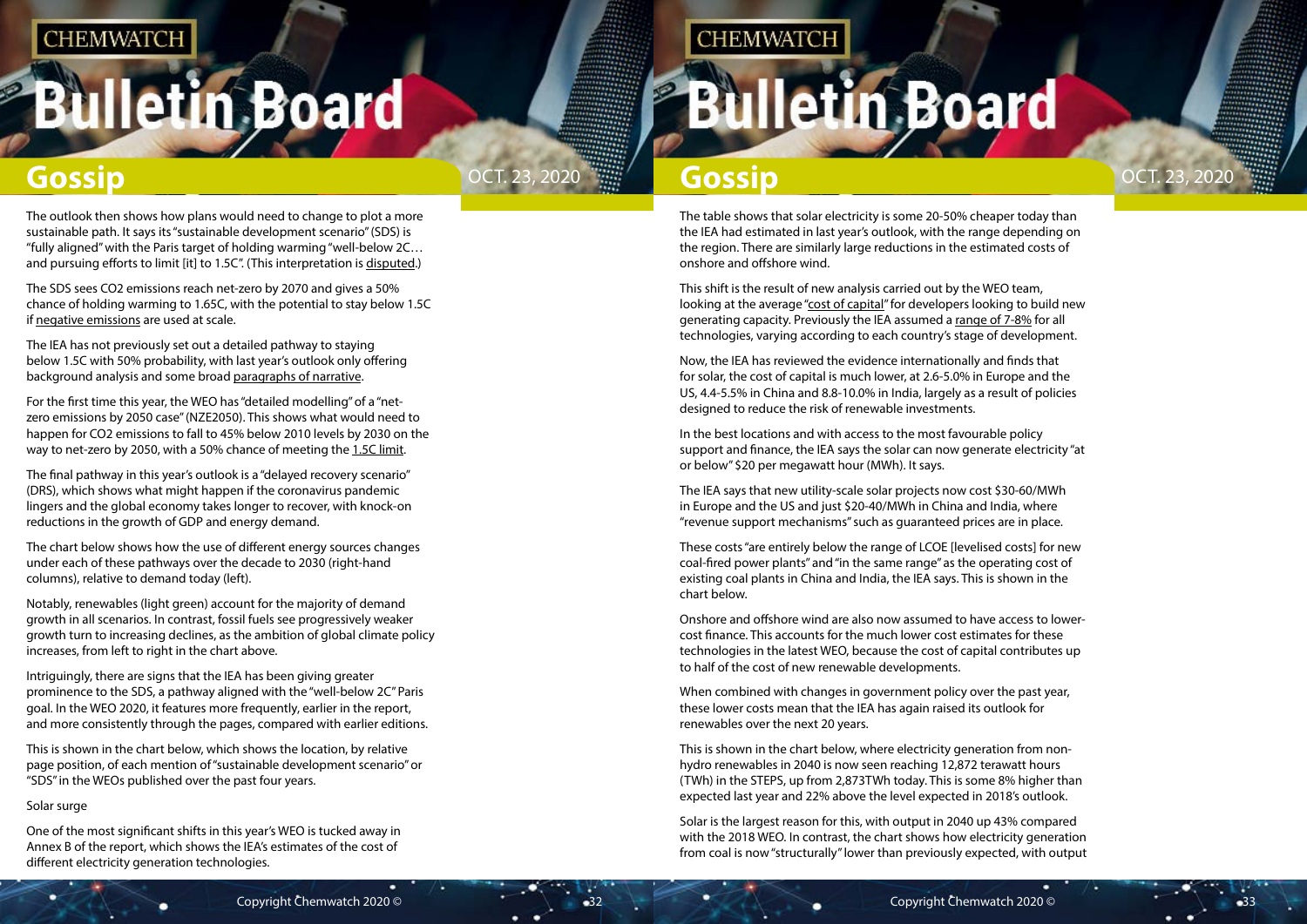# **Iletin Board**



Nevertheless, this trajectory falls far short of the cuts needed to be in line with the SDS, a pathway aligned to the "well-below 2C" Paris target (yellow).

This year's outlook makes particularly drastic changes for India, where the use of coal in electricity generation is seen growing far more slowly than expected last year.

In the STEPS, coal-fired power capacity would grow by just 25 gigawatts (GW) by 2040, the IEA says, which is 86% less than expected in the WEO 2019. Rather than nearly doubling in size from 235GW in 2019, this means that India's coal fleet would barely grow over the next two decades.

Similarly, growth in the amount of electricity generated from coal in India is now expected to be 80% slower than thought last year, according to the IEA figures.

The IEA expects [continued rapid retirements](https://www.carbonbrief.org/mapped-worlds-coal-power-plants) of old coal capacity in the US and Europe, which would by 2040 close 197GW (74% of the current fleet) and 129GW (88%) respectively.

Taken together, and despite a rapid expansion in southeast Asia, this means the outlook – for the first time – sees the global coal fleet shrinking by 2040.

### Energy outlook

Taken together, the rapid rise of renewable energy and the structural decline for coal help keep a lid on global CO2 emissions, the outlook suggests. But steady demand for oil and rising gas use mean CO2 only flattens off, rather than declining rapidly as required to meet global climate goals.

These competing trends are shown in the chart, below, which tracks primary energy demand for each fuel under the IEA STEPS, with solid lines. Overall, renewables meet three-fifths of the increase in energy demand by 2040, while accounting for another two-fifths of the total. Smaller increases for oil and nuclear are enough to offset the decline in coal energy use.

The dashed lines in the chart above show the dramatically different paths that would need to be followed to be in line with the IEA SDS, which is roughly a well-below 2C scenario.

By 2040, although oil and gas would remain the first and second-largest sources of primary energy, there would have been declines in the use of all

in 2040 some 14% lower than thought last year. The fuel never recovers from an estimated 8% drop in 2020 due to the coronavirus pandemic, the IEA says.

Notably, the level of gas generation in 2040 is also 6% lower in this year's STEPS, again partly as a result of the pandemic and its long-lasting impact on economic and energy demand growth.

Overall, renewables – led by the "new king" solar – meet the vast majority of new electricity demand in the STEPS, accounting for 80% of the increase by 2030.

This means they overtake coal as the world's largest source of power by 2025, outpacing the "[accelerated case](https://www.carbonbrief.org/analysis-renewables-could-match-coal-power-within-5-years-iea-reveals)" set out by the agency just a year ago.

The rise of variable renewable sources means that there is an increasing need for electricity grid flexibility, the IEA notes. "Robust electricity networks, dispatchable power plants, storage technologies and demand response measures all play vital roles in meeting this," it says.

### Revised outlooks

The lower costs and more rapid growth for solar seen in this year's outlook means there will be record-breaking additions of new solar capacity in every year from 2020, the IEA says.

This contrasts with its STEPS pathway for solar in previous years, where global capacity additions each year – net of retirements – have flatlined into the future.

Now, solar growth rises steadily in the STEPS, as shown in the chart below (solid black line). This is even clearer if accounting for new capacity being added to replace old solar sites as they retire (gross, dashed line). Under the SDS and NZE2050, growth would need to be even faster.

The story of raised outlooks for solar – thanks to updated assumptions and an improving policy landscape – is directly contrasting with the picture for coal.

Successive editions of the WEO have revised down the outlook for the dirtiest fossil fuel, with this year seeing particularly dramatic changes, thanks in part to a "structural shift" away from coal after coronavirus.

The IEA now sees coal use rising marginally over the next few years, but then going into decline, as shown in the chart below (red line).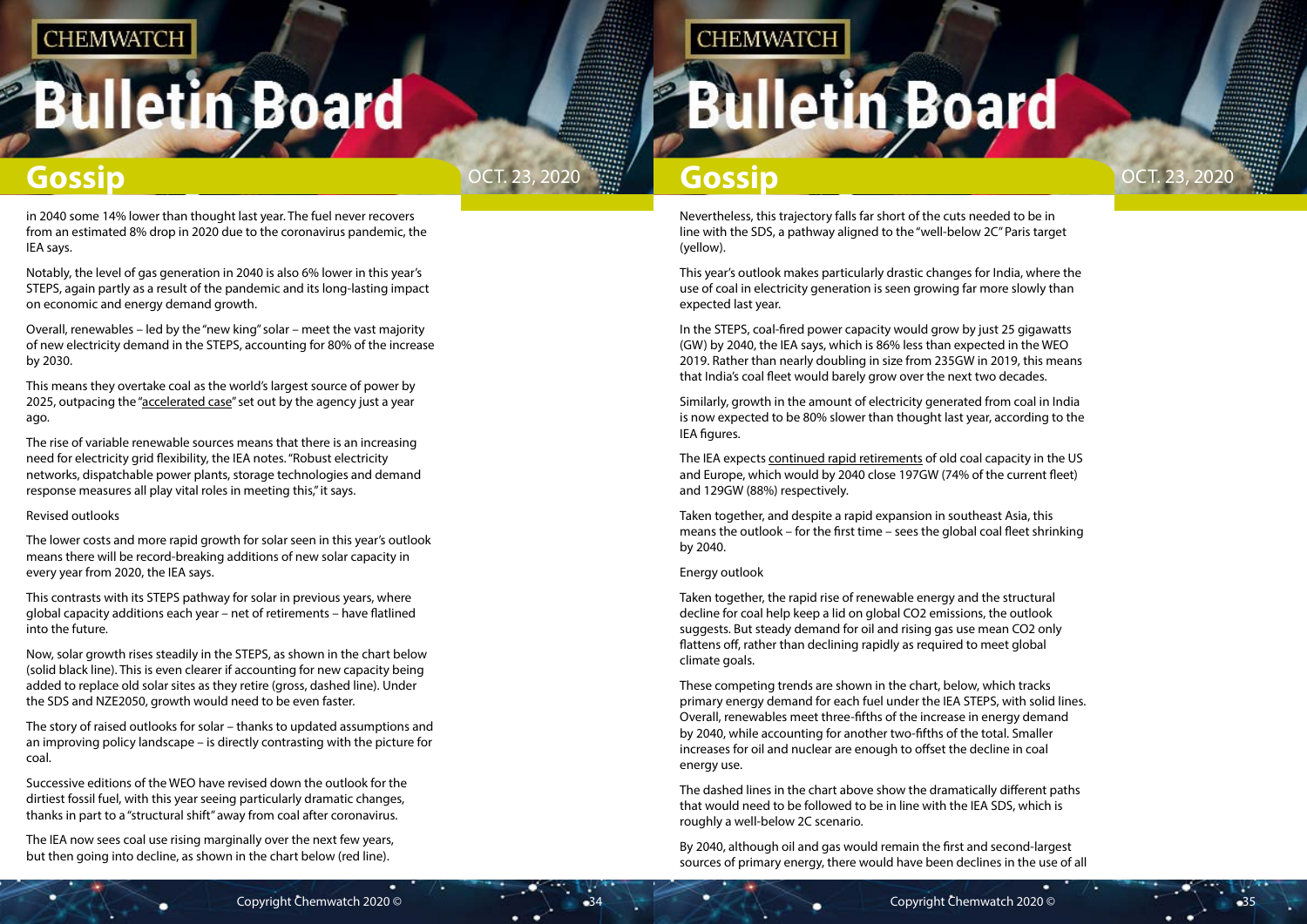# **Iletin Board**



2020. The usage of "net zero" is up from once per 100 pages in 2017 and 2018, to six in 2019 and 38 per 100 pages in this year's report.

This seems "bizarre", says [Dr Joeri Rogelj](https://www.imperial.ac.uk/people/j.rogelj), a lecturer in climate change and the environment at the [Grantham Institute at Imperial College London](https://www.imperial.ac.uk/grantham/) and a coordinating lead author of the IPCC 1.5C report.

However, the NZE2050 case is not a full WEO scenario and so it does not come with the full set of data that accompanies the STEPS and SDS, making it difficult to fully explore the pathway.

The IEA already publishes lengthy annexes, with detailed information on the pathway for different energy sources and CO2 emissions from each sector, in a range of key economies around the world, under each of its main scenarios. (This year these are the STEPS and SDS.)

Rogelj, who last year joined scientists and NGOs [calling for](https://www.iea.org/media/news/2019/JointletterIEAApril2019.pdf) the IEA to publish a full 1.5C scenario, tells Carbon Brief that "all underlying data of the NZE2050 case should be made available with the same detail as the other WEO scenarios".

Carbon Brief has asked the IEA for such data and will update this article if more details emerge. Rogelj adds:

"The main question, of course, is how the NZE2050 intends to reach its objective of net-zero CO2 emissions in 2050. Of particular interest here is how much and which type of CO2 removal [negative emissions] the scenario intends to use and how it intends to do so while ensuring sustainable development."

The WEO devotes a full chapter to the NZE2050, with a particular emphasis on the changes that would be needed over the next decade to 2030.

(It also compares the pathway to those set out in the IPCC special report, saying that the NZE2050 case has a comparable CO2 emissions trajectory to [the "P2" scenario,](https://www.carbonbrief.org/in-depth-qa-ipccs-special-report-on-climate-change-at-one-point-five-c) which stays below 1.5C with "no or low overshoot" and has relatively "limited" use of [BECCS.](https://www.carbonbrief.org/beccs-the-story-of-climate-changes-saviour-technology))

The chart below shows how CO2 emissions effectively plateau to 2030 in the STEPS, remaining just below the level seen in 2019, whereas the NZE2050 case sees a decline of more than 40%, from 34bn tonnes (GtCO2) in 2020 to just 20GtCO2 in 2030.

The power sector contributes the largest portion of the savings needed over the next decade (orange wedges in the chart, above). But there are also important contributions from energy end-use (yellow), such as

fossil fuels. Coal would have dropped by two-thirds, oil by a third and gas by 12%, relative to 2019 levels.

Meanwhile, other renewables – primarily wind and solar – would have surged to third place, rising nearly seven-fold over the next two decades (+662%). The SDS sees smaller, but still sizeable increases for hydro (+55%), nuclear (+55%) and bioenergy (+24%).

Together, low-carbon sources would make up 44% of the global energy mix in 2040, up from 19% in 2019. Coal would fall to 10%, its lowest since the industrial revolution, according to the IEA.

Despite these rapid changes, however, the world would not see net-zero CO2 emissions until 2070, some two decades after the 2050 deadline that would be needed to stay below 1.5C.

This is despite the SDS including "full implementation" of the net-zero targets set by the UK, EU and most recently China.

(These targets would be only partially implemented under the STEPS, based on the IEA's assessment of the credibility of the policies in place to meet the goals. For example, table B.4 of the report says that under the STEPS, there is only "some implementation" of the UK's [legally binding](https://www.carbonbrief.org/in-depth-qa-the-uk-becomes-first-major-economy-to-set-net-zero-climate-goal)  [target](https://www.carbonbrief.org/in-depth-qa-the-uk-becomes-first-major-economy-to-set-net-zero-climate-goal) to reach net-zero greenhouse gas emissions by 2050.)

### Net-zero numbers

The NZE2050 "case", describing a route to 1.5C, has been published for the first time this year, because the WEO team agreed "it was time to deepen and extend our analysis of net-zero emissions", according to IEA director Fatih Birol, writing in the report's foreword.

Over the past 18 months, major economies announcing or legislating [net](https://eciu.net/netzerotracker)[zero emissions targets](https://eciu.net/netzerotracker) include [the UK](https://www.carbonbrief.org/in-depth-qa-the-uk-becomes-first-major-economy-to-set-net-zero-climate-goal) and EU. Most recently, China [announced its intention](https://www.climatechangenews.com/2020/09/22/xi-jinping-china-will-achieve-carbon-neutrality-2060/) to reach "carbon neutrality" by 2060. [Forthcoming analysis for Carbon Brief will explore the implications of this goal.]

Carbon Brief analysis of the last four WEOs shows that these developments – along with the publication of the [Intergovernmental](https://www.ipcc.ch/)  [Panel on Climate Change](https://www.ipcc.ch/) (IPCC) [special report on 1.5C](https://www.carbonbrief.org/in-depth-qa-ipccs-special-report-on-climate-change-at-one-point-five-c) in 2018 – have been accompanied by a significant uptick in coverage of these topics in the WEO.

Whereas the WEO 2017 used the phrase "1.5C" less than once per 100 pages, this increased to five uses in 2019 and eight uses per 100 pages in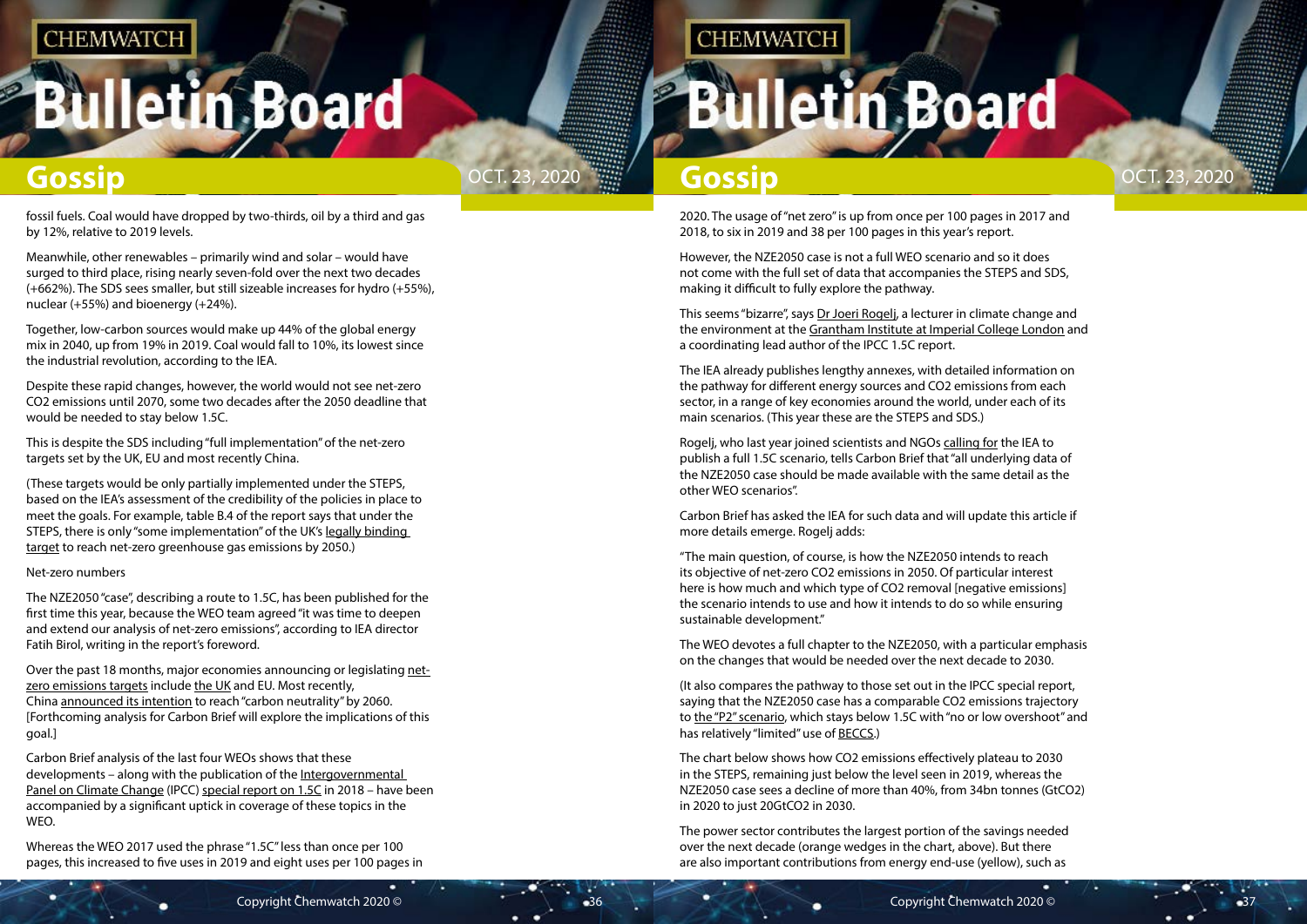# **Iletin Board**



While the SDS calls for modest changes to people's lifestyles, such as increased use of public transport, these choices only make up 9% of the difference between that scenario and the STEPS.

By comparison, in the NZE2050 these changes are responsible for nearly a third of the CO2 reductions relative to the SDS in 2030.

The report includes a detailed analysis of estimated emissions savings from the global adoption of specific actions, including a global switch to line-drying laundry, slower driving speeds and working from home.

The authors estimate that 60% of these changes could be influenced by governments, citing [widespread](https://www.businessinsider.com/cities-going-car-free-ban-2017-8?r=US&IR=T) legislation to control car use in cities and Japan's [efforts](https://english.kyodonews.net/news/2017/05/81055b2c81ab-japan-begins-annual-cool-biz-casual-wear-campaign.html) to limit air conditioning in homes and offices.

As the chart below shows, changes to people's transport choices account for the majority of the emissions savings. Road transport (blue bars) accounts for more than half the savings in 2030 and significantly reducing the number of flights accounts for another quarter (yellow).

Around 7% of CO2 emissions from cars come from trips of less than 3km, which "would take less than about 10 minutes to cycle", according to the authors. In the NZE2050 scenario, all of these trips are replaced with walking and cycling.

The report estimates that behaviour shifts could cut emissions from flying by around 60% in 2030. These include substantial changes, such as eliminating flights of less than one hour long, as well as reducing numbers of both long-haul and business flights by three quarters.

Even so, due to the [growth](https://www.carbonbrief.org/aviation-consume-quarter-carbon-budget) in aviation that is otherwise expected, total aviation activity in 2030 would still remain around 2017 levels in this scenario.

The remaining savings come from decisions to limit the use of energy in homes, such as turning both heating and air conditioning systems down.

Working from home has the potential to save emissions overall, as the reduction in emissions from commuting is more than three times larger than the increase in residential emissions.

The report estimates that if the 20% of the global workforce who are able to work from home did so for just one day a week, in 2030 this would save around 18m tonnes of CO2 (MtCO2) globally, as the chart below shows.

transport and industry, as well as from individual behaviour change (blue), explored in more detail in the next section.

These three wedges would contribute roughly equal shares of the extra 6.4GtCO2 of savings needed to go from the SDS to the NZE2050 in 2030, the IEA says.

The NZE2050 case would see low-carbon sources of electricity meeting 75% of demand in 2030, up from 40% today. Solar capacity would have to rise at a rate of around 300 gigawatts (GW) per year by the mid-2020s and nearly 500GW by 2030, against current growth of around 100GW.

CO2 emissions from coal-fired power stations would decline by 75% between 2019 and 2030. This means the least efficient "subcritical" coal plants would be phased out entirely and the majority of "supercritical" plants would also close down. The WEO says the majority of this decline would come in southeast Asia, which accounts for two-thirds of current global coal capacity.

Although nuclear would contribute a small part of the increase in [zero](https://www.carbonbrief.org/solar-wind-nuclear-amazingly-low-carbon-footprints)[carbon generation](https://www.carbonbrief.org/solar-wind-nuclear-amazingly-low-carbon-footprints) by 2030 in the NZE2050, the IEA notes that the "long lead time of large-scale nuclear facilities" limits the technology's potential to scale more quickly this decade.

For industry, CO2 emissions would fall by around a quarter, with electrification and energy efficiency making up the largest shares of the effort. More than 2m homes would get an energy efficiency retrofit during every month this decade, in "advanced economies" alone.

In the transport sector, CO2 would fall by a fifth, not including behavioural shifts counted below. By 2030, more than half of new cars would be electric, up from around 2.5% in 2019.

### Behavioural changes

For the first time, this year's outlook contains a detailed analysis of the potential for individual behaviour change to reduce CO2 emissions. (This is clear even at a simplistic level, with the word "behaviour" mentioned 122 times, against just 12 times in 2019.)

Behavioural shifts, such as cutting down on flights and turning down air conditioning, will play a vital role in achieving net-zero emissions, according to the report.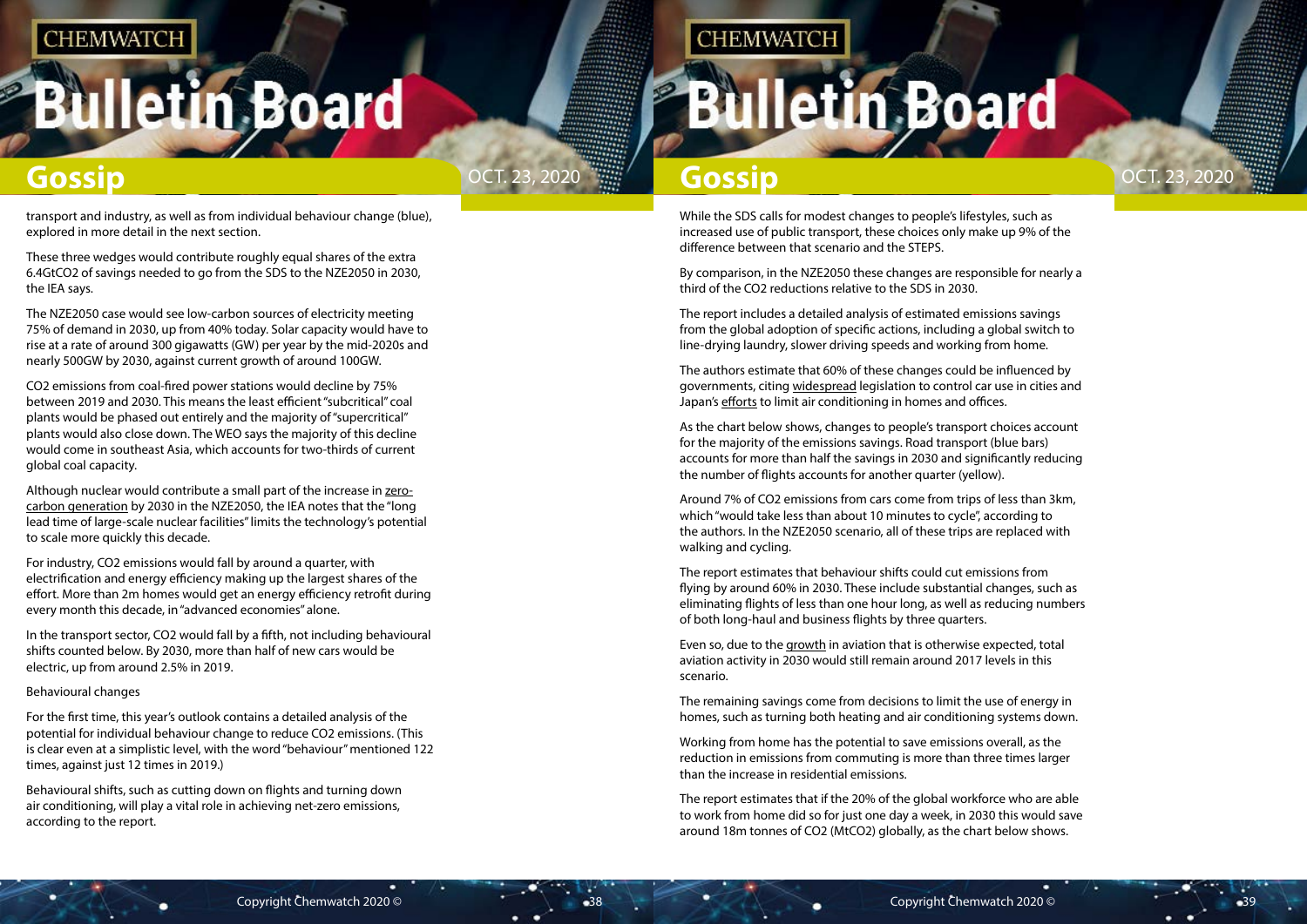# <span id="page-20-0"></span>**Bulletin Board**



**However, a decade of dingo eradication has offered Tasmanian devils a second chance.**

## **The buyer of Stan has not been identified, The New York Times reports.**

# **Gossip Gossip Gossip Gossip Gossip**

Paleontologists [worry such sales will encourage more private trade of](https://www.sciencemag.org/news/2018/06/allosaurus-auction-block)  [fossils,](https://www.sciencemag.org/news/2018/06/allosaurus-auction-block) leaving important specimens off-limits to researchers. The Society of Vertebrate Paleontology [wrote to the auction company Christie's](http://vertpaleo.org/Society-News/SVP-Paleo-News/Society-News,-Press-Releases/Auction-of-T-rex-Stan.aspx)  [in September](http://vertpaleo.org/Society-News/SVP-Paleo-News/Society-News,-Press-Releases/Auction-of-T-rex-Stan.aspx) asking it to restrict the sale to "institutions committed to curating specimens for the public good and in perpetuity, or those bidding on behalf of such institutions."

sciencemag.org, 7 October 2020

**CHEMWATCH** 

https://www.sciencemag.org

## **After 3,000 years, Tasmanian devils return to mainland Australia**

## *2020-10-08*

The pitter-patter of [Tasmanian devil](https://www.livescience.com/27440-tasmanian-devils.html) feet was heard in the wild of mainland Australia for the first time in 3,000 years, after a group of devils was released in Barrington Tops, a protected national park about 120 miles (200 kilometers) north of Sydney.

Tasmanian devils (*Sarcophilus harrisii*), the world's largest carnivorous marsupial, have been long gone from most of the Australian continent, and until now the only remaining wild populations were on the island of Tasmania. Mainland devils were likely outcompeted by [dingos,](https://www.livescience.com/52594-dingo.html) the wild dogs that were introduced to Australia at least 3,500 years ago, and which are now considered a pest species.

However, a decade of dingo eradication has offered Tasmanian devils a second chance. By clearing out dingos and reintroducing devils to Barrington Tops, conservationists hope to not only reestablish thriving wild populations of the iconic marsupials, but to also help protect other native species that are threatened by invasive predators, according to a [statement](https://www.globalwildlife.org/press/tasmanian-devils-return-to-mainland-australia-for-first-time-in-3000-years/) released on Oct. 5 by Global Wildlife Conservation (GWC).

## **PLAY SOUND**

Aussie Ark, a wildlife nonprofit in Australia, has been breeding and studying Tasmanian devils for more than a decade, with the goal of eventually reintroducing devils into the wild once conditions were sustainable for their survival, according to the statement. For the recent release, Aussie Ark partnered with GWC and WildArk, another wildlife conservation nonprofit; they released 11 Tasmanian devils on Sept. 10.

Tasmanian devils are black-furred and stocky with blunt muzzles and short limbs, measuring about 22 to 26 inches (55 to 65 centimeters) long

In fact, the NZE2050 scenario assumes that all those who are able to do so, work from home three days a week, amounting to a relatively modest 55MtCO2 savings.

Due to wider changes in the energy mix in NZE2050, the emissions impact of widespread home working is small when compared to the current situation, shown in the left-hand column, or STEPS in 2030, shown in the middle column.

While the report focuses on CO2 emissions from the energy system, it also alludes to the high levels of methane and [nitrous oxide](https://www.carbonbrief.org/nitrogen-fertiliser-use-could-threaten-global-climate-goals) resulting from global agriculture and livestock farming in particular.

It notes that without [shifts towards](https://www.carbonbrief.org/in-depth-qa-what-does-the-global-shift-in-diets-mean-for-climate-change) vegetarian diets it will be "very difficult to achieve rapid emissions reductions".

The authors acknowledge that universal adoption of the proposed behaviour changes is unlikely, but suggest there are "alternative ways" in which such changes could combine to yield similar results.

For example, though some regions may not introduce tougher speed limits, others might decide to cut driving speeds by more than the 7km/h suggested in the report.

carbonbrief.org, 13 October 2020

https://website

## **Stan the T. rex sells for record \$32 million at auction**

## *2020-10-07*

An unusually complete *Tyrannosaurus rex* fossil has sold for a recordbreaking \$31.8 million at an auction that has dismayed many paleontologists.

The specimen, officially called BHI 3033, is popularly known as Stan, after its discoverer, amateur paleontologist Stan Sacrison, who found it in 1987 in the Hell Creek Formation near the town of Buffalo, South Dakota. The fossil has been located at the Black Hills Institute of Geological Research.

The sale price dwarfs the \$8.36 million the Field Museum of Natural History paid in 1997 for the *T. rex* fossil named Sue. The buyer of Stan has not been identified, *[The New York Times](https://www.nytimes.com/2020/10/06/arts/design/t-rex-skeleton-brings-31-8-million-at-christies-auction.html)* reports.

Top of Form

Bottom of Form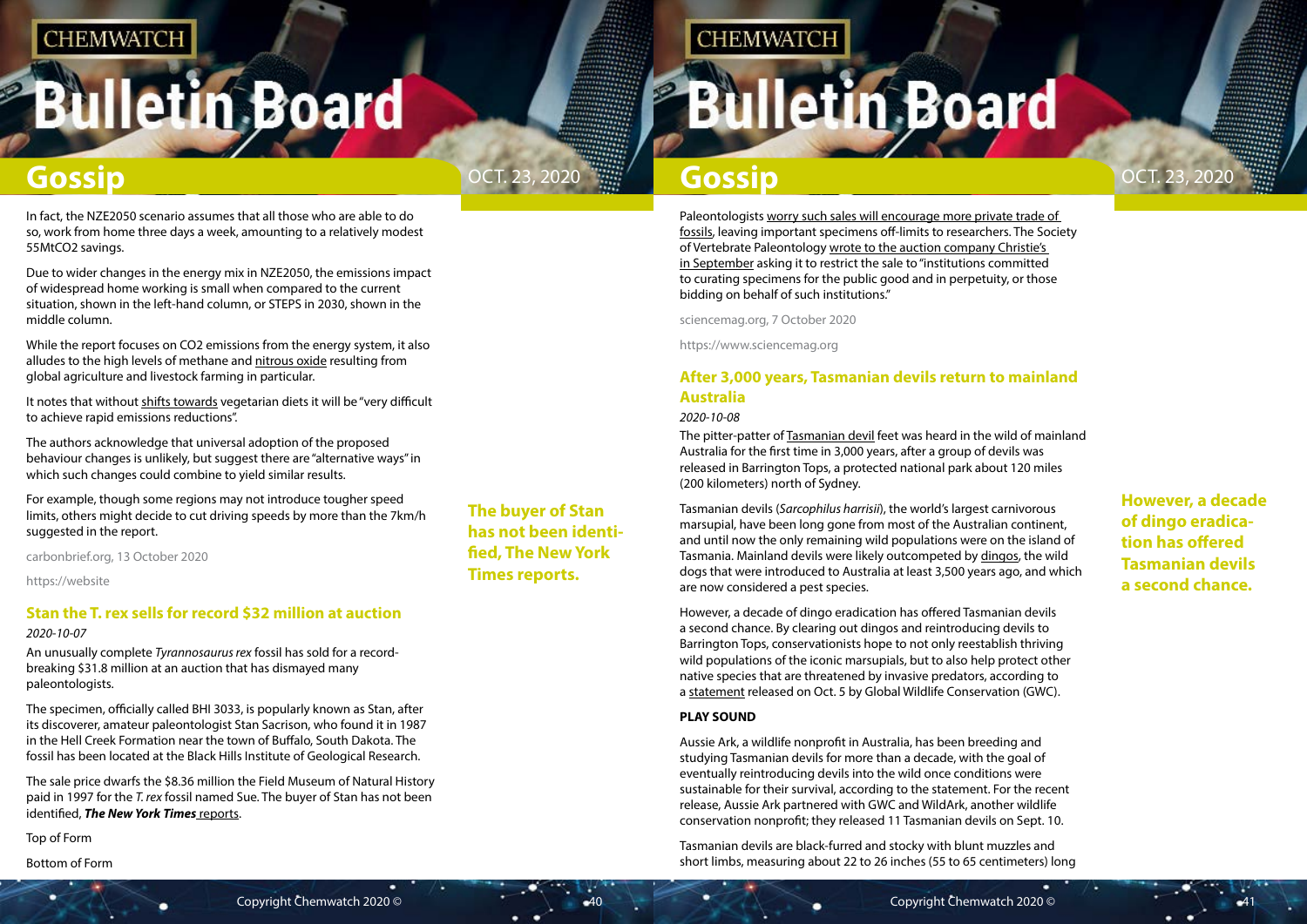# <span id="page-21-0"></span>**Illetin Board**



**"These were the worst affected by record breaking temperatures that triggered mass bleaching in 2016 and 2017."**

hypothesis is that the presence of the Tasmanian devil prevented foxes from gaining a foothold.

Though Tasmanian devils are carnivorous, they would be less detrimental to native biodiversity than cats or foxes because devils are marsupials. As such, they have a lower metabolic rate than placental carnivores, and don't need to eat as often, Church said. Devils also prefer to eat animals that are already dead, which further reduces their impact on an ecosystem's resources, he added.

"That Barrington Tops area has about 40 species that we know of that are in trouble," Church said. "Our hope is that the presence of the devils will be an ecological solution, a contribution to addressing the main driver of extinction on the Australian continent, which is the presence of feral cats and foxes. We hope long-term that the presence of the devil on the landscape will help keep the numbers of those introduced species at bay, and it'll be a natural, self-replicating solution to the problem."

After a few weeks, scientists will recapture some of the released devils and fit them with radio transmitter harnesses; the animals can't wear collars because "they don't really have a neck," Church said. Surveys and camera traps will provide additional data on how the devils are adapting to their new home. But the real proof of their success will arrive around June 2021, if new devil joeys are spotted peeping out of their mothers' pouches, Church told Live Science.

"That'll be a great indicator that the population can survive on its own," he said.

*Originally published on Live Science.*

livescience.com, 8 October 2020

https://www.livescience.com

## **Warming has killed half the coral on the Great Barrier Reef, study finds. It might never recover.** *2020-10-14*

Half of the coral populations on Australia's Great Barrier Reef — from "big mamas" to the little baby coral they spawn — have been wiped out in the warming ocean, a new study says.

Studying coral as if it were a residential demographic, and counting its abundance over 30 years starting in 1995, four Australian researchers

and standing about 12 inches (30 cm) high at the shoulder, according to the [Australian Museum.](https://australian.museum/learn/animals/mammals/tasmanian-devil/) Devils on the island of Tasmania were safe from dingos, which never got a foothold there. But Tasmania's devils face another deadly threat: a highly contagious and fatal [cancer](https://www.livescience.com/11041-10-deadliest-cancers-cure.html) known as [devil](https://www.livescience.com/27804-contagious-devil-tumor-disease.html)  [facial tumor disease](https://www.livescience.com/27804-contagious-devil-tumor-disease.html) (DFTD). First detected in the 1990s, the cancer has since wiped out about 90% of Tasmania›s devils, leaving only 25,000 in the wild, according to the GWC statement.

Conservation experts in Tasmania work to isolate healthy devils from sick ones, and to breed healthy populations. But there are limited opportunities on the island for reintroducing the healthy devils and keeping them separated from infected devils, "and it's impossible as yet to eradicate the disease," GWC president Don Church told Live Science.

Because the cancer only spreads through direct facial contact between devils — usually when they nip each other's faces while competing over prey — a cancer-free devil population on Australia's mainland would therefore be safe from infection, Church said.

Bringing Tasmanian devils back to the Australian continent could also help address another dire ecological threat posed by domestic cats and [foxes;](https://www.livescience.com/27168-foxes.html) neither species is native to the continent, and both were introduced to Australia in the 18th century by European colonizers. Dingos once helped keep cat and fox populations somewhat under control, but as dingos were eradicated over the last decade, the number of cats and foxes has skyrocketed — and their impact on native wildlife is devastating. Cats in Australia kill more than 2 billion wild animals each year; in just one day, Australia's millions of cats kill an estimated 1.3 million birds, 1.8 million reptiles and over 3.1 million mammals, [Live Science previously reported](https://www.livescience.com/65915-australia-cats-wildlife-killers.html).

But introducing devils might deter these invasive predators or disrupt their hunting habits, Church said.

"In the presence of devils, cats are less able to hunt at night, because devils are nocturnal," he explained. "So they shift to hunt during the day, and they're not as effective when they hunt during the day."

As for foxes, European colonizers tried to introduce them to Tasmania at least six times and failed every attempt — possibly because Tasmanian devils were already established there.

"There was never a scientific study done as to why it never took — the habitat seemed perfect for them, the prey was there," Church said. But one

## **CHEMWATCH**

# **Illetin Board**

## **Gossip Gossip Gossip Gossip Gossip**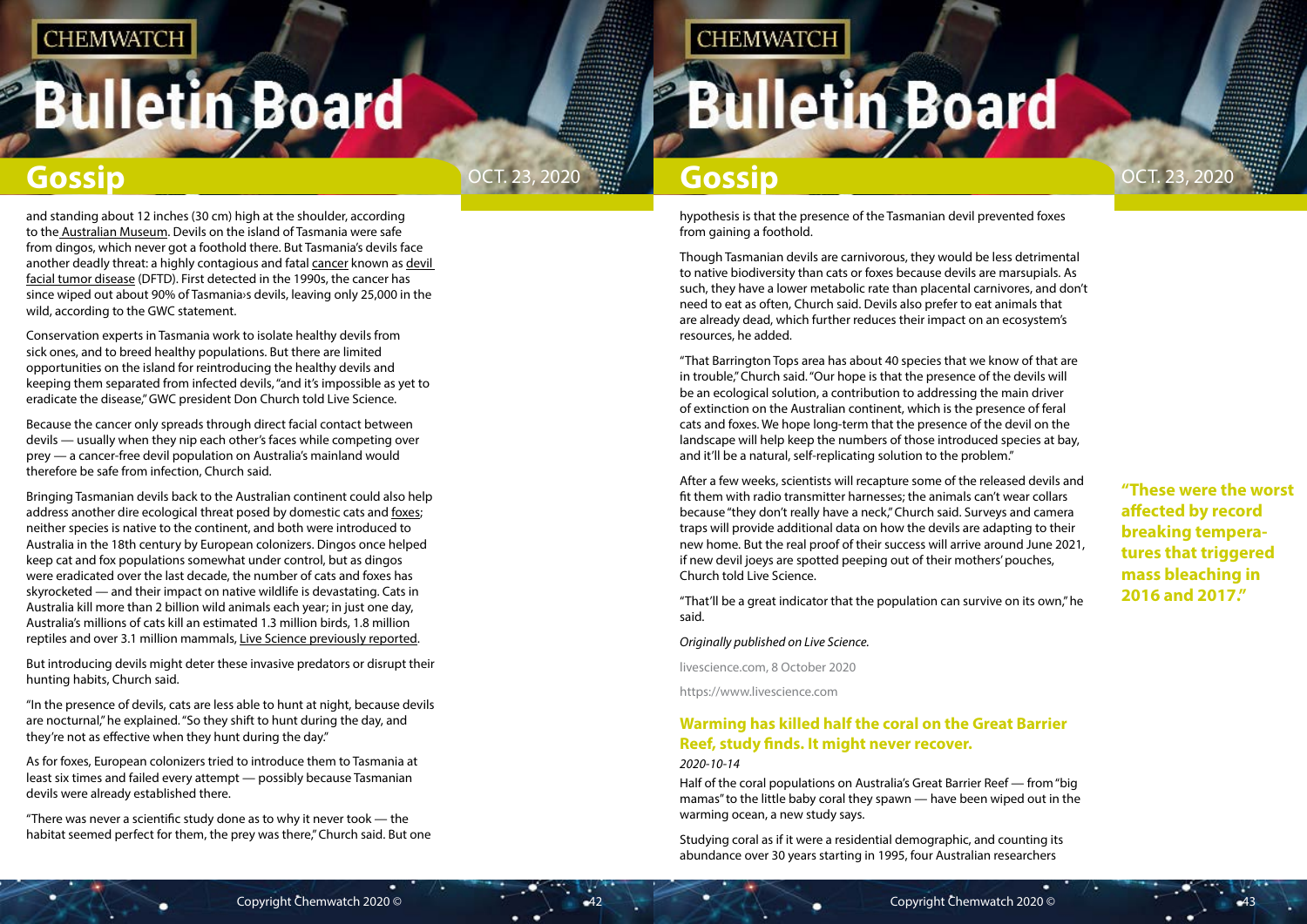# **Illetin Board**



and reflect it back to the sky to limit warming and higher rates of ocean acidification that cause mass mortality on the reef.

But that [extreme measure,](https://www.washingtonpost.com/graphics/2019/climate-solutions/amp-stories/scientists-save-coral-reefs-climate-change/?itid=lk_inline_manual_18) combined with other actions such as limiting reef fishing, might not be enough for a country that continues to lead the world in exporting coal, a fossil fuel that contributes to warming, which hastens the decline of coral, experts say.

"Our results show the ability of the Great Barrier Reef to recover — its resilience — is compromised compared to the past, because there are fewer babies, and fewer large breeding adults," Dietzel said.

Bob Richmond, a research professor and director of the Kewalo Marine Laboratory at the University of Hawaii at Manoa, called the study "a really excellent piece of work," with the most comprehensive research on Great Barrier Reef coral populations that he's seen.

"What they're showing is these demographic changes are occurring on a regional scale … on reef slopes that make it difficult for coral reefs to persist over time," Richmond said. In his long experience of visiting and researching reefs around the world, "if I don't see one-year-old, two-yearold, three-year-old corals, I know that reef is dead. It just doesn't know it yet."

As the population declines, the distance between coral formations increases, limiting their ability to reproduce. "These bleaching events are just hammering these reefs. This is just a really bad time and a really bad combination," Richmond said.

Although half of the Great Barrier Reef's loss of abundance happened over three decades, Richmond said the world doesn't have three more decades before the rest potentially disappears.

"The problem is it's an accelerated loss," he said. "It's hard to have a crystal ball and say a date. Scientists are always trying to be careful, but if we don't act meaningfully in the next five years, we will not have vital and vibrant coral reefs as a legacy for future generations."

There is hope in Australia and other reef formations around the world, such as in Indonesia, said Gabby Ahmadia, director of ocean science at the World Wildlife Fund. Some coral is developing a resistance to rising temperatures and even acidification.

"The reality of the situation is that coral reefs are declining around the world, but the hope is we can have better local solutions to overfishing,

determined that size didn't matter when bleaching events, such as two that occurred in recent back-to-back years, strike the giant reef.

"The decline occurred in both shallow and deeper water, and across virtually all species — but especially in branching and table-shaped corals," Terry Hughes, a professor at the ARC Center of Excellence for Coral Reef Studies in Queensland and a co-author of the research paper, said in a statement Tuesday. "These were the worst affected by record breaking temperatures that triggered mass bleaching in 2016 and 2017."

On some areas of the northern half of the reef, "the abundance of large colonies on the crest dropped" by up to 98 percent, according to the study, published in the journal Proceedings of the Royal Society B. By contrast, there was a slight increase on the southern slope, about 25 percent.

### It's a clear sign of rapid decline.

"We expect this decline to continue" because of warming caused by humans, Hughes said. "The only effective way to improve the outcome for coral reefs is global action on greenhouse gasses. If global temperatures rise to 3 or 4 [degrees Celsius], the reef will be unrecognizable, so there is no time to lose."

"We have evidence from some parts of the reef that recruitment rates are only recovering very slowly … and are nowhere near levels prior to the bleaching events," Andreas Dietzel, another professor at the ARC Center and a co-author of the paper, said in an email.

Coral that spawn the larvae that makes more coral "have declined dramatically over vast stretches of the [Great Barrier Reef,](https://www.washingtonpost.com/news/energy-environment/wp/2018/04/18/global-warming-has-changed-the-great-barrier-reef-forever-scientists-say/?itid=lk_inline_manual_13)" Dietzel said. "It will therefore take time for reproduction to recover. Corals are tremendously resilient because of their capacity to produce millions of babies but they/we desperately need a break from disturbances."

The Great Barrier Reef is incredibly important to Australia. Before the [coronavirus](https://www.washingtonpost.com/coronavirus/?itid=lk_inline_manual_16) pandemic, more than 2 million tourists traveled to Queensland each year from all over the world to experience its color and biodiversity. Worldwide, reefs provide habitat for a quarter of marine animals and plants, coastal protection that limits flooding for 500 million residents, and fishing that provides protein and revenue, according to the Sydney Institute of Marine Science.

The institute and the University of Sydney recently partnered to develop an experimental technology called [marine cloud brightening](https://www.savingthegreatbarrierreef.org/) to offset bleaching events that kill coral. It's a Hail Mary attempt to block sunlight

## **CHEMWATCH**

# **Iletin Board**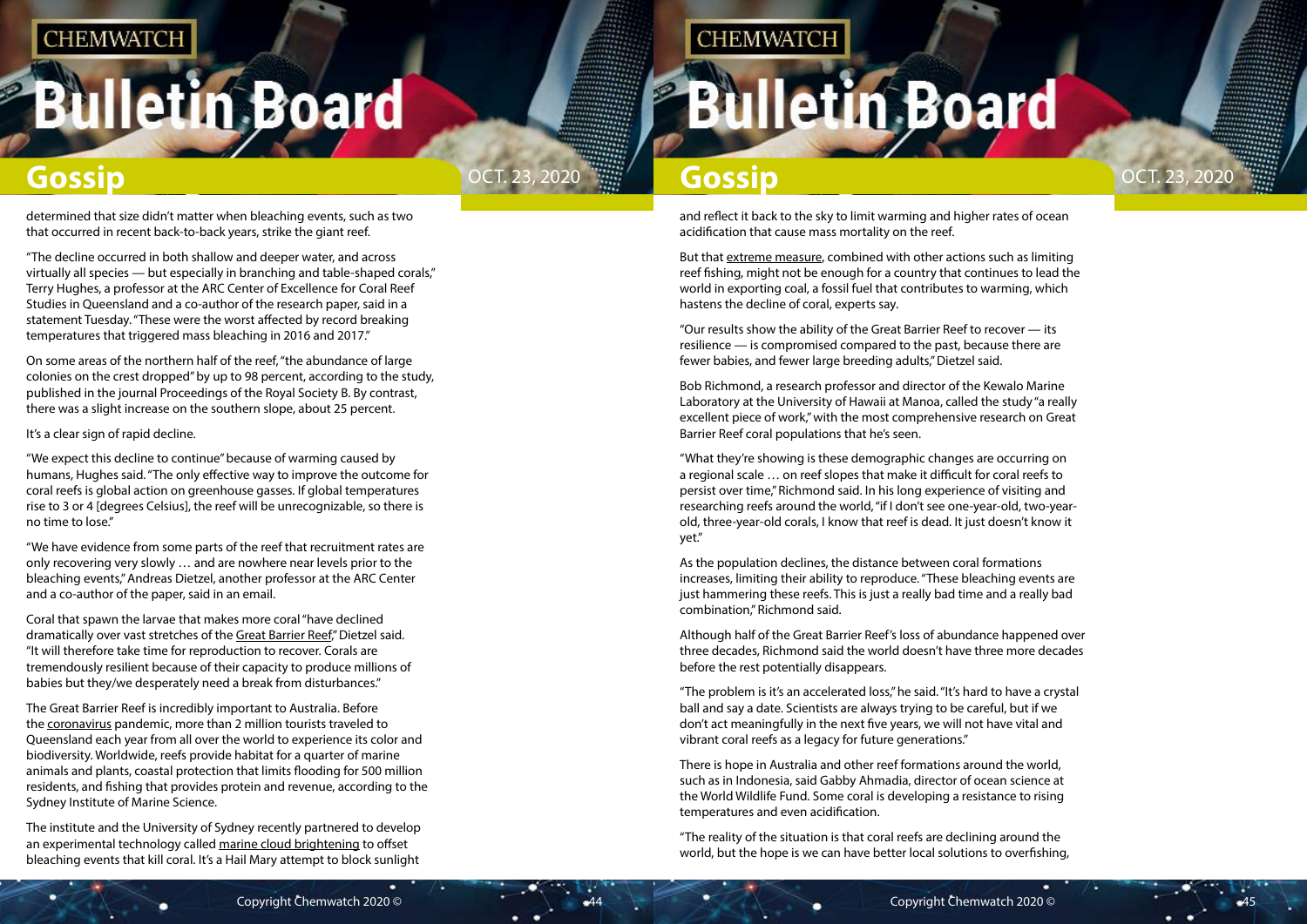# <span id="page-23-0"></span>**Bulletin Board**





## **This global reemergence of scarlet fever has caused a more than five-fold increase in disease rate and more than 600,000 cases around the world."**

## **CHEMWATCH**

# **Illetin Board**

## **Gossip Gossip Gossip Gossip Gossip**

With the advent of antibiotics, outbreaks could easily be managed before they got out of hand. By the 1940s, the disease was well on the way out.

That all looks to be changing.

"After 2011, the global reach of the pandemic became evident with reports of a second outbreak in the UK, beginning in 2014, and we've now discovered outbreak isolates here in Australia," [says](https://www.uq.edu.au/news/article/2020/10/supercharged-clones%E2%80%99-spark-scarlet-fever%E2%80%99s-re-emergence) University of Queensland molecular biologist Stephan Brouwer.

"This global re-emergence of scarlet fever has caused a more than five-fold increase in disease rate and more than 600,000 cases around the world."

Leading an international team of researchers in a study on group A strep genes, Brouwer has been able to characterize a variety of superantigens produced by one particular strain from North East Asia.

Among them was a kind of superantigen that appears to give the bacterial invaders a clever new way to gain access to the insides of the host's cells, one never seen before among bacteria.

Its novelty implies that these outbreaks aren't descended from the same strains of bacteria that have rippled through communities in centuries past. Rather, they're closely related populations of group A strep that learned a new trick or two on their own.

One way similar organisms can evolve the same characteristics – such as advanced virulence – is for natural selection to independently fine-tune shared genes in the same way.

[But other studies](https://pubmed.ncbi.nlm.nih.gov/26522788/) have already suggested this strain of bacterium received a helping hand in the form of an infection of their own, one from a type of virus called a phage.

"The toxins would have been transferred into the bacterium when it was infected by viruses that carried the toxin genes," [says](https://www.uq.edu.au/news/article/2020/10/supercharged-clones%E2%80%99-spark-scarlet-fever%E2%80%99s-re-emergence) bioscientist Mark Walker, also from the University of Queensland.

"We've shown that these acquired toxins allow *Streptococcus pyogenes* to better colonize its host, which likely allows it to out-compete other strains.»

In a process known as [horizontal gene transfer,](https://www.hindawi.com/journals/ijeb/2012/679045/) a gene that evolved in one microbe can be incorporated into a virus's genome and edited into a new host's DNA, creating a kind of clone of the original.

runoffs from land and farming practices," Ahmadia said. "They are going to decline, no doubt, but we can conserve what's left."

Ahmadia looks at coral reef conservation as if it were a management portfolio, with high and low risks. Reducing pollution and fish harvests on reefs is a reliable, low-risk solution for governments to consider. At the high end are attempts to harden reefs in labs and desperate heaves such as blocking sunlight and cooling water.

"We work in Indonesia and reefs haven't been hit as hard there," Ahmadia said optimistically. The peril faced by coral "really varies," she said. "There are a lot of studies predicting the future. I don't think we know."

But her optimism only goes so far if aggressive action isn't taken.

"A lot of people say 90 percent of the coral loss will happen by 2050," she said.

washingtonpost.com, 14 October 2020

https://www.washingtonpost.com

## **Scarlet fever is making a comeback. Bacterial 'clone' could be to blame**

## *2020-10-08*

Once a [leading cause of death](https://go.redirectingat.com/?id=92X1590019&xcust=livescience_au_1322525815717277000&xs=1&url=https%3A%2F%2Fwww.nature.com%2Farticles%2Fpr200425&sref=https%3A%2F%2Fwww.livescience.com%2Fbacterial-clone-scarlet-fever-comeback.html%3Futm_source%3DSelligent%26utm_medium%3Demail%26utm_campaign%3D9160%26utm_content%3DLVS_newsletter%2B%26utm_term%3D5348150%26m_i%3Dbj_%252BkMJaaFBY3fPP2OuMS17cvv3ar43wemI9wsXjYAL6GMclVxdjWyMacnckac4znc_sKKsu9Cz0Kx2uMdWiNNnm%252BAwHwLJLS5zGpirbbb) for children across the western world, scarlet fever was nearly eradicated thanks to 20th century medicine. But [fresh outbreaks](https://www.sciencealert.com/scarlet-fever-has-surged-in-the-uk-hitting-a-50-year-high) in the UK and North East Asia over recent years suggest we›ve still got a long way to go.

Just why we're experiencing a resurgence of the deadly pathogen is a mystery. A new study has uncovered clues in the genome of one of the bacterial strains responsible, showing just how complex the family tree of infectious diseases can be.

The species behind the illness is group A strep, or *Streptococcus pyogenes*; a ball-shaped microbe that can churn out toxic compounds called superantigens, capable of [wreaking havoc inside the body](https://www.ncbi.nlm.nih.gov/pmc/articles/PMC88944/). Especially in children.

## **PLAY SOUND**

[The results](https://www.ncbi.nlm.nih.gov/books/NBK507889/) can be as mild as an uncomfortable case of pharyngitis or a bad rash, or [as severe](https://www.cdc.gov/groupastrep/diseases-public/streptococcal-toxic-shock-syndrome.html) as a toxic shock that causes organs to fail.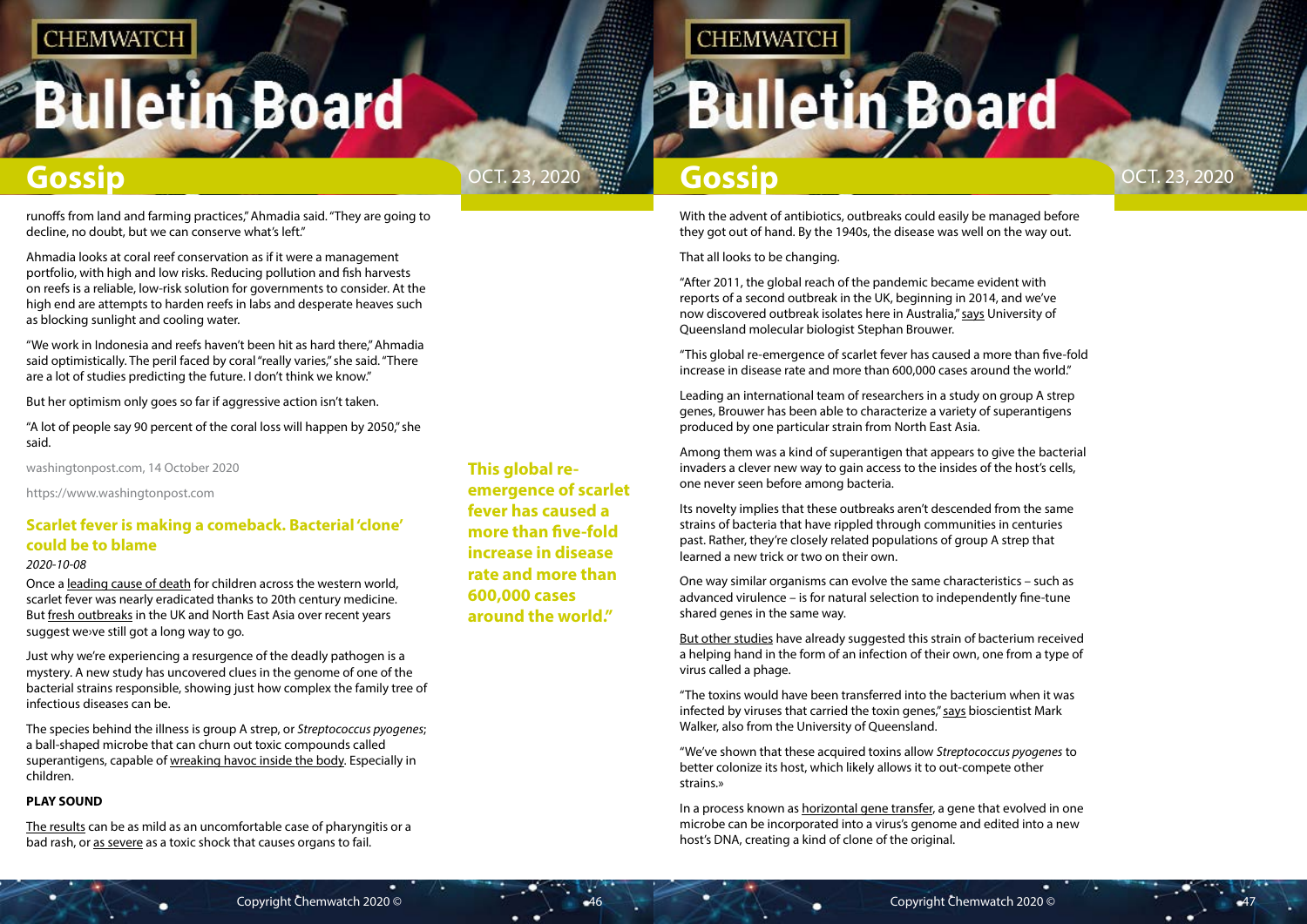# <span id="page-24-0"></span>**Illetin Board**





**Agriculture accounts for more than half of human-caused N20 emissions.**

## **CHEMWATCH**

# **lletin Board**

## **Gossip Gossip Gossip Gossip Gossip**

But nitrous oxide (N20), also known as "laughing gas" or simply "nitrous," has received less attention as a long-lasting warming agent.

"There's much less policy attention on nitrous oxide, and not so many mitigation options, so the emissions just continue sailing on upwards," study co-author Glen Peters, a climate scientist at the Oslo-based CICERO Center for International Climate Research, told Reuters "It makes meeting climate targets even more challenging."

For the five-year study, published in the journal Nature, scientists at 48 institutions around the world measured and calculated both natural and human-caused N2O emissions from 1980 to 2016.

They found that N20 emissions from agriculture rose annually by 1.4% on average over those 36 years. Agriculture accounts for more than half of human-caused N20 emissions.

While nitrogen fertilisers have been crucial to boosting crop productivity and improving food security worldwide, they also can cause environmental challenges. Nitrogen in agricultural run-off can feed algae blooms that create coastal dead zones. And in the stratosphere, N2O can break down to form other molecules that destroy the ozone layer protecting the planet from ultraviolet radiation.

"But when social distancing eventually is relaxed, scarlet fever is likely to come back," [says](https://www.uq.edu.au/news/article/2020/10/supercharged-clones%E2%80%99-spark-scarlet-fever%E2%80%99s-re-emergence) Walker.

> As a climate pollutant, N2O can linger in the atmosphere for decades, and is far more efficient than CO2 in trapping heat.

More efficient use of fertilisers could help bring down emissions, the authors wrote. They also urged efforts to curb deforestation, which can increase the amount of N20 produced by soil bacteria.

reuters.com, 8 October 2020

https://www.reuters.com

Though hardly limited to bacteria, it is a quick and handy way for singlecelled microbes to adapt. Such stolen genes can provide pathogens with new ways to gain entry to host tissues, or resist the chemical warfare that would otherwise keep them at bay.

In this case, it has helped a less serious strain of bacteria to develop a weapon that makes it as concerning as its vanquished cousin.

To double check the acquired superantigen's importance, the researchers used genetic editing to disable their coding. As a result, the strains lost their knack for colonizing the animal models used to test the bacteria's virulence.

For now, our management of an even bigger threat seems to be containing the most recent scarlet fever outbreaks. Spread through aerosols much like SARS-CoV-2, group A strep is unlikely to become an epidemic under current restrictions.

"Just like COVID-19, ultimately a vaccine will be critical for eradicating scarlet fever – one of history's most pervasive and deadly childhood diseases."

This research was published in [Nature Communications.](https://go.redirectingat.com/?id=92X1590019&xcust=livescience_au_7517385838309473000&xs=1&url=https%3A%2F%2Fwww.nature.com%2Farticles%2Fs41467-020-18700-5&sref=https%3A%2F%2Fwww.livescience.com%2Fbacterial-clone-scarlet-fever-comeback.html%3Futm_source%3DSelligent%26utm_medium%3Demail%26utm_campaign%3D9160%26utm_content%3DLVS_newsletter%2B%26utm_term%3D5348150%26m_i%3Dbj_%252BkMJaaFBY3fPP2OuMS17cvv3ar43wemI9wsXjYAL6GMclVxdjWyMacnckac4znc_sKKsu9Cz0Kx2uMdWiNNnm%252BAwHwLJLS5zGpirbbb)

livescience.com, 8 October 2020

https://www.livescience.com

## **Fertiliser use is fueling climate-warming nitrous oxide emissions: study**

## *2020-10-08*

LONDON (Reuters) - The rising use of nitrogen-based fertilisers is driving up global emissions of nitrous oxide, a lesser-known greenhouse gas, complicating efforts to limit climate change, scientists reported in a study on Wednesday.

Most of the focus in curbing climate-warming gas emissions has focused on the most abundant, carbon dioxide, and one of the most potent, methane, with the fossil fuel industry under pressure to drastically curtail both.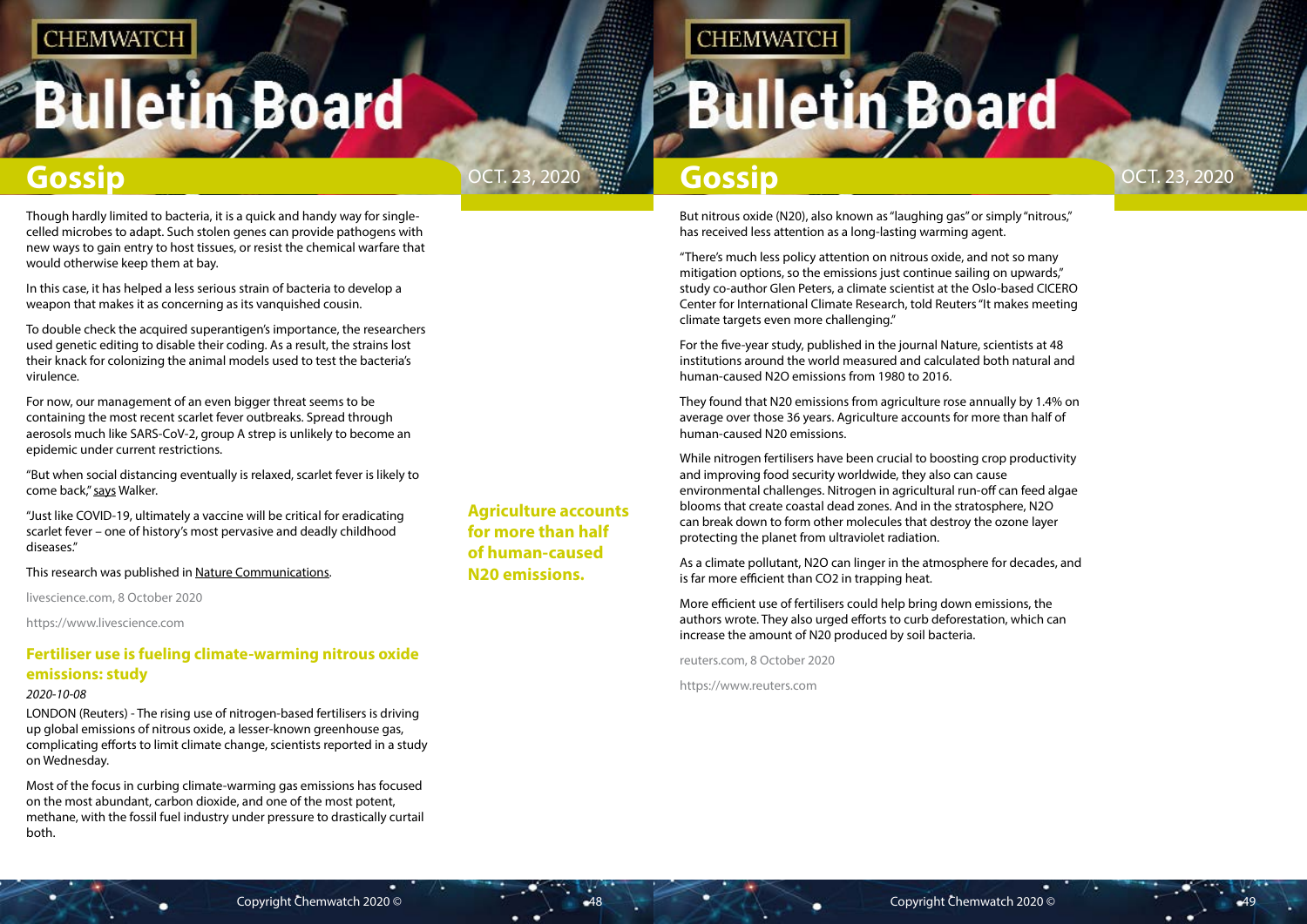# <span id="page-25-0"></span>**Bulletin Board**

**The U.S. Food and Drug Administration recommends vaccines tested against COVID-19 reach an efficacy of 50 percent, at minimum.**

# OCT. 23, 2020 **Curiosities**

**CHEMWATCH** 

Efficacy specifically applies to how a vaccine works in a clinical trial. For the four vaccine candidates now in phase III trials in the United States, the primary goal is not necessarily to stop an infection but to prevent a person from experiencing symptoms of COVID-19 or, in Johnson & Johnson's case, to guard against moderate to severe illness. Researchers will count cases of symptomatic COVID-19 in the vaccinated group and in the placebo group (who get injections of saline, for example) and calculate how much of a reduction there was with vaccination.

"At least with the first generation of vaccines," Talaat says, "what we're really trying to do is prevent severe disease and hospitalization and death."

A vaccine that prevents people from developing symptoms may not stop them from becoming infected and passing the virus to others. If such a vaccine gets approved, what the vaccine does and doesn't do would need to be communicated very clearly, says Maria Bottazzi, a vaccinologist at the Baylor College of Medicine in Houston. People would still need to wear masks and practice social distancing to help keep the virus from spreading, she says.

The efficacy results won't be the final word on how effective the vaccine is in the real world. That's one reason "why it's always a good idea to have a more diverse population in your trials," says Saad Omer, a vaccine researcher at Yale University. That way, researchers can gather data on how the vaccine works for different people in a variety of scenarios.

Studies of other vaccines in which a trial took place in different locations have reported different results based on the incidence of disease in those areas; some vaccines haven't worked as well in populations where the risk of exposure is higher. In this pandemic, Black and Latino Americans are disproportionately represented in the essential jobs that can't be done at home, [putting them at risk for more exposures](https://www.sciencenews.org/article/coronavirus-pandemic-six-months-covid-19-symptoms) to the coronavirus (*SN: 7/2/20*).

A person's age also affects how well a vaccine will work. Our immune system "ages as we age too," says Bottazzi. When older adults get the flu vaccine, for example, the shot doesn't elicit as strong an immune response as it does in younger adults. In the United States, adults ages 65 and older can get specially formulated flu vaccines that create a stronger immune response and better protection for this age group.

For the COVID-19 vaccine trials, the FDA has strongly encouraged "enrollment of populations most affected by COVID-19, specifically racial and ethnic minorities." The agency also states that the phase III trials

# **Bulletin Board**

**What does COVID-19 vaccine efficacy mean?** *2020-10-04*

With several vaccines against COVID-19 in late-phase testing, the business of measuring efficacy is front and center.

Determining the efficacy, or how well a vaccine works in a randomized, controlled trial, gives a sense of how much a vaccine could help alleviate the suffering caused by COVID-19. The U.S. Food and Drug Administration recommends vaccines tested against COVID-19 reach [an efficacy of 50](https://www.fda.gov/media/139638/download)  [percent, at minimum.](https://www.fda.gov/media/139638/download) That means at least a 50 percent reduction in cases of COVID-19 disease in those who are vaccinated compared with those who receive the placebo.

Johnson & Johnson, Moderna, Pfizer and AstraZeneca have each begun phase III trials of their vaccines in the United States. These late-phase trials, which will each assess safety and efficacy in tens of thousands of people, randomly assign some participants to receive vaccinations and others a placebo. The companies and the U.S. government, [working together](https://www.sciencenews.org/article/coronavirus-covid-19-vaccine-clinical-trials-speed-safety) as part of Operation Warp Speed, have set a goal of having initial doses of a vaccine available by January 2021 (*SN: 7/10/20*). It won't be clear how well any of these vaccines do their job until the companies report full results from those trials; some preliminary results may come out as early as October.

The FDA setting a minimum recommendation for efficacy doesn't mean vaccines couldn't perform better. The benchmark is also a reminder that COVID-19 vaccine development is in its early days. If the first vaccines made available only meet the minimum, they may be replaced by others that prove to protect more people. But with more than 1 million deaths from COVID-19 worldwide — and U.S. deaths surpassing 200,000 — the urgency in finding a vaccine that safely helps at least some people is at the forefront.

"You want to set the bar [for efficacy] high enough so that it is clinically and epidemiologically significant, but low enough that a 'good enough' vaccine can be licensed until something better comes along," says Kawsar Talaat, a vaccine researcher at the Johns Hopkins Bloomberg School of Public Health.

The World Health Organization has also set a minimum target of 50 percent efficacy for vaccines tested against COVID-19, but its ["preferred](https://www.who.int/docs/default-source/blue-print/who-target-product-profiles-for-covid-19-vaccines.pdf?sfvrsn=1d5da7ca_5)  [efficacy" is at least 70 percent.](https://www.who.int/docs/default-source/blue-print/who-target-product-profiles-for-covid-19-vaccines.pdf?sfvrsn=1d5da7ca_5)

# **Curiosities**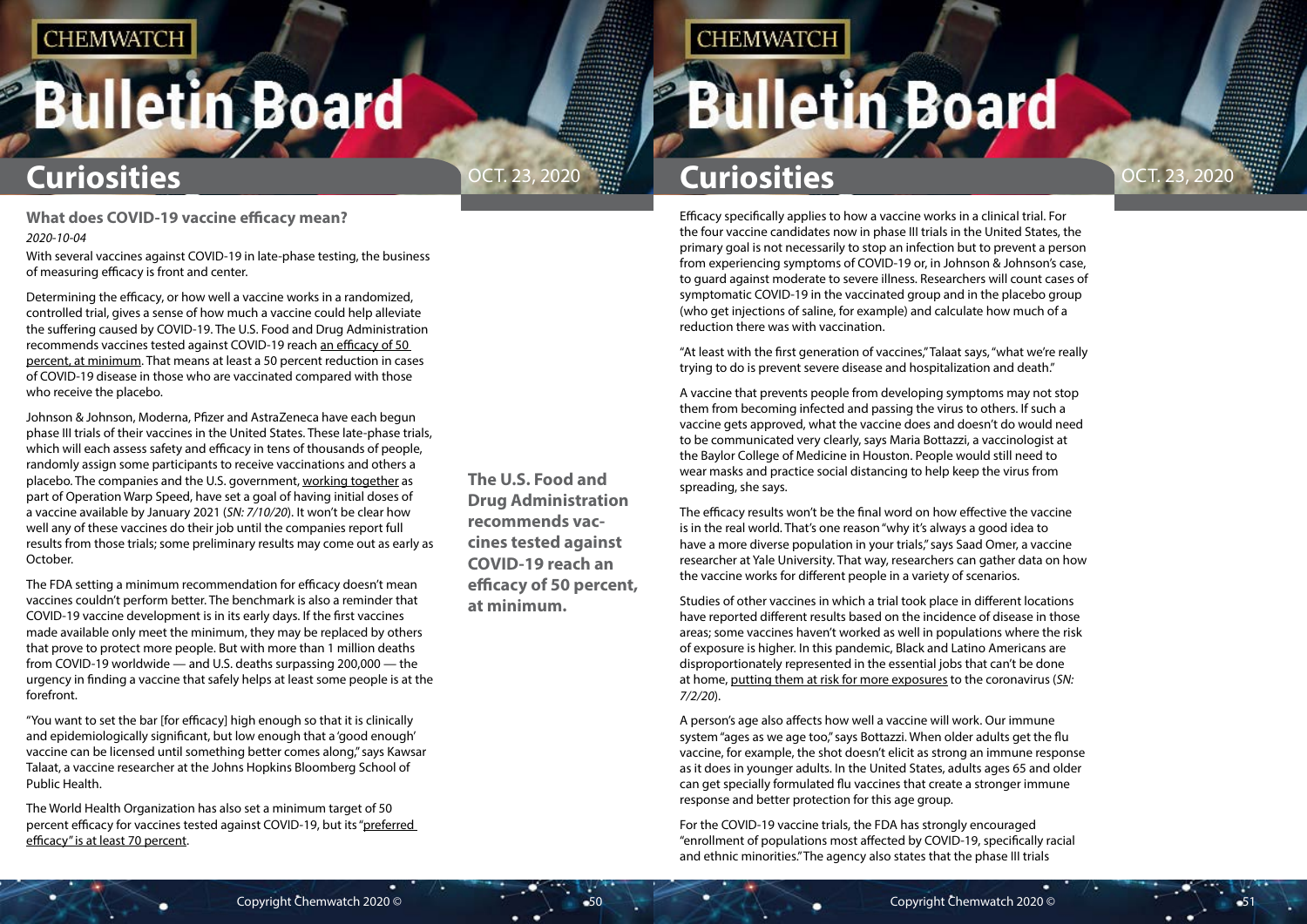# <span id="page-26-0"></span>**Bulletin Board**



## **In the new research, experts identify different kinds of human forearms: some people have something called the median artery, and some people don't ... yet.**

**CHEMWATCH** 

# **Curiosities Curiosities**

if the trend continues. When the median artery prevalence reaches 50 percent or more, it should not be considered as a variant, but as a 'normal' human structure."

This content is imported from {embed-name}. You may be able to find the same content in another format, or you may be able to find more information, at their web site.

There are other qualities that are divided in this way, which scientists speculate have to do with ongoing evolution especially of human groups that came from geographically separated groups—think varying lactose tolerance, an interesting selective allergic reaction to alcohol, and other very minor characteristics.

But for a physical structure in the body to be different is much more uncommon, and even physiognomist favorites like "the bump at the base of the skull" don't follow the population guidelines they insist are true.

This content is imported from YouTube. You may be able to find the same content in another format, or you may be able to find more information, at their web site.

The median artery forms in quite young fetuses in the womb, and as with lactose tolerance, it eventually disappears in most people. This is the key fact that scientists say is changing. They describe the median artery in adults as the *persistent* median artery referring to the survival past fetal development.

Persistent median arteries come in two flavors so far, named for how far they radiate down into the forearm and sometimes the hand. "Two main phenotypes of persistent median artery, almar and forearm have been described. They supply the forearm and the hand, or the forearm only, respectively," the researchers explain. "This pattern of median artery arrangement has been referred to as the antebrachial phenotype."

For now, the study was of just Australians of European descent, and the scientists say in the paper that they don't yet understand the scope of how this feature has evolved around the world. They used volunteer-donated remains and only checked for the presence of *a* median artery, not a particularly palmar or forearm median artery.

should include enough older adults and people with certain underlying medical conditions, two groups at increased risk for COVID-19, to be able to evaluate efficacy for them.

How well the first COVID-19 vaccines work, and for whom, will influence who is initially prioritized to receive the vaccine. The Advisory Committee on Immunization Practices of the U.S. Centers for Disease Control and Prevention issues guidance on the use of vaccines in the general population. To recommend a COVID-19 vaccine for older adults, for example, there has to be data to show that it works for them.

There are other COVID-19 vaccines in development and testing; some aren't very far behind the front runners. Even if one or more of the vaccines now in phase III trials gets the green light, "the story wouldn't be over," says Omer. "It would be the end of the beginning."

sciencenews.org, 4 October 2020

https://www.sciencenews.org

## **An oddity in your forearm proves humans aren't done evolving yet**

### *2020-10-12*

Just when you thought we had this whole being-a-human thing figured out, we're apparently still changing in irreversible ways. In a new paper, scientists have identified a feature they say is [actively evolving](https://www.iflscience.com/health-and-medicine/an-anatomical-feature-in-our-arms-is-proving-humans-are-still-evolving/) in the human forearm.

Everything in nature is always in some state of evolution, but it's very hard to see in realtime because of how long the time scales are outside of isolated examples like the birds of the Galapagos Islands or scientific studies of fruit flies. In the new research, experts identify different kinds of human forearms: some people have something called the *median artery*, and some people don't ... yet.

The scientists, based in different schools in Australia, studied human remains for the presence of the median artery. "A total of 26 median arteries were found in 78 upper limbs obtained from Australians aged 51 to 101 years, who died in the period 2015–2016, a prevalence rate of 33.3 [percent]," they [explain in the paper:](https://onlinelibrary.wiley.com/doi/epdf/10.1111/joa.13224)

"Second-order polynomial regression of the median artery's prevalence on dates of birth shows that it is now present in 35 [percent] of people and predicts that people born 80 years from now will all carry a median artery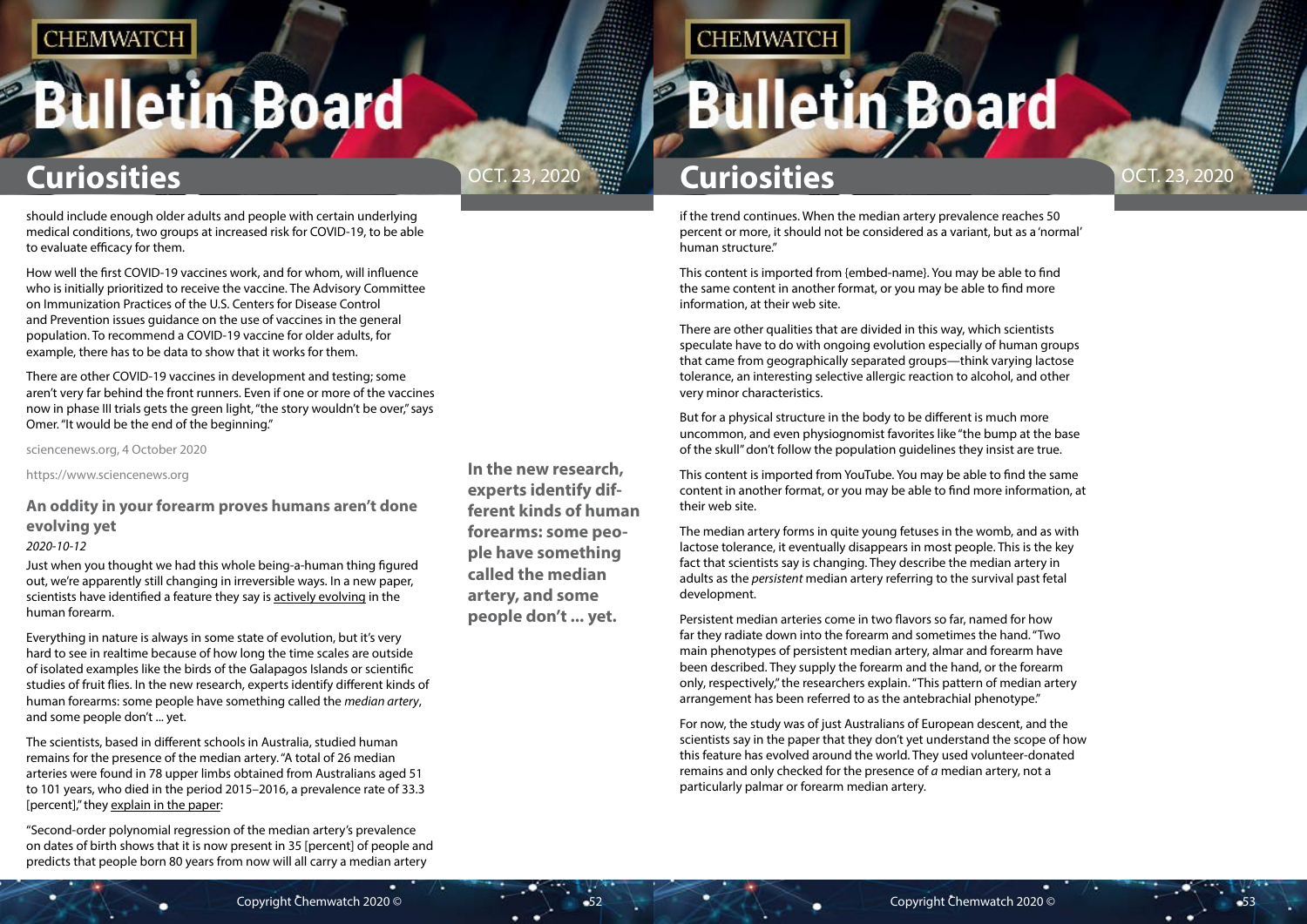# <span id="page-27-0"></span>**Bulletin Board**



**The first "email" was sent on October 29, 1969, and we're still sending them in 2020.**

**Gynandromorphs are found in many species of birds, insects and crustaceans such as crabs and lobsters.**

**CHEMWATCH** 

# **Curiosities Curiosities**

Unlike hermaphrodites, which also have genitals of both sexes, gynandromorphs are completely male on one side of the body and female on the other.

Scientists don't know if these birds behave more like males or females, or if they can reproduce. UCLA biologist Arthur Arnold studied one [gynandromorph zebra finch](https://www.sciencenews.org/www.pnas.org/content/100%20/8/4873) that used a male song and behavior to attract females. But there need to be more studies on whether behavior related to one sex is more dominant than the other across gynandromorphs, he says. Such research is tough, however, because the creatures are so rare.

We all know that email is where your work happens. But given your inbox's role as the central hub of your professional life, email has largely failed to become a more effective communication tool—until recently.

In 64 years of bird banding, Powdermill's Avian Research Center has recorded fewer than 10 such birds. After marveling over their new find in the field, Lindsay and her colleagues took the rose-breasted grosbeak (*Pheucticus ludovicianus*) to the laboratory, measured its wing span and plucked out four feathers to obtain its DNA for future studies. The team later took photographs and TikTok videos with the tiny feathery guest before letting it fly on its way.

sciencenews.org, 6 October 2020

https://www.sciencenews.org

## **Why we're entering the golden age of email** *2020-10-15*

Part of the reason why email has stagnated is that its one of the oldest digital technologies still being used daily. The first "email" was [sent](https://gizmodo.com/the-first-internet-message-ever-sent-was-lo-1597681715) on October 29, 1969, and we're still sending them in 2020. Some of the underlying technologies have certainly evolved since that first email, but most of the protocols being used are from the previous century. SMTP (sending email) was [created](https://en.wikipedia.org/wiki/Simple_Mail_Transfer_Protocol) in 1982. IMAP (downloading email) was [created](https://en.wikipedia.org/wiki/Internet_Message_Access_Protocol) in 1986. If you think about all that's changed with technology since the 1980s, it's baffling to think that we're still so reliant on protocols that are so old.

Because email is built on open standards, it has remained decentralized. Unlike many other types of tech these days, that means that no single company can own and control it. Anyone can start a company that provides an email service, and they will be compatible with all of the other

This study is just one small step toward a much larger study of this feature in different population groups, born in different time periods and all around the world.

popularmechanics.com, 12 October 2020

https://www.popularmechanics.com

## **This rare bird is male on one side and female on the other**

*2020-10-06*

In Rector, Pa., researchers have spotted one strange bird.

This rose-breasted grosbeak has a pink breast spot and a pink "wing pit" and black feathers on its right wing — telltale shades of males. But on its left side, the songbird displays yellow and brown plumage, hues typical of females.

Annie Lindsay had been out capturing and banding birds with identification tags with her colleagues at Powdermill Nature Reserve in Rector on September 24 when a teammate hailed her on her walkietalkie to alert her of the bird's discovery. Lindsay, who is banding program manager at Powdermill, immediately knew what she was looking at: a halfmale, half-female creature known as a gynandromorph.

"It was spectacular. This bird is in its nonbreeding [plumage], so in the spring when it's in its breeding plumage, it's going to be even more starkly male, female," Lindsay says. The bird's colors will become even more vibrant, and "the line between the male and female side will be even more obvious."

### Bottom of Form

Such birds are rare. Lindsay has seen only one other similar, but less striking, bird 15 years ago, she says.

Gynandromorphs are found in many species of birds, insects and crustaceans such as crabs and lobsters. This bird is likely the result of an unusual event when two sperm fertilize an egg that has two nuclei instead of one. The egg can then develop male sex chromosomes on one side and female sex chromosomes on the other, ultimately leading to a bird with a testis and other male characteristics on one half of its body and an ovary and other female qualities on the other half.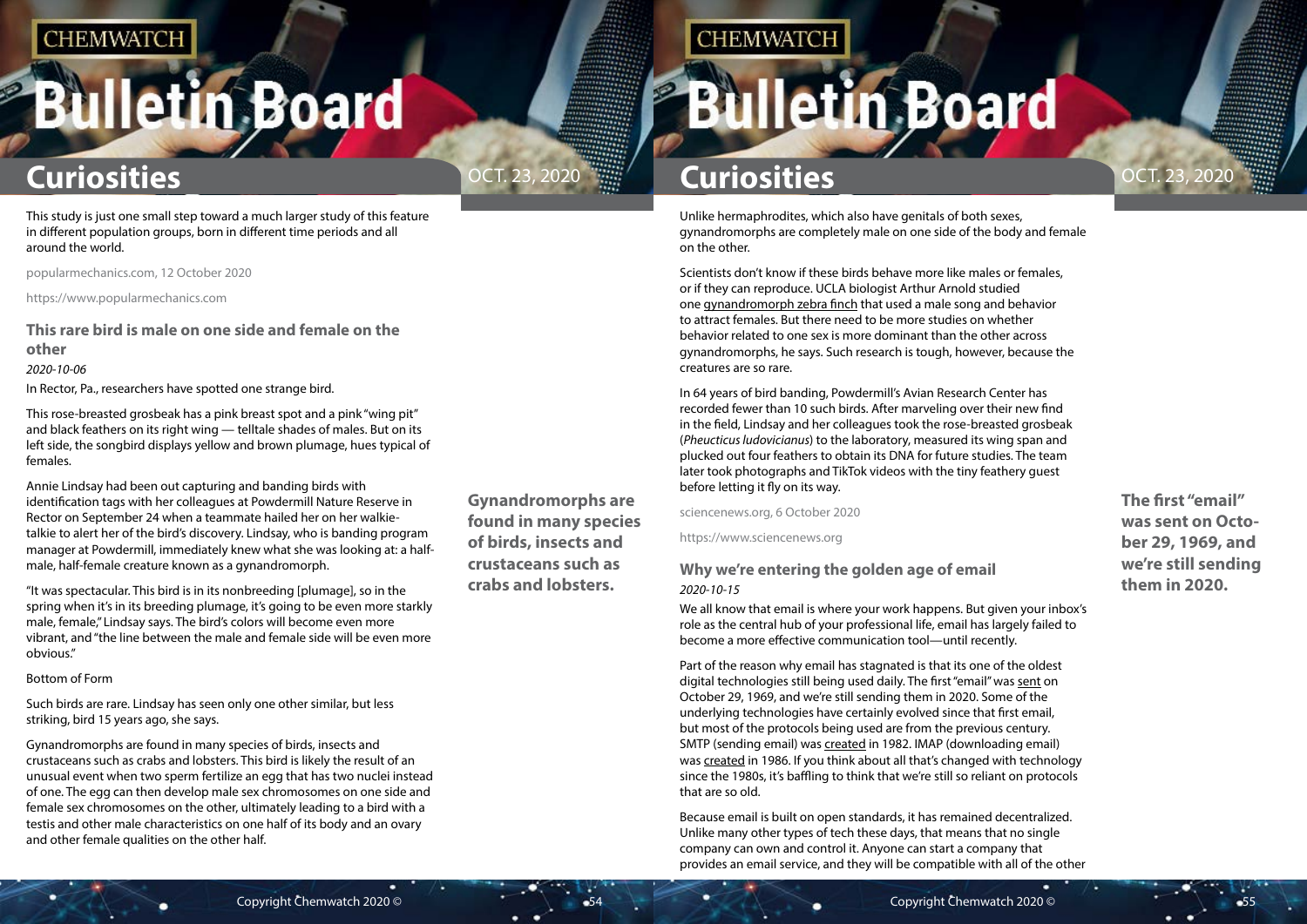# <span id="page-28-0"></span>**Bulletin Board**

**Thousands of years later, do we know how many organs are in the human body?**

# **Curiosities Curiosities**

companies have transitioned to remote work. And if they're still going to need email, then all of these chat-based tools are just another inbox to check and manage. It's created a message overload. We end up with more platforms or apps to manage, more distractions, and more time wasted chasing down bits of info and tasks spread across a multitude of services.

That's why email must evolve into something more up-to-date and more streamlined. The constant stress of jumping between chat apps, project management apps, shared docs, and even your calendar is taking its toll. What we need is a solution that enhances the way we communicate and collaborate rather than hinders it, a solution that reimagines what email would look like if it was built today.

Since ancient times, humankind has sought to understand the guts inside us. [Ancient Egyptians](https://www.livescience.com/55578-egyptian-civilization.html) handled human organs as they removed them for embalming. Medical manuscripts found in an ancient Chinese tomb may be the [earliest-known anatomical writing](https://www.livescience.com/oldest-known-human-atlas-china.html) about the human body.

# **Bulletin Board**

It's clear that we need to redesign email from the ground up and simplify the way people communicate with each other now—not in 1969. We need to rethink our communications from a 21st century perspective. We need solutions that are as powerful as they are simple—but the bottom line is, we need email.

That's probably why we've started to see a lot of news about email. Countless new products associated with email launched in 2020. Hey, from the creators of Basecamp, launched in June [to much excitement.](https://www.fastcompany.com/90522517/hey-is-a-visionary-alternative-to-gmail-but-its-missing-the-basics) OnMail, a new email service from the creators of the Edison email app, was announced in April and launched a few weeks ago. Readdle, the creators of Spark, have continued to pour energy and investment into their app. With such investments in new email apps and services, it's clear that email is becoming the darling of Silicon Valley again. There has been more innovation in email in the past two years than in the past 10.

When our world turned upside in 2020, we retreated to the tools we know and trust. Everyone is realizing what I've known for a long time—email is finally sexy again.

fastcompany.com, 15 October 2020

https://www.fastcompany.com

## **How many organs are in the human body?** *2020-10-12*

email platforms on the market. If email were built on a closed system, it would likely be controlled by a handful of big technology companies just like some of the newer modes of communication.

But there's a downside to email's open nature. For the past two decades, email hasn't gotten much attention or financial investment. During the early 2000s, the most significant innovation was Google offering one gigabyte of storage. Since then, what was the last considerable innovation we've seen in email? If you can't think of anything, it's because there hasn't been much. It's because even though anyone can start an email service, Big Tech—primarily Google, Microsoft, and Apple—still controls the vast majority of active email accounts.

Since every device included a "good enough" email account and email accounts were given away like candy at Halloween, there wasn't much of a market for anyone to come along with any exciting (and paid) solution. Apps like Mailbox and Sparrow offered some new UI tricks, but they had no viable business models and couldn't convince many people to pay for an app subscription. There was little incentive for anyone to innovate.

In addition, email's open nature has turned into a paradox, where it's nearly impossible to modernize it without virtually every email provider agreeing on the change. This stalemate led to the development of a host of new services designed to streamline communications. Companies needed new solutions, so they built their own. During the rise of the app economy, services like WhatsApp were designed to eliminate SMS fees for sending short messages. Slack and Microsoft Teams were created to help solve endless email threads. While all of these new services are fun and exciting, they're all built on closed platforms.

There's certainly a place for messaging, but email is still the centralized communication portfolio for many things that happen in our work and personal lives. When you want to reach out to a new client, you'll use email. When you need to file your month-end expenses, you'll find those receipts in your email. Email is still the focal point for containing our digital memories and footprint; and for most of our outbound, cross-organization communications.

However, in 2020, we've all been thrown into a tailspin, thanks to a global pandemic. We've become ever more reliant on technology to keep our organizations and our work moving forward. As much as people have tried to get away from email, they've realized it's still the most efficient way to communicate. People have realized that they still need and use email daily even with new tools like Microsoft Teams and Slack, especially as entire

# OCT. 23, 2020  $\frac{1}{2}$  Ouriosities and the contract of  $O$  OCT. 23, 2020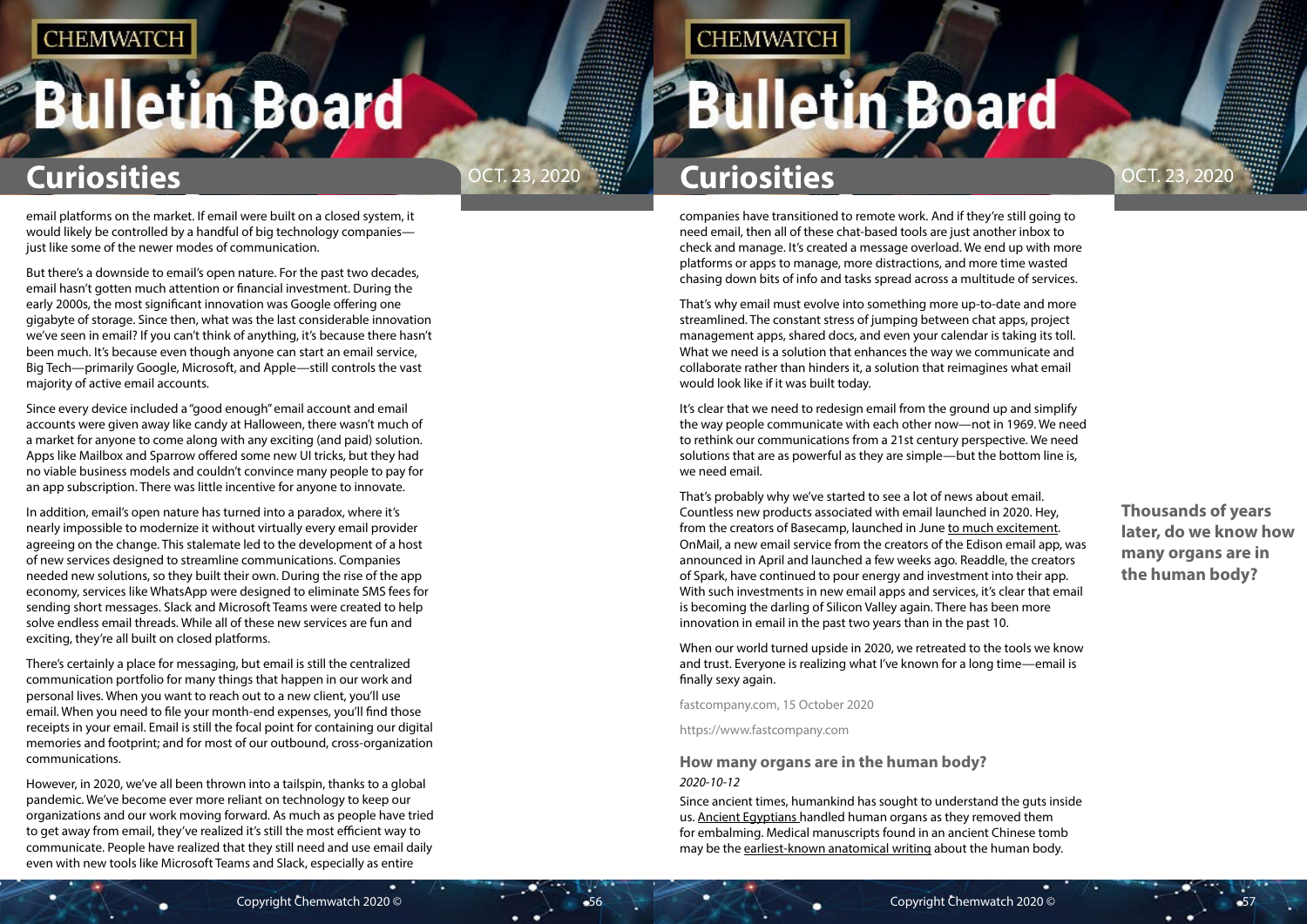# <span id="page-29-0"></span>**Bulletin Board**



**Until now, these undersea "crop circles" were found only off the coast of Japan.**

# **Curiosities Curiosities**

could dramatically increase the total number of organs when counted individually. This game is endless. The list of 78 counts the nerves just once, but there are trillions of them.

Exhausted? Lee often tells her medical and graduate school students to be OK with this type of ambiguity. However you count them, you should take care of the organs you do have, she added. "More and more, I'm finding out how important it is that you put the right stuff in your body to feed your cells, your tissues and your organs," Lee said. After all, the body only has so many performers at its organ recital.

livescience.com, 12 October 2020

https://www.livescience.com

## **Pufferfish may be carving mysterious 'crop circles' near Australia**

### *2020-10-13*

Japan's white-spotted pufferfish are renowned for producing complex, ringed patterns in the sand. Now, 5,500 kilometers away in Australia, scientists have discovered what appear to be dozens more of these creations.

While conducting a marine life survey out on Australia's North West Shelf near subsea gas infrastructure with an autonomous underwater vehicle, marine ecologist Todd Bond spotted a striking pattern on the seafloor, more than 100 meters deep. "Immediately, I knew what it was," recounts Bond, of the University of Western Australia in Perth. Bond and his colleagues continued the survey, ultimately finding nearly two dozen more.

But not every organ is necessary for survival. Only five organs - the [brain](https://www.livescience.com/29365-human-brain.html), heart, [liver](https://www.livescience.com/44859-liver.html), at least one kidney, and at least one [lung](https://www.livescience.com/52250-lung.html) are absolutely essential for living. Losing total function of any one of these vital organs spells death. Remarkably, the human body can survive without a lot of other organs, or by replacing a non-functioning organ with a medical device.

> Until now, these undersea "crop circles" were found only off the coast of Japan. First spotted in the 1990s, it took two decades to solve the mystery of what created them. In 2011, scientists found the sculptors — the diminutive males of what was then a new species of *Torquigener* pufferfish. The patterns are nests, meticulously plowed over the course of days and decorated with shells to entice females to lay their eggs in the center.

A hovering autonomous underwater vehicle (HAUV) deployed along subsea natural gas infrastructure off Australia's coast in September 2018 captured footage of something surprising: a rippled ring carved into the sand. Researchers eventually discovered nearly two dozen of these circles, similar to the elaborate nests crafted by white-spotted pufferfish

Thousands of years later, do we know how many organs are in the human body?

Organs are collections of tissues that work together for a common goal, explained Lisa M.J. Lee, an associate professor in the Department of Cell & Developmental Biology at the University of Colorado School of Medicine. "Every organ provides a function for human performance or survival," she told Live Science.

As for counting organs in the human body, it depends on whom you ask and how you count, Lee said. Although no one knows where the number originates, the general count is 78 organs, she said. This list includes the vital organs: the tongue, [stomach,](https://www.livescience.com/52046-stomach-facts-functions-diseases.html) thyroid, [urethra](https://www.livescience.com/27012-urinary-system.html), [pancreas](https://www.livescience.com/44662-pancreas.html), plus many other single or pairs of organs. Bones and [teeth](https://www.livescience.com/33130-why-are-teeth-not-considered-bones.html) are each counted only once.

Among anatomists, viewpoints differ on what counts as an organ. A histologist like Lee, who studies tissue at the microscopic level, may have a longer list of organs than a gross anatomist, who studies what's visible to the unaided eye. For example, scientists made headlines in 2017 for labeling the [mesentery,](https://www.livescience.com/57370-mesentery-new-organ-identified.html) which attaches the intestines to the abdominal wall, as an organ. Even though the scientists provided new evidence to call it an organ, it was not controversial, as many histologists and anatomists agreed, Lee explained. But there's no group charged with keeping an official count of the organs or deciding what qualifies as an organ.

Thinking microscopically, when multiple types of tissues join together and function together, the unit is an organ, she said. Lee could call a nail, or structures that support the nail, an organ, and count each tooth as an individual organ. "I would consider each bone an organ, and all 206 bones collectively together, is considered an organ system." Because bones are already listed once on the list of 78, to get a tally of the total number of organs using this definition, just add 205, for a total of 284 organs.

Counting each tooth separately brings the list to 315 organs. Many other organs are listed only once, even though there are many of them throughout the body. For instance, ligaments and tendons

## **CHEMWATCH**

# **Illetin Board**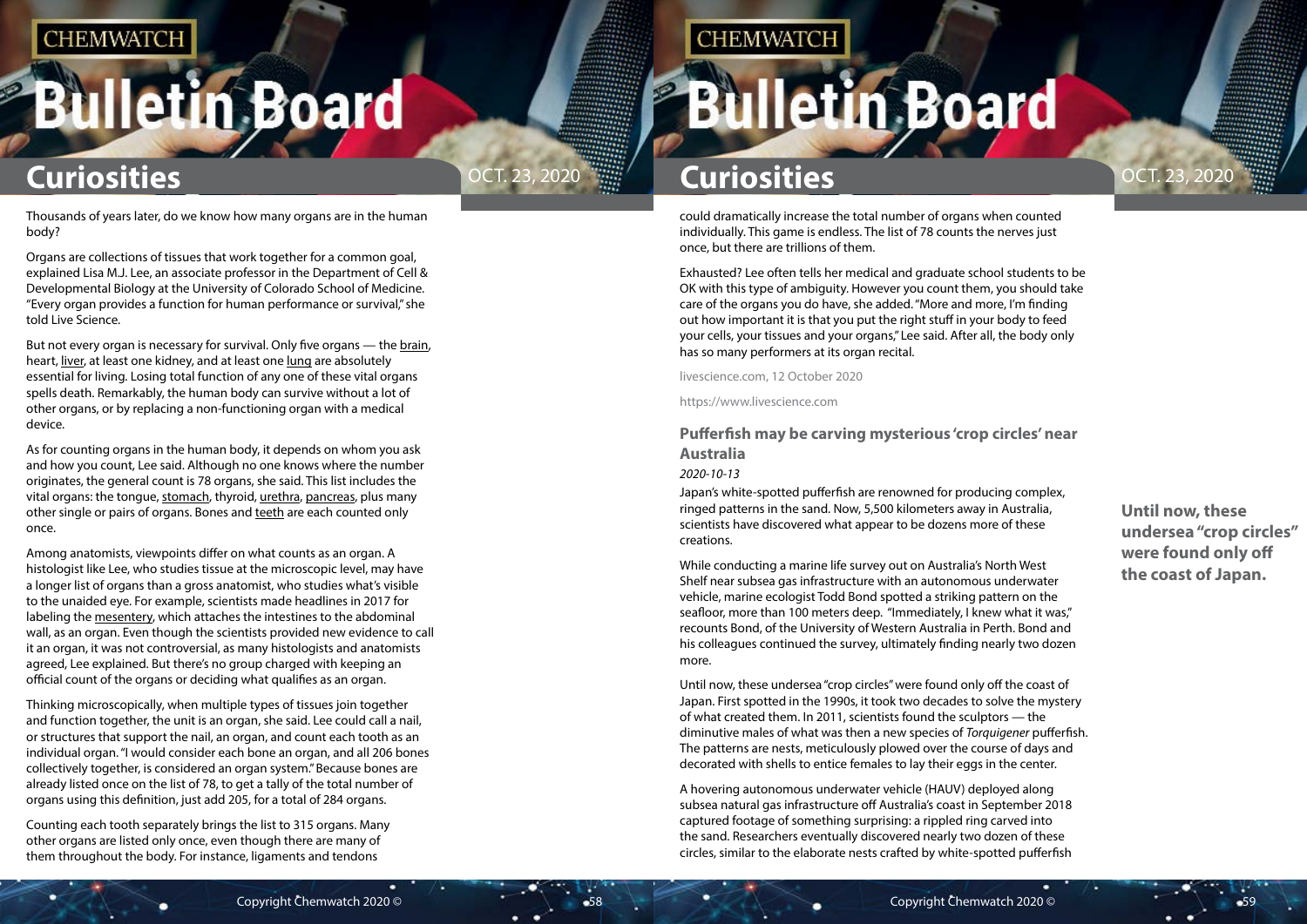# <span id="page-30-0"></span>**Bulletin Board**



obviously, a key part to the reproduction of maybe a new species, but we just know nothing about it. We didn't even know these existed."

> **Instead, humans' unrelenting exploitation was the real culprit behind the dodo's untimely death.**

# **Curiosities Curiosities**

sciencenews.org, 13 October 2020

https://www.sciencenews.org

## **What's the first species humans drove to extinction?** *2020-10-11*

Sometime in the late 1600s, in the lush forests of Mauritius, the very last dodo took its last breath. After centuries of untroubled ferreting in the tropical undergrowth, this species met its untimely end at the hands of humans, who had arrived on the island less than 100 years before. With their penchant for hunting, habitat destruction and the release of invasive species, humans undid millions of years of evolution, and swiftly removed this bird from the face of the Earth.

Since then, the dodo has nestled itself in our conscience as the first prominent example of human-driven extinction. We've also used the dodo to assuage our own guilt: the creature was fat, lazy and unintelligent and as popular story goes, those traits sealed its inevitable fate.

But in fact, we couldn't be more wrong, said Julian Hume, a paleontologist and research associate with the National History Museum in the United Kingdom. He studies the fossils of extinct species, and has devoted a portion of his career to correcting the dodo's dismal reputation. By digitally modelling the remains of a dodo's skeleton, he's produced a [3D](https://www.livescience.com/48647-dodo-bird-skeleton-secrets-revealed.html)  [digital reconstruction](https://www.livescience.com/48647-dodo-bird-skeleton-secrets-revealed.html) that draws an altogether different picture of a bird that was faster, more athletic and [far brainier](https://www.livescience.com/53822-dodo-birds-were-smart.html) than popular culture has led us to believe. «It was nothing like this big, fat, bulgy thing that was just waddling around. This bird was super adapted to the environment of Mauritius," Hume told Live Science. Instead, humans' unrelenting exploitation was the real culprit behind the dodo's untimely death.

### **PLAY SOUND**

But that's not all we've gotten wrong. Despite the commonly held belief, the dodo actually wasn't the first creature that humans drove to extinction — not by a long shot. In fact, humanity was wiping out the world's fauna thousands of years before we set eyes on the dodo. "There was certainly a lot more going on before and after that event," said Hume.

So, if the iconic dodo wasn't the first species we drove to the brink, then which animal gets this disheartening title, instead?

males near Japan, making it the first such find outside Japan. While it's not known what species created the Australian rings, an unidentified pufferfish was seen fleeing the site of one of them.

While there's no video confirmation that pufferfish are building the nests in Australia, the structures are [nearly identical to those in Japan,](https://onlinelibrary.wiley.com/doi/abs/10.1111/jfb.14506) even sharing a similar number of ridges, Bond and his colleagues report in the November 2020 *Journal of Fish Biology*. And when a colleague deployed an underwater video system in the area, the contraption luckily landed almost directly atop a circle and captured footage of a small pufferfish fleeing the formation.

The Australian circles lie in much deeper waters than Japan's — 130 meters or more deep compared with about 30 meters deep in Japan. Australian pufferfish known in the area typically inhabit more shallow waters, raising questions about the identity of the species responsible.

Bond says the images captured of the likely piscean culprit are too poor to make a definitive identification. The circles could have been made by the same species that builds Japan's nests, the white-spotted pufferfish (*Torquigener albomaculosus*), or the culprit could be a different, local species — possibly one totally new to science.

### Bottom of Form

"It is surprising to find the circles … at a depth where there is not much light," says Elisabet Forsgren, a behavioral ecologist at the Norwegian Institute for Nature Research in Trondheim. If the nests are meant to be a visual signal to attract females, they may be hard to see in such a dim spot.

Bond says that the discovery raises more questions that may ultimately help us understand the evolution of pufferfishes, a group already [awash](https://www.sciencenews.org/article/pufferfish-biology-mating-goofy-spiked-balloon)  [in eccentricities.](https://www.sciencenews.org/article/pufferfish-biology-mating-goofy-spiked-balloon) Not only are they among the most toxic vertebrates on Earth, but they've completely lost their ribs and pelvic bones to make room when they "puff" with water (*SN: 8/1/19*). Among the questions: If the Australian circles are made by a different species from Japan's, did the two fishes' artistic skills evolve separately?

"It's kind of humbling to know that there's so much out there that we don't know," says Bond. "It's also a little bit scary as well. This is a reflection of,

## **CHEMWATCH**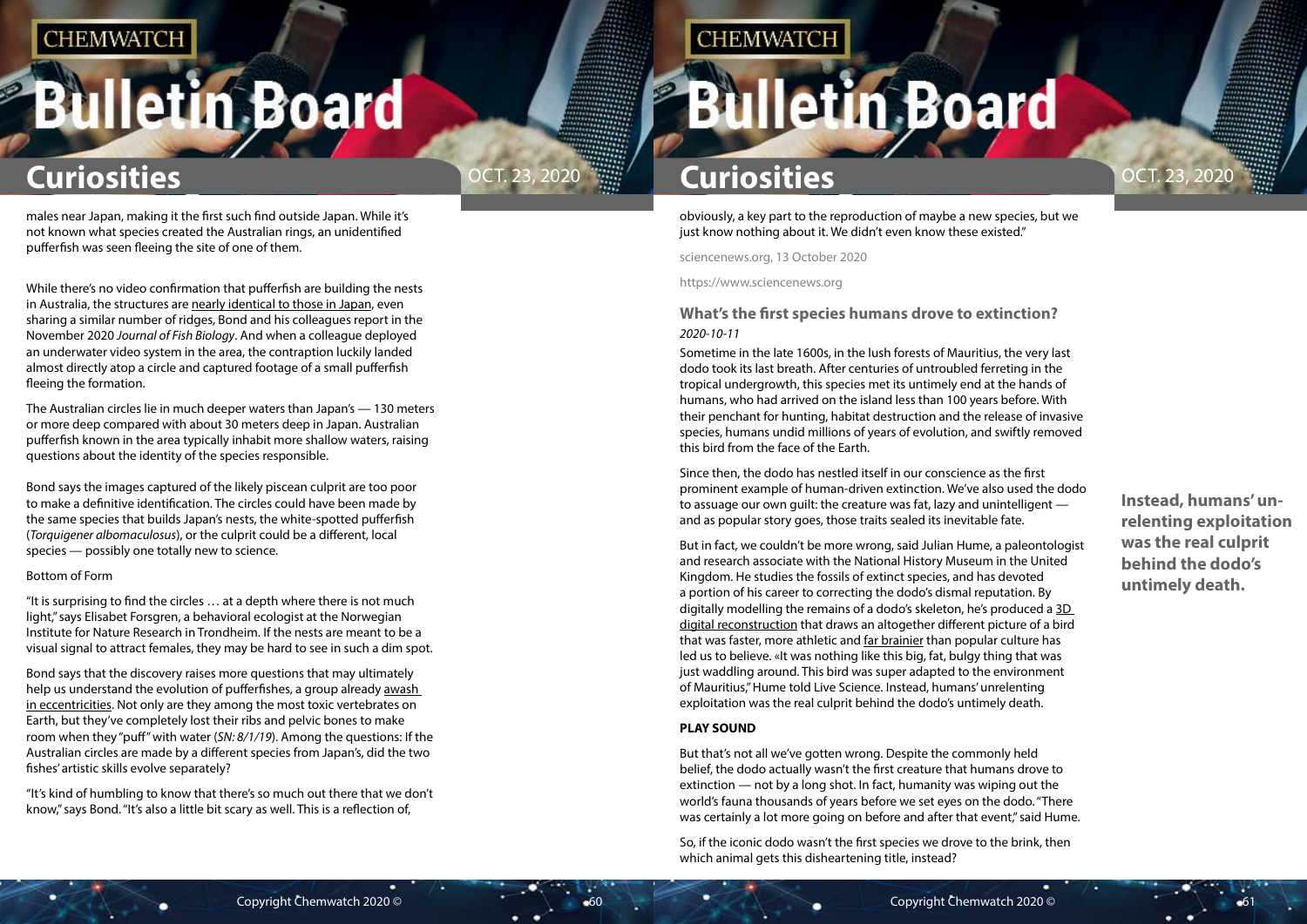# **Bulletin Board**



lumbering [giant ground sloths](https://www.livescience.com/56762-giant-ground-sloth.html) — and humans were also the most likely candidate in their demise, about 11,000 years ago.

What made large animals, in particular, so susceptible to humanity's spread? Megafauna likely represented food, or a threat, to incoming humans. What's more, animals that had never encountered humans before were probably unwary of these strange newcomers migrating into their unspoiled lands, which might have increased their vulnerability to attack. Unlike other smaller animals that breed more rapidly, megafauna also reproduce more slowly and so have smaller populations compared with other species, Hume explained: "So if you take out a big section of [a population] they cannot reproduce quickly enough to build up numbers again."

It wasn't just hunting that posed a threat — but also the spread of humancaused fires that would have destroyed swathes of habitat, and increasing competition from humans for food. For instance, it's thought that by preying heavily on the same herbivores, growing numbers of hungry humans helped drive the extinction of the [short-faced bear,](https://www.livescience.com/11701-standing-11-feet-world-largest-bear-unearthed.html) a gigantic South American species that once stood at over 10 feet (3 meters) tall, and died out roughly 11,000 years ago. Climate change, paired with human impacts like hunting, also proved to be a lethal combination for some megafauna — most famously, mammoths, which went extinct about 10,500 years ago (except for the [dwarf woolly mammoth,](https://www.livescience.com/woolly-mammoth-genetic-problems.html) which survived until about 4,000 years ago on an island off northern Russia). "If you combine [climate change](https://www.livescience.com/climate-change.html) with a negative human impact, it›s a disaster,» said Hume.

### An answer?

All of this is to say that humans have systematically wiped out the species around us from almost the beginning of our history. Our migration prompted "a disaster across the world," said Hume. "We weren't very pleasant." Unfortunately, we've continued our ancestors' legacy, with, among thousands of other species, the eradication of Madagascan hippos 1,000 years ago, the loss of moa birds in New Zealand 600 years ago, and the decimation of [passenger pigeons 106 years ago](https://theconversation.com/why-passenger-pigeons-went-extinct-a-century-ago-132736). We are also responsible for ongoing extinctions today.

But this still hasn't answered the question of what species went extinct *first*. And here's the catch: the data on human-driven extinction across the planet is only reliable as far back as about 125,000 years— but that doesn't mean we weren't driving animals to extinction before that in Africa, too. In fact, there's compelling evidence to suggest that before

### Humans on the move

We've grown accustomed to thinking about human-driven species extinction as a relatively recent trend in our history. Yet, researchers have found convincing palaeontological evidence that dismantles that idea.

"The real problem started when we, as humans, started migrating," Hume said. That starting point is still debated, but most recent estimates suggest that migrations that led to lasting populations of humans spread across the globe began with the movement of hominids - [Neanderthals](https://www.livescience.com/28036-neanderthals-facts-about-our-extinct-human-relatives.html) and other ancient human relatives, as well *Homo sapiens* — out of Africa and southeast Asia, [roughly 125,000 years ago.](https://www.sciencedaily.com/releases/2019/11/191126091309.htm) This is where the evidence gets interesting. As humans left their ancestral homes, and over the following tens of thousands of years went on to colonize Eurasia, Oceania, North and South America, the fossil record shows a parallel uptick in the extinction in large-bodied animals — also known as megafauna — across those continents.

"As [hominids] migrated out of Africa, you see this incredibly regular pattern of extinction," said Felisa Smith, a professor of ecology and evolutionary biology at the University of New Mexico, who studies how animals' body sizes have changed over the course of history. As she and her colleagues explained in a 2018 study published in the journal [Science](https://science.sciencemag.org/content/360/6386/310), each time our ancestors set foot in new places, fossil records show that large-bodied species — the humongous prehistoric relatives of [elephants,](https://www.livescience.com/27320-elephants.html) [bears](https://www.livescience.com/27647-bears.html), antelope and other creatures — started going extinct within a few hundred to 1,000 years, at most. Such rapid extinction timescales don't occur at any other point in the last several million years (not since the non-avian dinosaurs were wiped out by an [asteroid](https://www.livescience.com/difference-between-asteroids-comets-and-meteors.html) about 65 million years ago.) «The only time you see it is when humans are involved, which is really striking,» Smith said.

Some of those early lost species would seem like fantastical beasts if they roamed Earth today. For example, "There was an armadillo-like thing called the [glyptodon,](https://www.livescience.com/51793-extinct-ice-age-megafauna.html) which was the size of a Volkswagen bus," Smith told Live Science. Glyptodons, many equipped with vicious-looking spiked tails, disappeared from the Americas at the end of the last ice age, roughly 12,000 years ago — which is probably connected to the earlier arrival of humans there. The number of gigantic Eurasian cave bears, several hundred pounds heavier than grizzly bears today, went into a steep decline [about 40,000 years ago,](https://go.redirectingat.com/?id=92X1590019&xcust=livescience_au_1330622937897205800&xs=1&url=https%3A%2F%2Fwww.nature.com%2Farticles%2Fs41598-019-47073-z&sref=https%3A%2F%2Fwww.livescience.com%2Ffirst-human-caused-animal-extinction.html%3Futm_source%3DSelligent%26utm_medium%3Demail%26utm_campaign%3D9160%26utm_content%3DLVS_newsletter%2B%26utm_term%3D5348150%26m_i%3DY78%252BgHo7pq3cy9mobiPFeDUO1NzkJvWR_Dztpo85lXfvgM%252BlSJhOLJZxMYTIZoxtwz4w%252BWfqpktbgdmRbBBtcT7bFHGms4r6tNq0ZvqYYN) around the same time that humans began to spread across their habitat. South America was once home to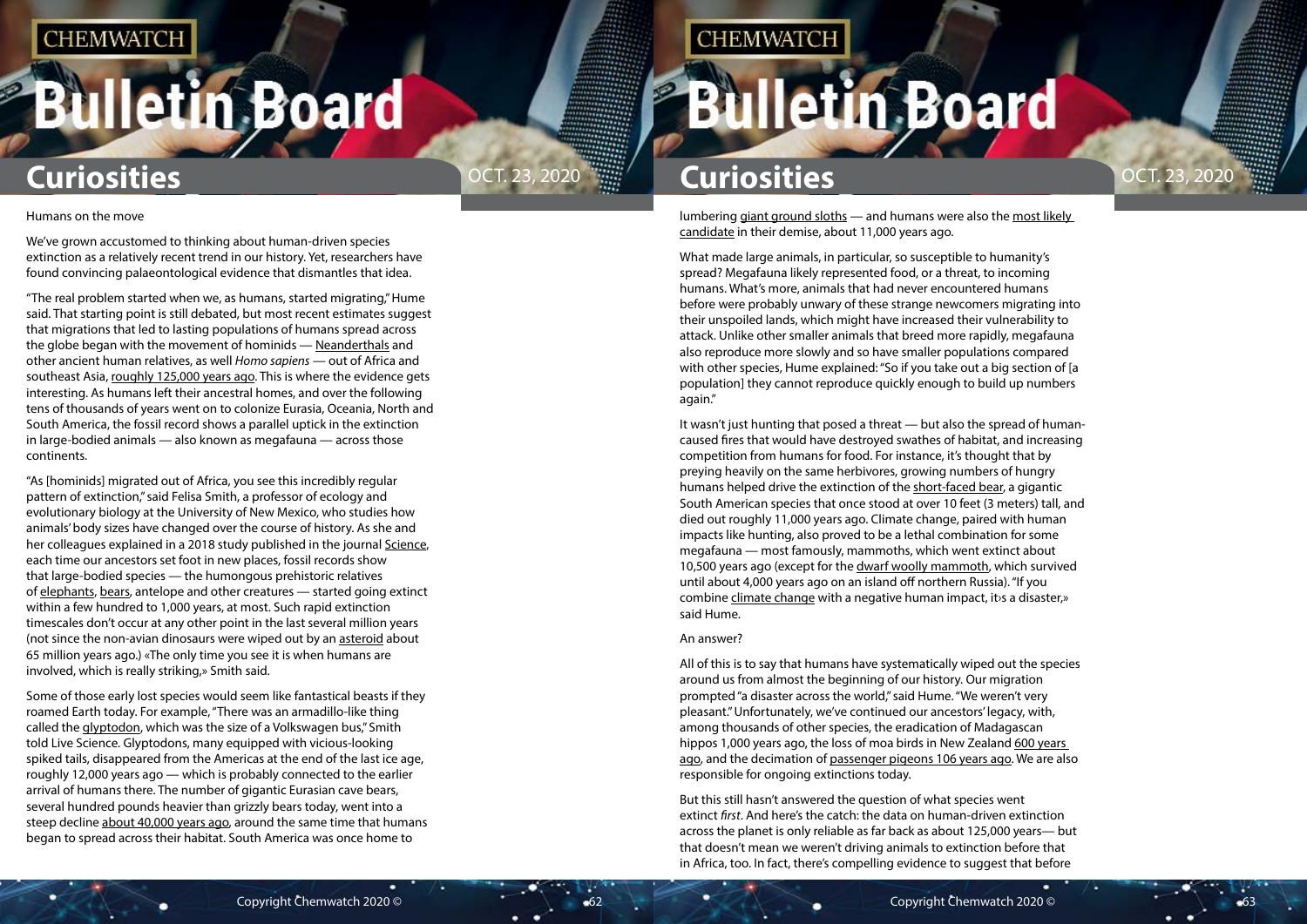# <span id="page-32-0"></span>**Bulletin Board**



**Some have tried to identify ways in which we can discern if we are simulated beings.**

# **Curiosities Curiosities**

preserve ecosystems today. Hume is working on a project to catalog pollen spores present in the sediments around dodo [fossils,](https://www.livescience.com/37781-how-do-fossils-form-rocks.html) to build up a detailed picture of the lush, palm-fringed forests they once roamed. That's helping conservationists to rewild the island with vegetation that was once there. "We're actually reconstructing the exact species of plants and trees from the environment the dodo was living in, before humans arrived," Hume said.

A bit of paradise was lost when we drove the dodo to extinction — not to mention the thousands of species whose demise came before that. But perhaps with hindsight, and the willingness to learn from our mistakes, some of that can be reclaimed.

### *Originally published on Live Science.*

livescience.com, 11 October 2020

https://www.livescience.com

## **Do we live in a simulation? Chances are about 50-50** *2020-10-15*

It is not often that a comedian gives an astrophysicist goose bumps when discussing the laws of physics. But comic Chuck Nice managed to do just that in a recent episode of the podcast *StarTalk*. The show's host Neil deGrasse Tyson had just explained the simulation argument—the idea that we could be virtual beings living in a computer simulation. If so, the simulation would most likely create perceptions of reality on demand rather than simulate all of reality all the time—much like a video game optimized to render only the parts of a scene visible to a player. "Maybe that's why we can't travel faster than the speed of light, because if we could, we'd be able to get to another galaxy," said Nice, the show's co-host, prompting Tyson to gleefully interrupt. "Before they can program it," the astrophysicist said, delighting at the thought. ["So the programmer put in](https://youtu.be/pmcrG7ZZKUc?t=98)  [that limit.](https://youtu.be/pmcrG7ZZKUc?t=98)"

Such conversations may seem flippant. But ever since Nick Bostrom of the University of Oxford wrote a [seminal paper about the simulation argument](https://academic.oup.com/pq/article-abstract/53/211/243/1610975) [in 2003,](https://academic.oup.com/pq/article-abstract/53/211/243/1610975) philosophers, physicists, technologists and, yes, comedians have been grappling with the idea of our reality being a simulacrum. Some have tried to identify ways in which we can discern if we are simulated beings. Others have attempted to calculate the chance of us being virtual entities. Now a new analysis shows that the odds that we are living in base reality—meaning an existence that is not simulated—are pretty

humans migrated out, they unleashed their hunting instincts on species there as well.

Smith's research has revealed that the average body size of African animals 125,000 years ago was only half that of species that were present on other continents around the world. "Africa is one of the largest continents, so it should have had a mean body size similar to that of the Americas and Eurasia where it was roughly about 100 kilograms [220 lbs.]," Smith said. "The fact that it didn't suggests that there had already been an effect of hominids on megafauna in Africa, prior to 125,000 years ago."

In essence, because the rest of history tells us that humans are good at dispatching the largest creatures in an ecosystem, we can make a fairly safe assumption that hominids in Africa at the time could have been responsible for extinctions going even further back in time.

Still, there's no way to know for sure what that 'first' species would have been — though Smith takes a wild guess: "It was probably some species in the elephant family. But whether that's palaeomastodon, or stegodon" the latter being a behemoth with tusks that measured 10 feet (3 meters) long - "I couldn't tell you."

### Clues for the future

We may not have a clear answer to that original question - but perhaps the more important one to ask is what humanity's legacy of extinction can teach us about conservation, going into the future.

Past extinctions have revealed that when animals — especially megafauna — disappear, there are profound ecological consequences. Whole landscapes are transformed in the absence of their shaping effects, with changes to vegetation and species diversity. Smith has even [published research](https://www.pnas.org/content/113/4/874) showing that the decline of global megafauna in past millennia led to dips in the amount of methane they burped out with potentially transformative consequences for global climate. What›s more, when animals disappear, whole rafts of dependent species go down with them. The iconic dodo presents one such cautionary tale: when the birds died out, so did a [Mauritian dung beetle](https://www.nhm.ac.uk/discover/the-lost-world-of-the-dodo.html) that relied on dodo feces to survive.

Understanding human-driven extinctions of the past can help us figure out what the environmental consequences have been, explained Smith, and how we can limit those in the future by protecting the species that remain. Even the dodo's extinction provides clues that are helping us

## **CHEMWATCH**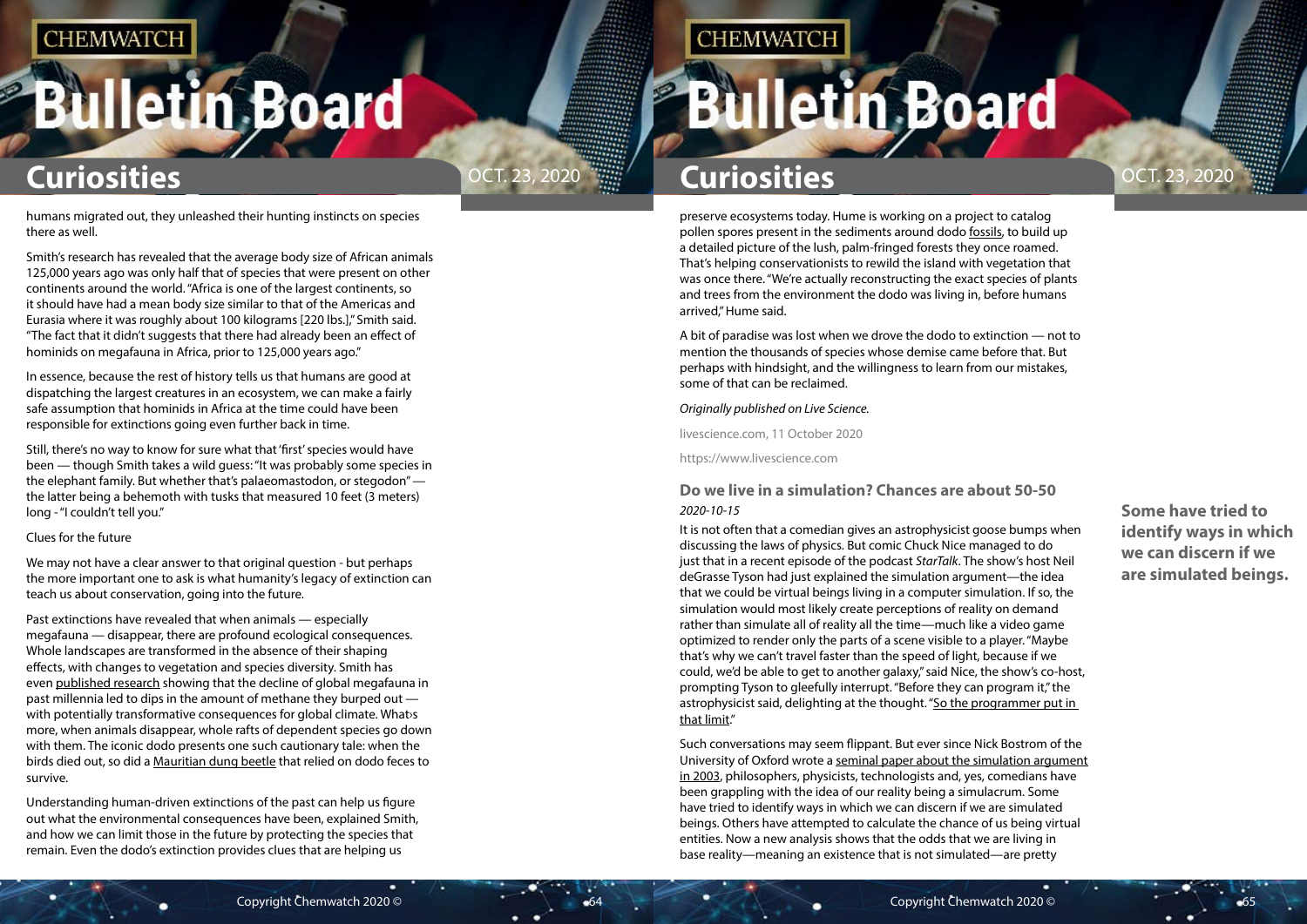# **Bulletin Board**



So each hypothesis gets a prior probability of one half, much as if one were to flip a coin to decide a wager.

The next stage of the analysis required thinking about "parous" realities those that can generate other realities—and "nulliparous" realities—those that cannot simulate offspring realities. If the physical hypothesis was true, then the probability that we were living in a nulliparous universe would be easy to calculate: it would be 100 percent. Kipping then showed that even in the simulation hypothesis, most of the simulated realities would be nulliparous. That is because as simulations spawn more simulations, the computing resources available to each subsequent generation dwindles to the point where the vast majority of realities will be those that do not have the computing power necessary to simulate offspring realities that are capable of hosting conscious beings.

Plug all these into a Bayesian formula, and out comes the answer: the posterior probability that we are living in base reality is almost the same as the posterior probability that we are a simulation—with the odds tilting in favor of base reality by just a smidgen.

These probabilities would change dramatically if humans created a simulation with conscious beings inside it, because such an event would change the chances that we previously assigned to the physical hypothesis. "You can just exclude that [hypothesis] right off the bat. Then you are only left with the simulation hypothesis," Kipping says. "The day we invent that technology, it flips the odds from a little bit better than 50–50 that we are real to almost certainly we are not real, according to these calculations. It'd be a very strange celebration of our genius that day."

[The upshot of Kipping's analysis](https://www.mdpi.com/2218-1997/6/8/109) is that, given current evidence, Musk is wrong about the one-in-billions odds that he ascribes to us living in base reality. Bostrom agrees with the result—with some caveats. "This does not conflict with the simulation argument, which only asserts something about the disjunction," the idea that one of the three propositions of the trilemma is true, he says.

But Bostrom takes issue with Kipping's choice to assign equal prior probabilities to the physical and simulation hypothesis at the start of the analysis. "The invocation of the principle of indifference here is rather shaky," he says. "One could equally well invoke it over my original three alternatives, which would then give them one-third chance each. Or one could carve up the possibility space in some other manner and get any result one wishes."

much even. But the study also demonstrates that if humans were to ever develop the ability to simulate conscious beings, the chances would overwhelmingly tilt in favor of us, too, being virtual denizens inside someone else's computer. (A caveat to that conclusion is that there is little agreement about what the term "consciousness" means, let alone how one might go about simulating it.)

In 2003 Bostrom imagined a technologically adept civilization that possesses immense computing power and needs a fraction of that power to simulate new realities with conscious beings in them. Given this scenario, his simulation argument showed that at least one proposition in the following trilemma must be true: First, humans almost always go extinct before reaching the simulation-savvy stage. Second, even if humans make it to that stage, they are unlikely to be interested in simulating their own ancestral past. And third, the probability that we are living in a simulation is close to one.**PLAY SOUND**

Before Bostrom, the movie *The Matrix* had already done its part to popularize the notion of simulated realities. And the idea has deep roots in Western and Eastern philosophical traditions, from Plato's [cave allegory](https://en.wikipedia.org/wiki/Allegory_of_the_cave) to Zhuang Zhou's butterfly dream. More recently, Elon Musk gave further fuel to the concept that our reality is a simulation: "[The odds that we are in](https://youtu.be/2KK_kzrJPS8?t=142)  [base reality is one in billions](https://youtu.be/2KK_kzrJPS8?t=142)," he said at a 2016 conference.

"Musk is right if you assume [propositions] one and two of the trilemma are false," says astronomer **[David Kipping](http://davidkipping.co.uk/) of Columbia University.** "How can you assume that?"

To get a better handle on Bostrom's simulation argument, Kipping decided to resort to Bayesian reasoning. This type of analysis uses Bayes's theorem, named after Thomas Bayes, an 18th-century English statistician and minister. Bayesian analysis allows one to calculate the odds of something happening (called the "posterior" probability) by first making assumptions about the thing being analyzed (assigning it a "prior" probability).

Kipping began by turning the trilemma into a dilemma. He collapsed propositions one and two into a single statement, because in both cases, the final outcome is that there are no simulations. Thus, the dilemma pits a physical hypothesis (there are no simulations) against the simulation hypothesis (there is a base reality—and there are simulations, too). "You just assign a prior probability to each of these models," Kipping says. "We just assume the principle of indifference, which is the default assumption when you don't have any data or leanings either way."

## **CHEMWATCH**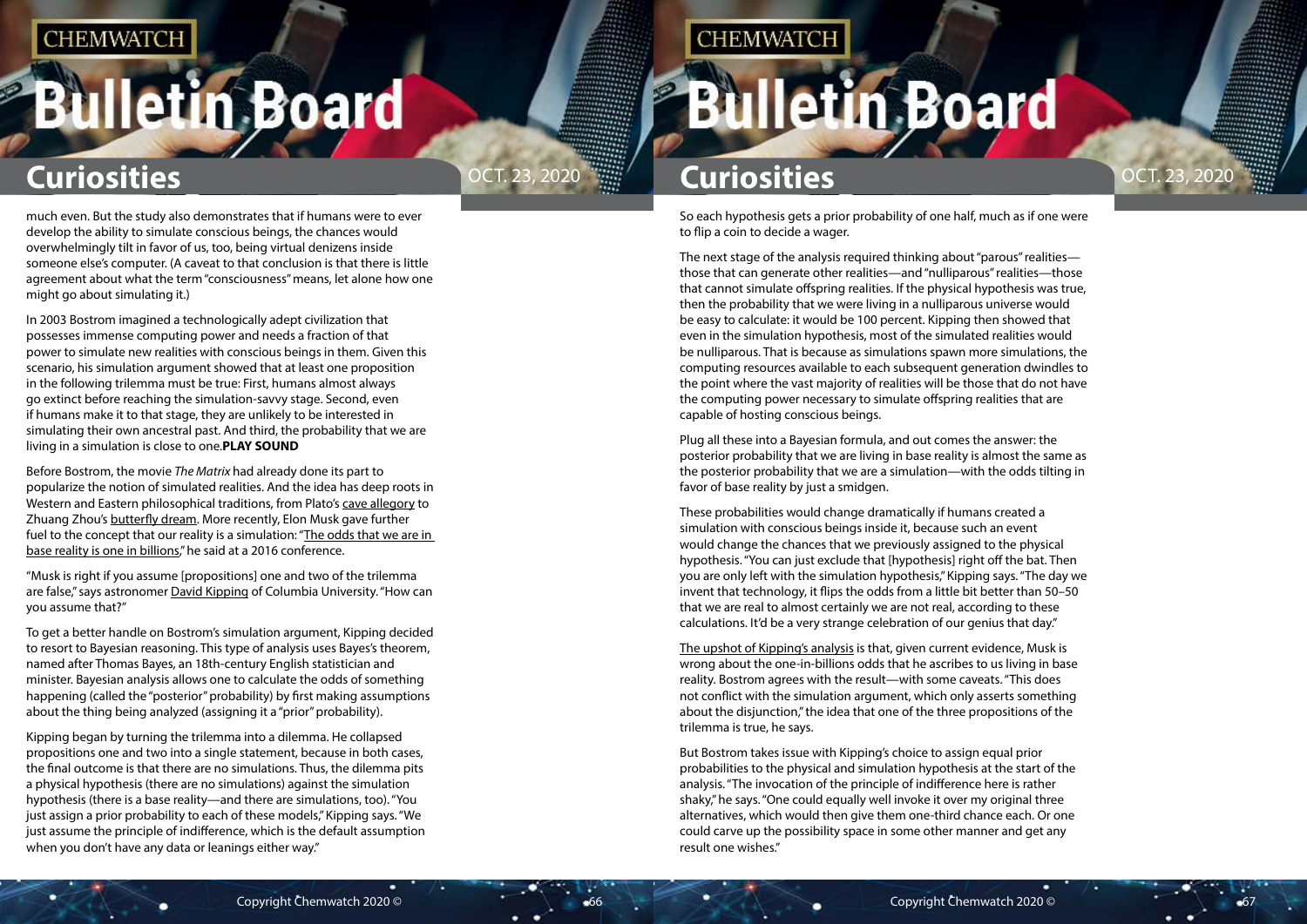# **Bulletin Board**



result researchers have managed to coax from this approach so far is the simulation of a single nucleus of helium that is composed of two protons and two neutrons.

"Naturally, you start to ask, if you simulated an atomic nucleus today, maybe in 10 years, we could do a larger nucleus; maybe in 20 or 30 years, we could do a molecule," Davoudi says. "In 50 years, who knows, maybe you can do something the size of a few inches of matter. Maybe in 100 years or so, we can do the [human] brain."

Davoudi thinks that classical computers will soon hit a wall, however. "In the next maybe 10 to 20 years, we will actually see the limits of our classical simulations of the physical systems," she says. Thus, she is turning her sights to quantum computation, which relies on superpositions and other quantum effects to make tractable certain computational problems that would be impossible through classical approaches. "If quantum computing actually materializes, in the sense that it's a large scale, reliable computing option for us, then we're going to enter a completely different era of simulation," Davoudi says. "I am starting to think about how to perform my simulations of strong interaction physics and atomic nuclei if I had a quantum computer that was viable."

All of these factors have led Davoudi to speculate about the simulation hypothesis. If our reality is a simulation, then the simulator is likely also discretizing spacetime to save on computing resources (assuming, of course, that it is using the same mechanisms as our physicists for that simulation). Signatures of such discrete spacetime could potentially be seen in the directions high-energy cosmic rays arrive from: they would have a preferred direction in the sky because of the breaking of so-called rotational symmetry.

Telescopes "haven't observed any deviation from that rotational invariance yet," Davoudi says. And even if such an effect were to be seen, it would not constitute unequivocal evidence that we live in a simulation. Base reality itself could have similar properties.

Kipping, despite his own study, worries that further work on the simulation hypothesis is on thin ice. "It's arguably not testable as to whether we live in a simulation or not," he says. "If it's not falsifiable, then how can you claim it's really science?"

For him, there is a more obvious answer: [Occam's razor,](https://en.wikipedia.org/wiki/Occam%27s_razor) which says that in the absence of other evidence, the simplest explanation is more likely to be correct. The simulation hypothesis is elaborate, presuming realities

Such quibbles are valid because there is no evidence to back one claim over the others. That situation would change if we can find evidence of a simulation. So could you detect a glitch in the Matrix?

[Houman Owhadi](http://users.cms.caltech.edu/~owhadi/index.htm), an expert on computational mathematics at the California Institute of Technology, has thought about the question. "If the simulation has infinite computing power, there is no way you're going to see that you're living in a virtual reality, because it could compute whatever you want to the degree of realism you want," he says. "If this thing can be detected, you have to start from the principle that [it has] limited computational resources." Think again of video games, many of which rely on clever programming to minimize the computation required to construct a virtual world.

For Owhadi, the most promising way to look for potential paradoxes created by such computing shortcuts is through quantum physics experiments. Quantum systems can exist in a superposition of states, and this superposition is described by a mathematical abstraction called the wave function. In standard quantum mechanics, the act of observation causes this wave function to randomly collapse to one of many possible states. Physicists are divided over whether the process of collapse is something real or just reflects a change in our knowledge about the system. "If it is just a pure simulation, there is no collapse," Owhadi says. "Everything is decided when you look at it. The rest is just simulation, like when you're playing these video games."**PLAY SOUND**

To this end, Owhadi and his colleagues [have worked on five conceptual](https://ijqf.org/archives/4105)  [variations of the double-slit experiment, each designed to trip up a](https://ijqf.org/archives/4105)  [simulation.](https://ijqf.org/archives/4105) But he acknowledges that it is impossible to know, at this stage, if such experiments could work. "Those five experiments are just conjectures," Owhadi says.

[Zohreh Davoudi,](https://umdphysics.umd.edu/people/faculty/current/item/927-davoudi.html) a physicist at the University of Maryland, College Park, has also entertained the idea that a simulation with finite computing resources could reveal itself. Her work focuses on strong interactions, or the strong nuclear force—one of nature's four fundamental forces. The equations describing strong interactions, which hold together quarks to form protons and neutrons, are so complex that they cannot be solved analytically. To understand strong interactions, physicists are forced to do numerical simulations. And unlike any putative supercivilizations possessing limitless computing power, they must rely on shortcuts to make those simulations computationally viable—usually by considering spacetime to be discrete rather than continuous. The most advanced

## **CHEMWATCH**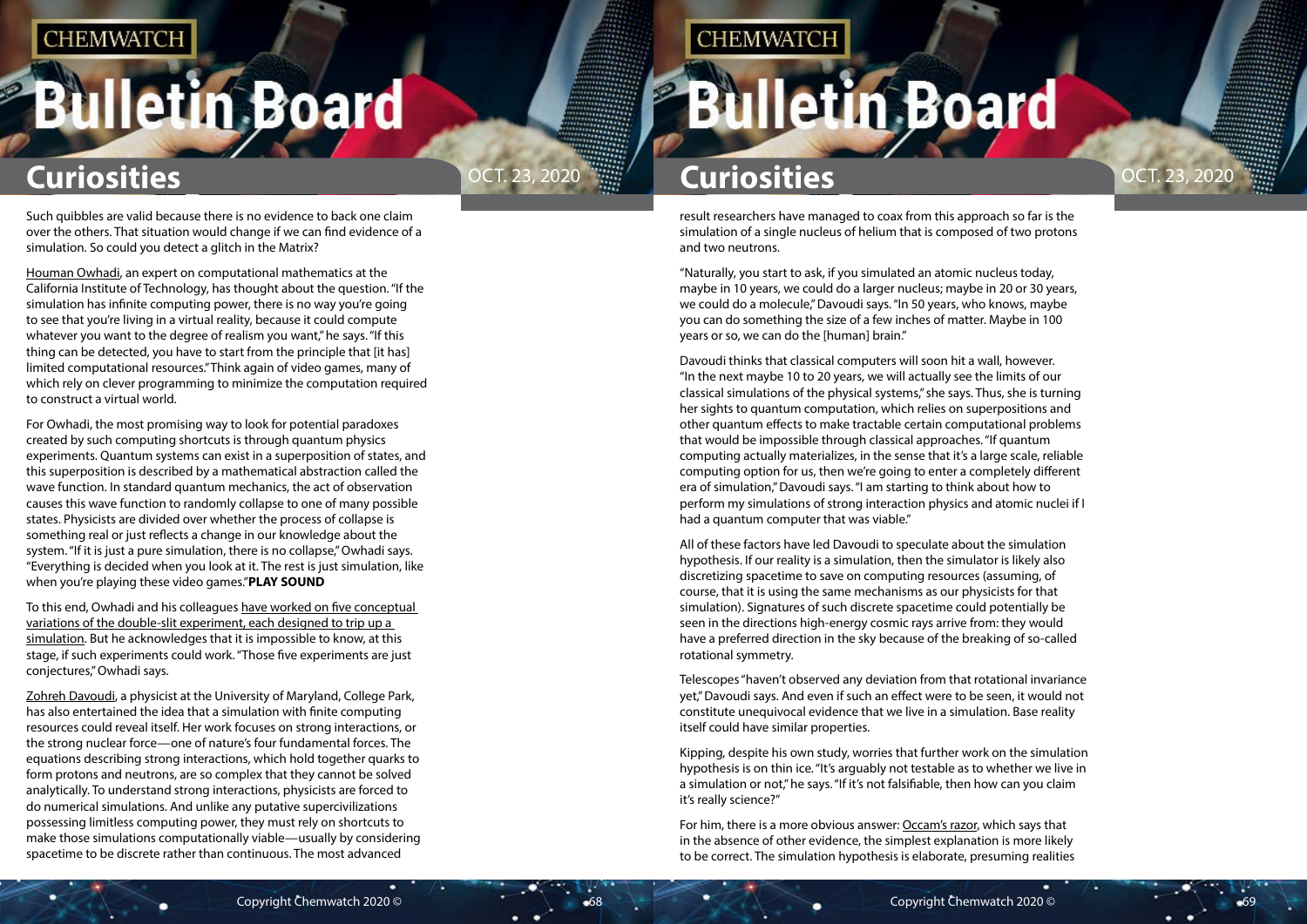# <span id="page-35-0"></span>**Bulletin Board**



**As with whales, the mammal ancestors of the Sirenia order used to live on land before they moved into the sea.**

**CHEMWATCH** 

# **Curiosities Curiosities**

known as *Pezosiren portelli*, dates to the middle Eocene of Jamaica, about 50 million years ago. This animal was semiaquatic, and it still had front and hind limbs, like a land creature, according to [a 2012 publication on](https://www.researchgate.net/publication/233932445_Late_Eocene_Sea_Cows_Mammalia_Sirenia_From_Wadi_Al_Hitan_In_The_Western_Desert_of_Fayum_Egypt)  [Sirenia](https://www.researchgate.net/publication/233932445_Late_Eocene_Sea_Cows_Mammalia_Sirenia_From_Wadi_Al_Hitan_In_The_Western_Desert_of_Fayum_Egypt) published by the University of Michigan, detailing ancient Sirenia found in the Western Desert of Egypt.

Over time, this order of herbivorous marine mammals became completely aquatic. By the late Eocene, when this newfound Sirenia lived, all known Sirenia species had flippers for front limbs and had lost their hind limbs, according to the 2012 publication.

Today's sea cows eat seagrasses, which grow in relatively clear, shallow waters where the plants can harvest food from light using [photosynthesis.](https://www.livescience.com/51720-photosynthesis.html) "This was seemingly true for most sirenians throughout their evolutionary history, and Sirenians are thus important paleoenvironmental indicators," according to the 2012 publication.

The newfound Sirenia fossils support other evidence suggesting that the Eastern Desert was a shallow marine environment at that time. "As they are herbivorous mammals, they are inhabiting the coastal marine waters and marine wetlands," Abdel-Gawad told Live Science.

Sirenia fossils dating to the Eocene (56 million to 34 million years ago) and Oligocene (34 million to 23 million years ago) epochs are well known in Egypt, especially in the Fayum area, in the Western Desert, southwest of Cairo, he added. In fact, the newfound specimen is from the same time as specimens from the Dugongidae family found in Fayum, Abdel-Gawad said.

The newly discovered Sirenia is also from the Dugongidae family (which includes dugongs but not manatees), he said.

Sirenia fossils dating to the Eocene are also found in other regions of Africa that are now dry land, including Libya, Somalia, Togo and Madagascar, Abdel-Gawad and his colleagues wrote in their abstract. Sirenia exists in Egypt today; there is a small population of Red Sea dugong, according to the book "[Oceanographic and Biological Aspects of the Red Sea"](https://target.georiot.com/Proxy.ashx?tsid=74387&GR_URL=https%3A%2F%2Fwww.amazon.com%2FOceanographic-Biological-Aspects-Springer-Oceanography%2Fdp%2F3319994166%3Ftag%3Dhawk-future-20%26ascsubtag%3Dlivescience-au-9447139962317343000-20) (Springer Oceanography, 2018).

### *Originally published on Live Science.*

livescience.com, 15 October 2020

https://www.livescience.com

nested upon realities, as well as simulated entities that can never tell that they are inside a simulation. "Because it is such an overly complicated, elaborate model in the first place, by Occam's razor, it really should be disfavored, compared to the simple natural explanation," Kipping says.

Maybe we are living in base reality after all — *The Matrix,* Musk and weird quantum physics notwithstanding.

livescience.com, 15 October 2020

https://www.livescience.com

## **Adorable ancient sea cows once swam through nowbone dry Egyptian desert**

### *2020-10-15*

About 40 million years ago, a gentle marine giant glided through the water in what is now a bone-dry desert in Egypt, according to new research.

The study suggests that during the late [Eocene,](https://www.livescience.com/40352-cenozoic-era.html) about 40 million to 35 million years ago, Egypt's Eastern Desert was home to the ancient relatives of [manatees](https://www.livescience.com/27405-manatees.html) (also endearingly called sea cows) and dugongs.

This isn't the first [fossil](https://www.livescience.com/37781-how-do-fossils-form-rocks.html) of an ancient Sirenia — the order that includes manatees, dugongs and their extinct relatives, like the [Steller›s sea](https://www.livescience.com/60994-steller-sea-cow-bones-discovered.html)  [cow](https://www.livescience.com/60994-steller-sea-cow-bones-discovered.html) — discovered in Egypt, but it is the only known fossil Sirenia in these particular rock units dating back to the Eocene, known as the Beni Suef Formation.

### **PLAY SOUND**

The research, which has yet to be published in a peer-reviewed journal, was presented online yesterday (Oct. 13) at the Society of Vertebrate Paleontology's annual conference, which is virtual this year due to the COVID-19 [pandemic](https://www.livescience.com/pandemic.html).

Scientists found the Sirenia fossils, including some of the creature's vertebrae, ribs and limb bones, in 2019. "It is almost a grown individual," said Mohamed Korany Ismail Abdel-Gawad, a lecturer of vertebrate paleontology and supervisor of the Vertebrate Paleontology Laboratory at Cairo University.

As with whales, the mammal ancestors of the Sirenia order used to live on land before they moved into the sea. The earliest known Sirenia, a species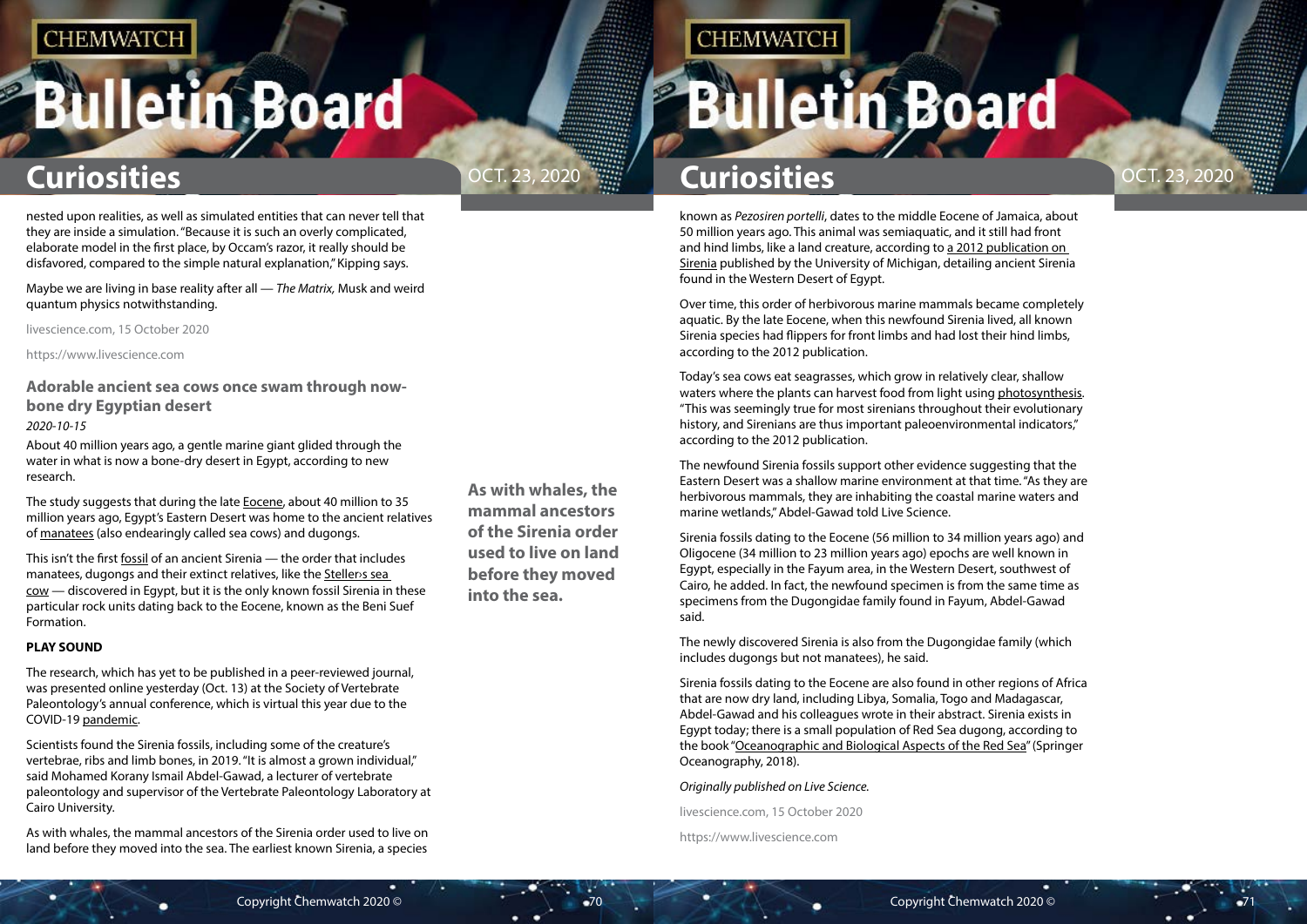# <span id="page-36-0"></span>**Bulletin Board**



**"No two states are alike in their quality requirements."** 

**CHEMWATCH** 

# **Curiosities Curiosities**

California cancer patient whose death of a [rare fungal infection](https://abc7news.com/recreational-marijuana-labs-with-unsafe-contaminated-norcal/2965470/) in 2017 before the state began requiring testing — was traced back to tainted medical marijuana.

Perhaps more likely is the possibility that long-term exposure to pesticides, metals and other contaminants, especially through inhalation, could contribute to chronic disease or other health effects that may take decades to appear.

Metals and pesticides on flower can also become concentrated in extracts used for vaporization or in cannabis edibles, drinks and tinctures. These types of products can additionally contain residues of solvents used in some extraction processes.

USP spokesperson Anne Bell said that regulators from only two states — Colorado and Maryland — have been in touch with USP regarding the new report since its publication in the Journal of Natural Products.

A representative of the Colorado Department of Public Health and Environment confirmed that experts with a state marijuana policy working group had sought clarification from USP on its recommendations around mold and other microbiological contaminants, but had not proposed any changes to state policy.

An official with the Maryland Medical Cannabis Commission, meanwhile, said that state regulators did not use the document during a recent revision of testing methods and limits for cannabis contaminants.

"This didn't get a lot of play, as much as I would have hoped," said Ethan Russo, one of 16 co-authors of the report and former president of the International Cannabinoid Research Society. "I did hope that people would be pointing to this saying, 'Look, now there are some standards on how you do things.' It should be possible for the industry to have some targets and take them to heart. My feeling is unless the industry does it, it's going to be done very poorly by politicians."

Russo noted that his home state of Washington, which along with Colorado kicked off the current wave of adult-use legalization in 2012, still doesn't require pesticide testing for recreational cannabis.

Wurzer, who also contributed to the report, said he believes its release during the coronavirus pandemic may be a factor in its quiet reception so far — but that regulators in states revising or writing new testing guidelines in the future will turn to it as needed.

**In the cannabis patch, a patchwork of safety standards—and in some cases none at all** *2020-10-14*

Although 35 states, three U.S. territories, and the District of Columbia have [legalized cannabis](https://www.leafly.com/learn/legalization,) for recreational or medical use, there still are no uniform standards for regulating potentially harmful contaminants in cannabis products. And with five more states [voting this November](https://www.leafly.com/news/politics/2020-marijuana-legalization-voter-guide) on whether to allow cannabis for the first time, the problem will only grow.

That's largely because the drug remains illegal at the federal level. In the absence of oversight by the U.S. Food and Drug Administration (FDA) or any other arm of the federal government, regulators in each state have had to decide on their own how to manage common contaminants including pesticides, molds, metals and solvents. This has resulted in a patchwork of policies affording widely varying levels of consumer protection — and in some cases, none at all.

"Each state successively has put together their own regulations," said Josh Wurzer, president of California-based cannabis testing company SC Labs. "No two states are alike in their quality requirements." [A report](https://pubs.acs.org/doi/full/10.1021/acs.jnatprod.9b01200) published in April by the United States Pharmacopoeia (USP), a widely respected non-governmental organization whose safety standards for medicines, food ingredients and dietary supplements are often adopted by the FDA, was supposed to help.

But six months later, its proposed guidelines for monitoring pesticides, metals and biological contaminants specifically on cannabis flower — the cured "buds" sold in dispensaries for smoking, vaporizing or processing into other products — seem to have gained little traction in the industry or among state regulators.

Contaminants can find their way onto cannabis at many stages, from cultivation to packaging. Unlike with fruits and vegetables, any pesticides applied directly or blown from neighboring farms can't be washed off. Cannabis plants are also known to accumulate trace metals like lead and arsenic from soil, water and fertilizers. In damp environments they can also harbor toxic mold and bacteria.

Smoking or vaporizing contaminated flower can ferry these unwelcome passengers straight to the bloodstream via the lungs, which health scientists consider a far more sensitive route of exposure than ingestion. In individuals with compromised immune systems, some microbes that grow on cannabis can cause acute distress or even death, such as in the case of a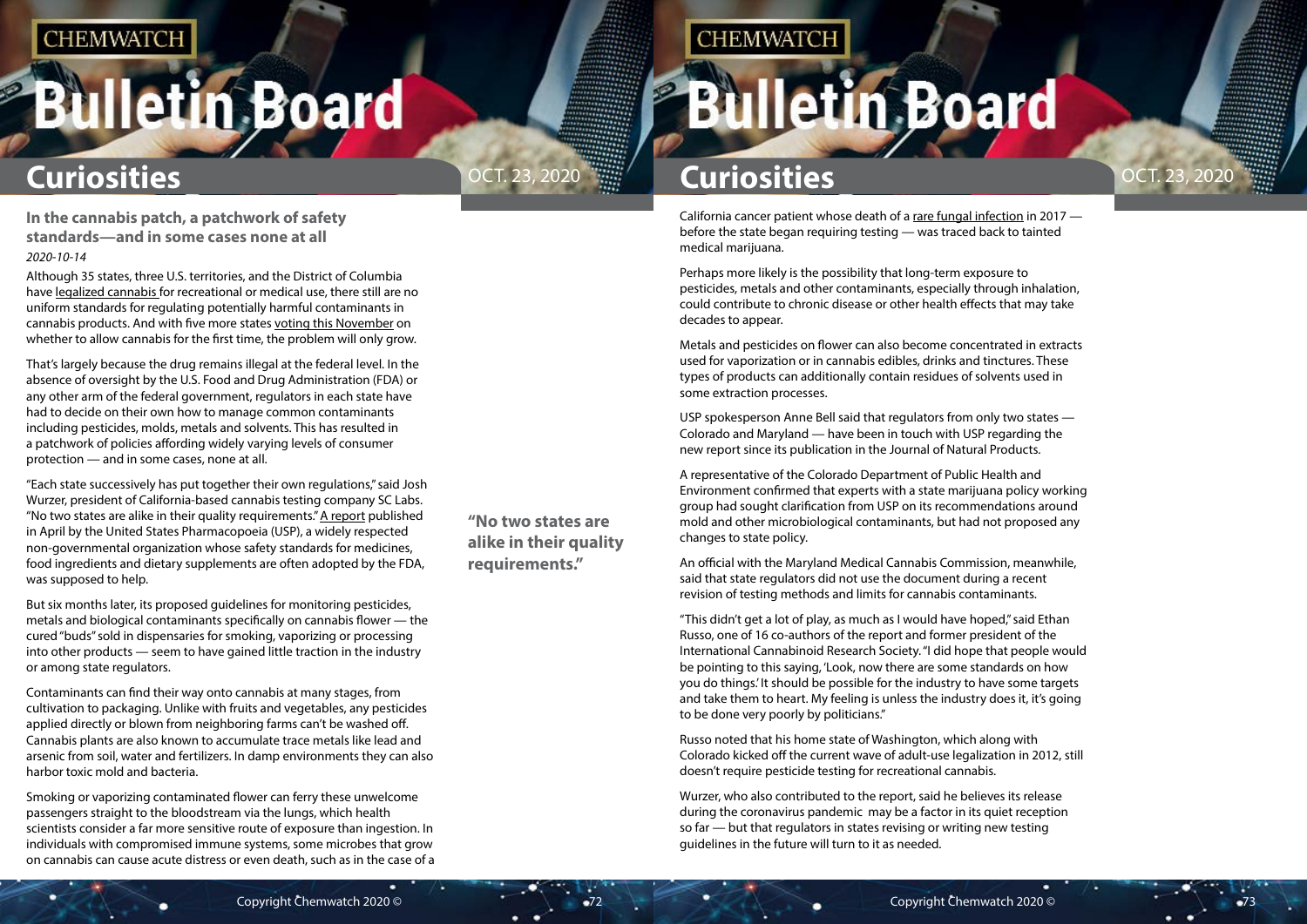# **Bulletin Board**





uses, from among nearly three dozen states with some level of cannabis legalization.

Next month, Arizona, Mississippi, Montana, New Jersey and South Dakota will have a chance to join the fray. In states where ballot measures pass, regulators will have to piece together their own policies for testing and product safety.

If history is any guide, no two sets of rules will be the same. And for consumers and patients who assume their legal weed is safe, where they live will continue to determine what that means.

"It's really crying out for federal oversight here," Thomas said. "It's a mess. Clearly there has to be some oversight at some point."

fairwarning.org, 14 October 2020

https://www.fairwarning.org

"I think this is the first step toward a unified quality-control document that we can look at nationally, and I think it did slip under the nose of the industry," Wurzer said. "I think regulators will find their way to this document, and certainly I believe that this will be the basis for regulations going forward."

Other efforts are underway to assist state regulators in developing consistent, science-based rules for contaminant testing in cannabis products including foods, drinks and concentrates, said Holly Johnson, chief science officer of the trade group American Herbal Products Association and another of the report's co-authors.

Organizations including the [Association of Analytical Chemists ,](https://www.aoac.org/scientific-solutions/casp/) the [American Society for Testing and Materials](https://www.astm.org/COMMITTEE/D37.htm) and the [American Chemical](https://cann-acs.org/)  [Society](https://cann-acs.org/) have all established committees in recent years tasked with developing methods and standards for cannabis testing.

The goal of this work, said Johnson, is to lay a foundation for eventual federal regulation. "We hope to have these limits and validated methods in place so that when the FDA incorporates cannabis into the federal system, these quality monographs are there," she said.

Industry insiders don't expect that to happen until cannabis is reclassified under the federal Controlled Substances Act. While they wait, the existing system is likely to continue to be marred by inconsistencies that afford consumers in different states drastically different levels of protection.

"I'm just amazed that the industry can have so much dysfunction and so many variables in how they're being regulated," said Robert Thomas, an analytical chemist based in Maryland and author of a book on measuring heavy metals in cannabis. "There's no consensus whatsoever."

Among metals, for example, New York's medical-only program requires testing for arsenic, cadmium, lead, mercury, chromium, antimony, nickel and zinc. Colorado tests for just the first four on New York's list, and generally allows higher levels. Oregon, meanwhile, whose recreational cannabis program has some of the nation's strictest pesticide limits, doesn't test for metals at all.

In its new report, the USP codifies previous recommendations to test for and limit arsenic, cadmium, lead and mercury in cannabis flower. Its guidelines are currently followed by California and Massachusetts for recreational products, and by Rhode Island and Arkansas for medical

## **CHEMWATCH**

# **Iletin Board**